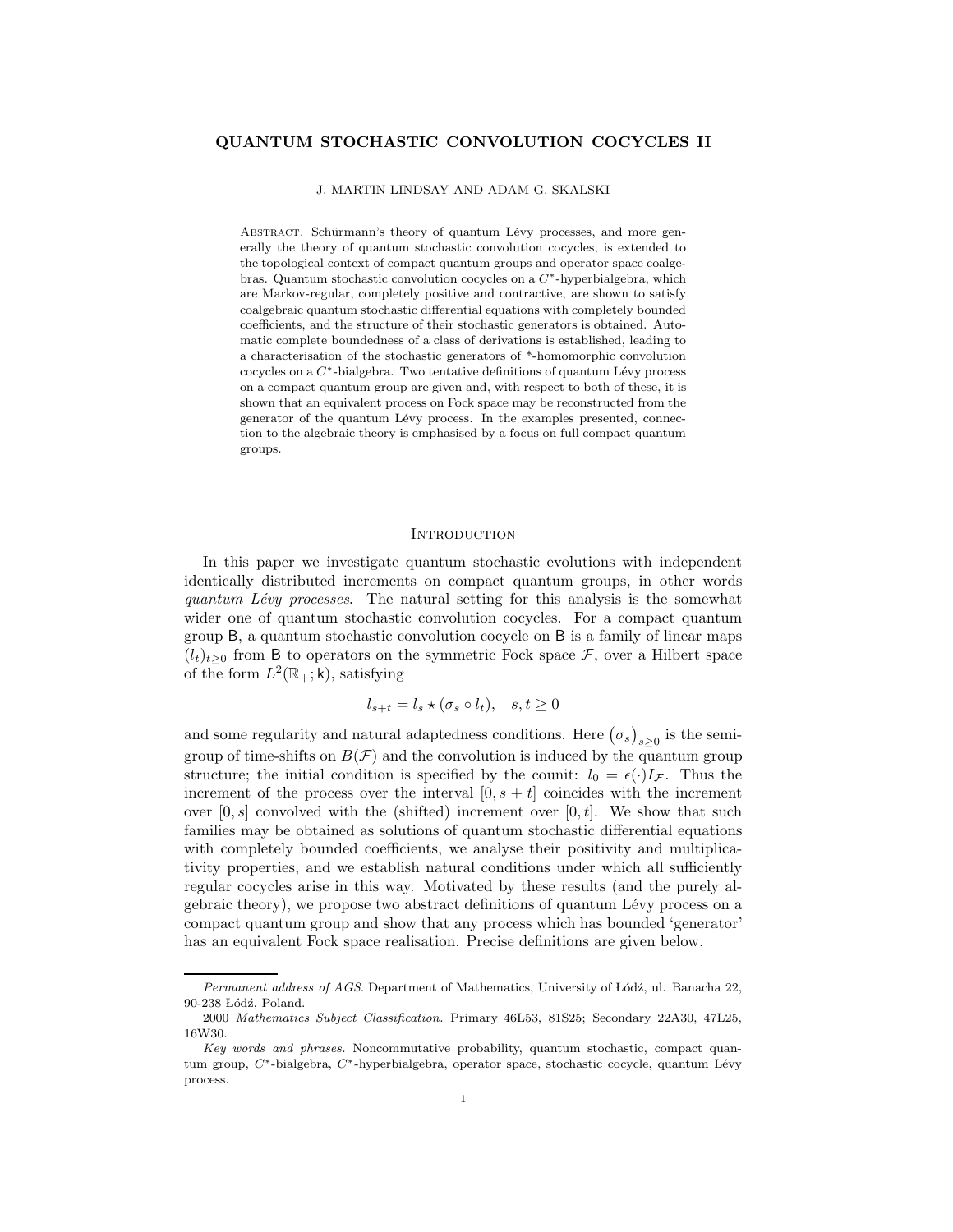Stochastic cocycles on operator algebras were introduced by Accardi (under the name quantum Markovian cocycles) for Feynman-Kac type perturbation of quantum dynamical semigroups ([Acc]). Earlier work on a cocycle approach to classical Markov processes and their Itô integral representation may be found in [Pin]. Quantum stochastic differential equations ([HuP]) were quickly seen to provide examples of stochastic cocycles and in fact to characterise large classes of them in the Fock space context (see [L] and references therein).

The theory of quantum Lévy processes, developed by Schürmann and others, generalises the classical theory of Lévy processes on groups ([Hey]), and Skorohod's theory of stochastic semigroups ([Sko]), to the context of quantum groups or, more generally, \*-bialgebras (see [Sch], [FrScho], [Glo] and references therein). A quantum Lévy process on a quantum group  $\beta$  is a time-indexed family of unital \*-homomorphisms from  $\beta$  to some noncommutative probability space, with identically distributed and (tensor-)independent increments, satisfying the convolution increment relation given by the coproduct of  $\mathcal{B}$ , and with initial condition given by the counit of  $\beta$ . Schürmann showed that each quantum Lévy process may be equivalently realised in a symmetric Fock space as a solution of a quantum stochastic differential equation. This led us to introduce and investigate, in this algebraic context, quantum stochastic convolution cocycles  $([LS<sub>1</sub>])$ . These are linear (but not necessarily unital or \*-homomorphic) maps from a coalgebra to a space of Fock space operator processes, satisfying the convolution increment relation and counital initial condition.

In the last twenty years there has been a growing interest in the theory of topolog*ical* quantum groups. Starting from the fundamental paper of Woronowicz ([Wor<sub>1</sub>]), where the concept of compact quantum groups was first introduced (under the name of compact matrix pseudogroups), it has led to a rich and well-developed theory, with a satisfactory notion of *locally compact* quantum group eventually emerging in the work of Kustermans and Vaes ([KuV]). The main object becomes a  $C^*$ algebra, equipped with a coproduct and counit satisfying a corresponding form of coassociativity and counit relations.

In this paper we go beyond the purely algebraic context treated in  $[LS_1]$  and initiate the study of quantum Lévy processes on a compact quantum group, or more generally on a  $C^*$ -bialgebra. Heeding P.-A. Meyer's dictum once more, we again set our work in the wider context of quantum stochastic convolution cocycles on a coalgebra. The coalgebras here though are operator-space-theoretic rather than being purely algebraic. Nevertheless the stochastic cocycles in question may be obtained by solving coalgebraic quantum stochastic differential equations. In turn, every sufficiently regular completely positive and contractive quantum stochastic convolution cocycle on a  $C^*$ -hyperbialgebra is shown to satisfy a quantum stochastic differential equation of the above type. These results are obtained by, on the one hand applying techniques of operator space theory ([EfR], [Pis<sub>2</sub>]), and on the other hand using known facts about standard quantum stochastic cocycles (see  $[{\rm LW}_2]$ , [L] and references therein). Here it is natural to work with processes on abstract operator spaces and  $C^*$ -bialgebras. For this we use theory developed in [LSa] and summarised in the first section. When the spaces are concrete this reduces to the existing theory. A key tool of our analysis is a convolution operation which we call the  $R$ -map. This transforms coalgebraic objects such as convolution cocycles and coalgebraic quantum stochastic differential equations to standard objects of quantum stochastic analysis ([L]), setting up a traffic of properties and relationships which we systematically exploit. The  $R$ -map gives rise to a noncommutative avatar of the transformation between convolution semigroups of measures and Markov semigroups (of operators), familiar from classical probability theory.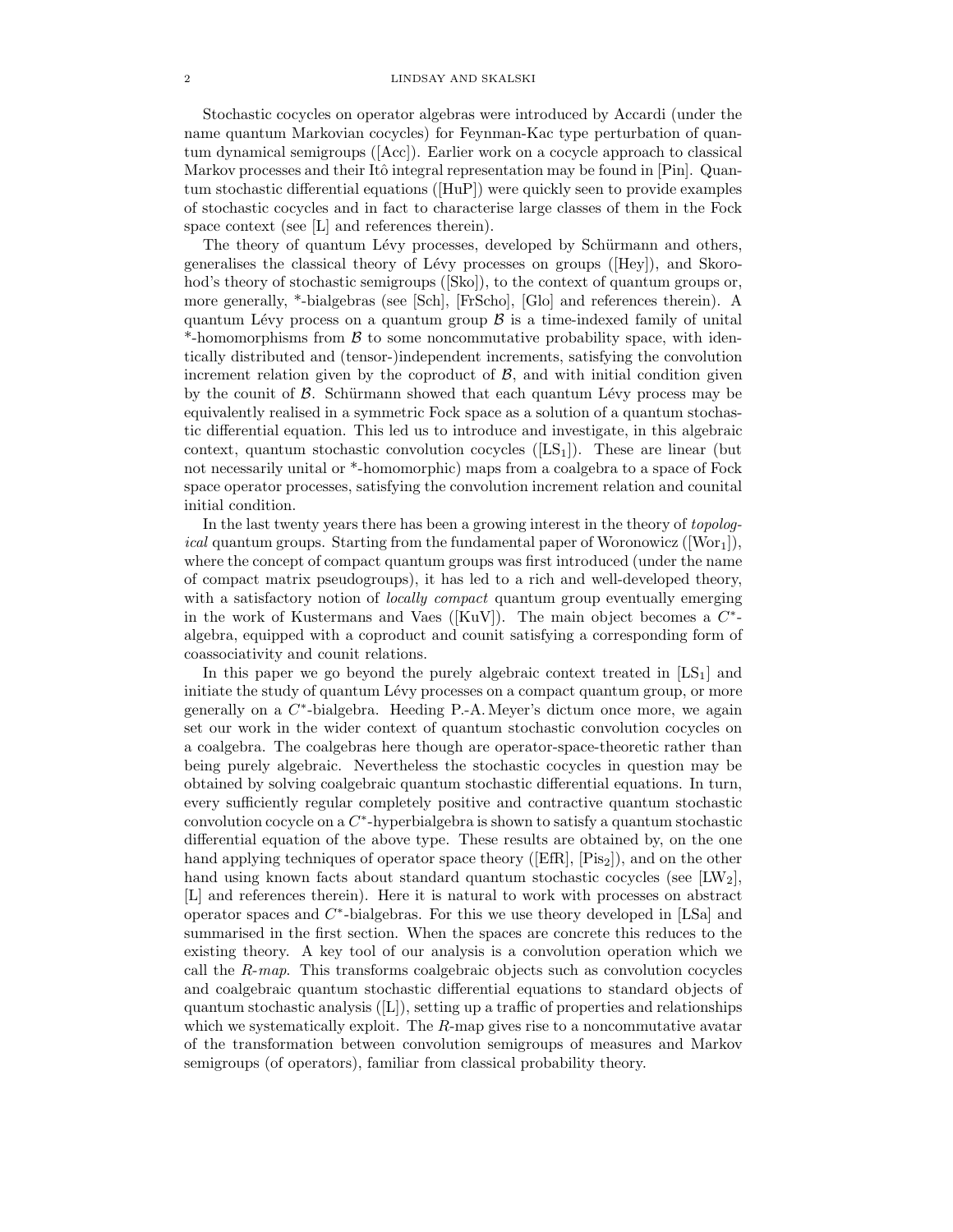The structure of the stochastic generators of Markov-regular, \*-homomorphic convolution cocycles on a  $C^*$ -bialgebra may be characterised in terms of  $\epsilon$ -structure maps, where  $\epsilon$  is the counit, or topological Schürmann triples (cf. their purely algebraic counterparts). The complete boundedness of such generators, indeed their implementability, follows from their algebraic properties alone. We prove this by first extending well-known results of Sakai, Ringrose and Christensen, on automatic continuity and innerness properties of derivations, to the case of  $(\pi', \pi)$ -derivations. The fact that every  $\epsilon$ -structure map defined on the whole  $C^*$ -bialgebra must be implemented may be viewed as a noncommutative counterpart to the fact that every classical L´evy process on a topological group which has a bounded generator must be a compound Poisson process. In this connection we note the definition of quantum Poisson process on a \*-bialgebra proposed in [Fra].

The axiomatisation of quantum Lévy processes on a  $C^*$ -bialgebra raises several problems connected with the fact that the product on a  $C^*$ -algebra A usually fails to extend to a continuous map from the spatial tensor product A⊗A to the algebra. We offer two different ways of overcoming this obstacle, for both of which a topological version of Schürmann's reconstruction theorem remains valid.

Our choice of examples is designed to expose the variety of connections of this work with the classical and quantum probabilistic literature. The analysis of quantum stochastic convolution cocycles in the topological context requires different methods and techniques to that of the purely algebraic and poses new nontrivial problems. However, according to our philosophy (explicitly described in the expository paper  $[LS_2]$ , purely algebraic and topological convolution cocycles may nevertheless usefully be viewed from a common vantage point. This perspective is particularly well illustrated in the last class of examples discussed here, namely that of \*-homomorphic quantum stochastic convolution cocycles on a full compact quantum group. We would also like to point out that conversely, due to the Fundamental Theorem on Coalgebras, one can view the purely algebraic situation as a finite dimensional version of the topological theory. An example of reasoning along these lines may be found in the final section of  $[LS_3]$ .

The plan of the paper is as follows. In the first section we review the basic facts needed from operator space theory and quantum stochastic analysis. We work with processes on abstract operator spaces. The transition from concrete to abstract exploits a number of natural identifications and inclusions, the key ones being  $(1.2)$ ,  $(1.3)$  and  $(1.7)$ . In Section 2 the notion of operator space coalgebra is introduced and basic properties of the R-map are established, facilitating a correspondence between mapping composition structures and convolution-type structures. Section 3 contains proofs of the existence, uniqueness and regularity of solutions of coalgebraic quantum stochastic differential equations with completely bounded coefficients. There also the ground is prepared for a traffic between standard quantum stochastic cocycles and quantum stochastic convolution cocycles. The latter are defined in Section 4 where the solutions of coalgebraic quantum stochastic differential equations are shown to lie in this class. The section concludes with a brief discussion of *opposite* convolution cocycles. In Section 5 the converse result is established for Markov-regular, completely positive, contractive quantum stochastic convolution cocycles on a  $C^*$ -hyperbialgebra: they are characterised as solutions of coalgebraic quantum stochastic differential equation with completely bounded coefficient of a particular form. Section 6 deals with \*-homomorphic convolution cocycles on a  $C^*$ -bialgebra. As in the purely algebraic case, their stochastic generators are characterised by structure relations involving the counit; in the topological case these amount to the generator being an  $\epsilon$ -structure map where  $\epsilon$  is the counit of the bialgebra. In Section 7 two candidates for the axiomatisation of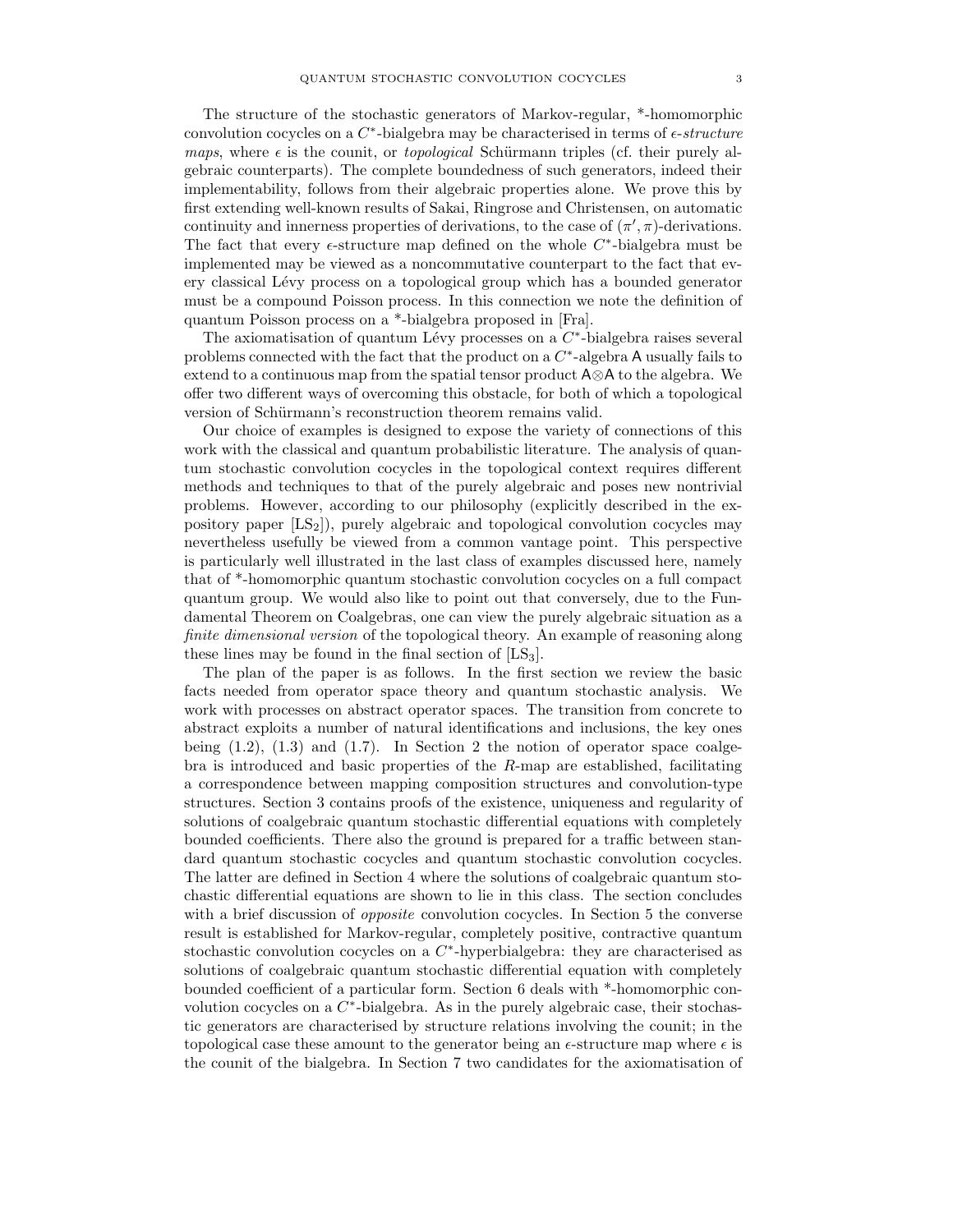# 4 LINDSAY AND SKALSKI

quantum Lévy processes on a  $C^*$ -bialgebra are proposed; firstly, in a weak sense of distributions, and secondly, as processes whose values are operators from a product system, in the sense of Arveson. Basic consequences of the proposed axioms are discussed, and reconstruction theorems established. Section 8 is devoted to examples, first the commutative case of classical compact groups, then the cocommutative case of the universal  $C^*$ -algebra of a discrete group, and finally the case of full compact quantum groups. In the latter case a link is established with the purely algebraic quantum stochastic convolution cocycles investigated in  $[LS<sub>1</sub>]$ . In an appendix some results on derivations are established; these are applied to yield the automatic implementedness of  $\epsilon$ -structure maps used in Section 6.

Some of the results proved here have been announced in  $[LS_2]$ .

Note added in proof. It is now clear that our results extend to the context of locally compact quantum groups in the sense of Kustermans and Vaes  $([LS<sub>4</sub>])$ .

Notation. All vector spaces arising in this paper are complex; inner products (and all sesquilinear maps) are linear in their second argument. For a dense subspace  $E$ of a Hilbert space h,  $\mathcal{O}(E)$  denotes the space of operators h  $\rightarrow$  h with domain E and  $\mathcal{O}^{\ddagger}(E) := \{ T \in \mathcal{O}(E) : \text{Dom }T^* \supset E \}.$  Thus  $\mathcal{O}^{\ddagger}(E)$  has the natural conjugation  $T \mapsto T^{\dagger} := T^*|_E$ . We view  $B(\mathsf{h})$  as a subspace of  $\mathcal{O}^{\ddagger}(E)$  (via restriction/continuous linear extension). For vectors  $\zeta \in E$  and  $\zeta' \in \mathsf{h}$ ,  $\omega_{\zeta',\zeta}$  denotes the linear functional on  $\mathcal{O}(E)$  given by  $T \mapsto \langle \zeta', T\zeta \rangle$ . We use the Dirac-inspired notations

$$
|E\rangle := \{|\zeta\rangle : \zeta \in E\}
$$
 and  $\langle E| := \{\langle \zeta | : \zeta \in E\}$ 

where  $|\zeta\rangle \in |h\rangle := B(\mathbb{C};h)$  and  $\langle \zeta | \in \langle h | := B(h;\mathbb{C}) \rangle$  are defined by  $\lambda \mapsto \lambda \zeta$  and  $\eta \mapsto \langle \zeta, \eta \rangle$  respectively. A class of ampliations frequently met here is denoted as follows:

$$
\iota_{\mathsf{h}} : \mathsf{V} \to \mathsf{V} \otimes B(\mathsf{h}), \quad x \mapsto x \otimes I_{\mathsf{h}}, \tag{0.1}
$$

where this time the operator space V is determined by context (and  $\otimes$  denotes spatial tensor product).

For a vector-valued function f on  $\mathbb{R}_+$  and subinterval I of  $\mathbb{R}_+$  f<sub>I</sub> denotes the function on  $\mathbb{R}_+$  which agrees with f on I and vanishes outside I. Similarly, for a vector  $\xi$ ,  $\xi$ <sub>I</sub> is defined by viewing  $\xi$  as a constant function. This extends the standard indicator function notation. The symmetric measure space over the Lebesgue measure space  $\mathbb{R}_+$  ([Gui]) is denoted  $\Gamma$ , with integration denoted  $\int_{\Gamma} \cdots d\sigma$ , thus  $\Gamma = \{ \sigma \subset \mathbb{R}_+ : \# \sigma < \infty \} = \bigcup_{n \geq 0} \Gamma^{(n)}$  where  $\Gamma^{(n)} = \{ \sigma \subset \mathbb{R}_+ : \# \sigma = n \}$  and  $\emptyset$  is an atom having unit measure. If  $\mathbb{R}_+$  is replaced by a subinterval I then we write  $\Gamma_I$  and  $\Gamma_I^{(n)}$ , thus the measure of  $\Gamma_I^{(n)}$  is  $|I|^n/n!$  where  $|I|$  denotes the length of I.

For a linear map  $\psi : U \to V$  the corresponding linear map between conjugate vector spaces

$$
U^{\dagger} \to V^{\dagger}, \quad x^{\dagger} \mapsto \psi(x)^{\dagger} \tag{0.2}
$$

is denoted  $\psi^{\dagger}$ ;  $L(U^{\dagger}; V^{\dagger})$  is thereby the natural conjugate space of  $L(U; V)$ . The collection of sesqilinear maps  $\phi: U \times V \to W$  is denoted  $SL(U, V; W)$ ; when W is a space of maps we denote values of  $\phi$  by  $\phi^{u,v}$   $(u \in U, v \in V)$ . The collection of bilinear maps  $U \times V \to W$  is denoted  $L(U, V; W)$ . If A is an involutive algebra and  $E$  is a dense subspace of a Hilbert space h then weak multiplicativity for a map  $\phi: \mathcal{A} \to \mathcal{O}^{\ddagger}(E)$ , is the property

$$
\phi(a^*b) = \phi^\dagger(a)^*\phi(b) \quad (a, b \in \mathcal{A}),\tag{0.3}
$$

where  $\phi^{\dagger}: a \mapsto \phi(a^*)^*|_E$ .

Remark. If  $\phi : A \to \mathcal{O}^{\ddagger}(E)$  is a linear map, defined on a  $C^*$ -algebra, which is real (that is  $\phi = \phi^{\dagger}$ ) and weakly multiplicative then  $\phi$  is necessarily bounded-operatorvalued and thus may be viewed as a \*-homomorphism  $A \to B(h)$ .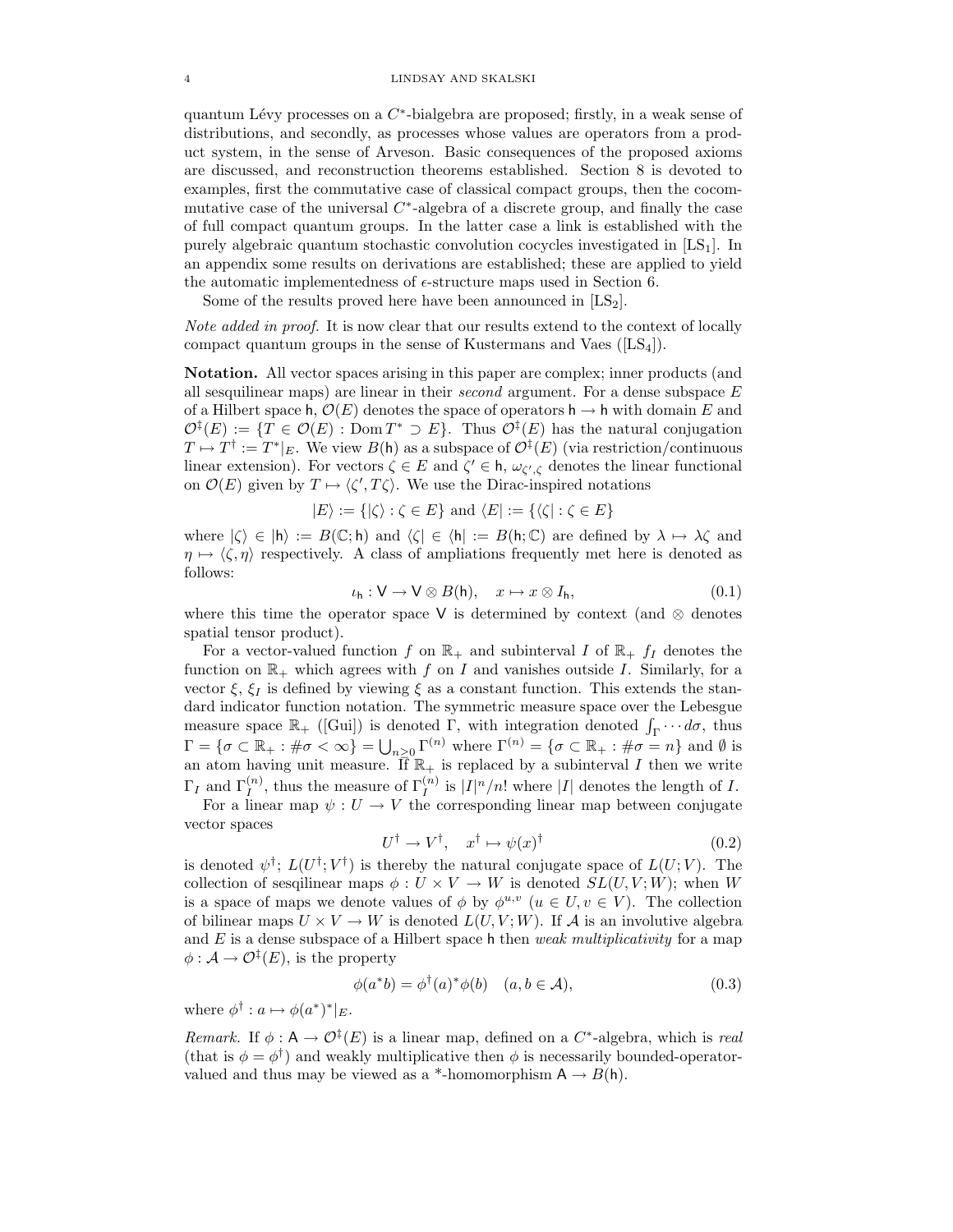#### 1. Operator space and quantum stochastic preliminaries

In this section we collect some relevant facts from operator space theory, recall the matrix-space construction and describe the basic properties of tensor-extended compositions. We also recall relevant results from quantum stochastic (QS) analysis.

**Operator spaces** ([EfR], [Pis<sub>2</sub>]). For operator spaces V and W the Banach space of completely bounded maps from V to W is endowed with operator space structure via the linear identifications

$$
M_n(CB(V;W)) = CB(V; M_n(W)) \quad (n \in \mathbb{N}),
$$

where  $M_n(W)$  denotes the linear space  $M_n(W)$  with its natural operator space structure. When viewed as a  $C^*$ -algebra or operator space,  $M_n(\mathbb{C})$  is denoted  $M_n$ .

The operator space spatial/minimal tensor product of  $V$  and  $W$  is here denoted simply V⊗W. For example  $M_n(W)$  may be identified with the spatial tensor product  $W \otimes M_n$ . When V and W are realised in  $B(H)$  and  $B(K)$  respectively,  $V \otimes W$  is realised concretely in  $B(H \otimes K) = B(H) \overline{\otimes} B(K)$  as the norm closure of the algebraic tensor product  $V \odot W$ . In fact  $V \otimes W$  does not depend on concrete realisation of V and W; an abstract model arises from the natural linear embedding

$$
V \odot W \hookrightarrow CB(W^*; V) \tag{1.1}
$$

(where  $W^*$  is defined below). For any completely bounded maps  $\phi: V \to V'$  and  $\psi: W \to W'$  into further operator spaces, the linear map  $\phi \odot \psi$  extends uniquely to a completely bounded map  $\mathsf{V} \otimes \mathsf{W} \to \mathsf{V}' \otimes \mathsf{W}'$ ; the extension is denoted  $\phi \otimes \psi$ and satisfies  $\|\phi \otimes \psi\|_{cb} = \|\phi\|_{cb} \|\psi\|_{cb}$ . Each bounded operator  $\phi : V \to M_n$  is automatically completely bounded and satisfies  $\|\phi\|_{cb} = \|\phi^{(n)}\|$  in the notation  $\phi^{(n)} : [x_{ij}] \mapsto [\phi(x_{ij})]$ , in other words  $\phi^{(n)} = \phi \otimes id_{M_n}$ . In particular, the operator space  $CB(V;\mathbb{C})$  coincides with the Banach space dual  $B(V;\mathbb{C})$  and has the same norm; it is therefore denoted  $V^*$ . Note the natural completely isometric isomorphisms

$$
CB(\mathsf{U}, \mathsf{V}; \mathsf{W}) = CB(\mathsf{U}; CB(\mathsf{V}; \mathsf{W})) \tag{1.2}
$$

for operator spaces U, V and W. We shall also exploit the natural completely isometric inclusions

$$
V \otimes B(H; H') \hookrightarrow CB(\langle H'|, |H\rangle; V)
$$
\n(1.3)

for operator space V and Hilbert spaces H and H'. (See below for the tensor product which delivers *isomorphism* here.)

The following short-hand notation for tensor-extended composition is useful. Let U, V, W and X be operator spaces, and let V be a vector space. If  $\phi \in L(V;U\otimes V\otimes W)$ and  $\psi \in CB(V; X)$  then we compose in the obvious way:

$$
\psi \bullet \phi := (\mathrm{id}_{\mathsf{U}} \otimes \psi \otimes \mathrm{id}_{\mathsf{W}}) \circ \phi \in L(V; \mathsf{U} \otimes \mathsf{X} \otimes \mathsf{W}).\tag{1.4}
$$

Ambiguity is avoided provided that the context dictates which tensor component the second-to-be-applied map  $\psi$  should act on. This also applies to the case where  $\phi \in SL(H', H; L(V; V))$  as follows:  $\psi \bullet \phi \in SL(H', H; L(V; X))$  is given by

$$
(\psi \bullet \phi)^{\xi', \xi} = \psi \circ \phi^{\xi', \xi}.
$$
 (1.5)

The natural inclusion  $L(V; CB(\langle H' |, |H \rangle; V)) \subset SL(H', H; L(V; V))$  is relevant here.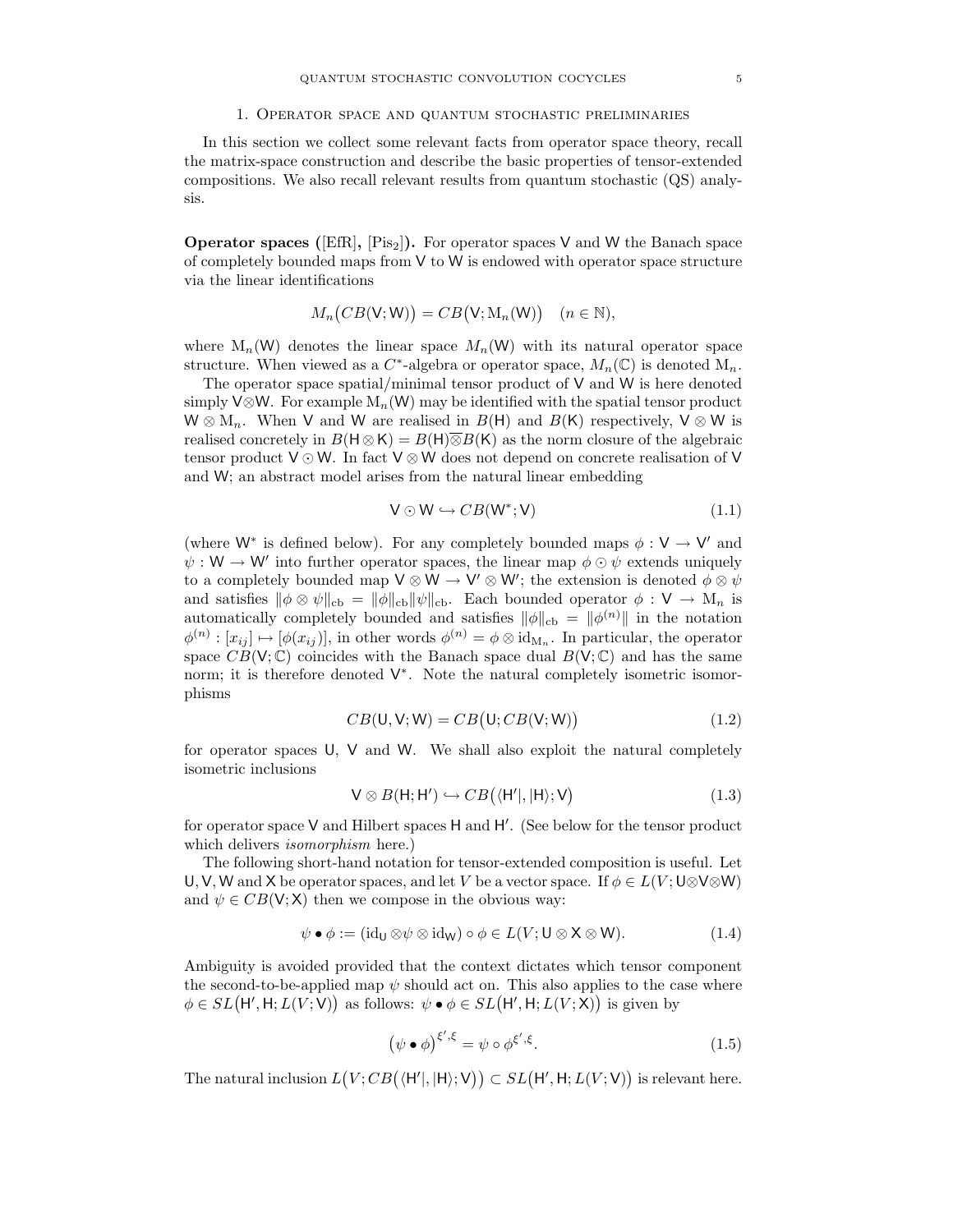Matrix spaces ( $[LW_3]$ ). For an operator space Y in  $B(H; H')$  and Hilbert spaces h and h ′ define

$$
\mathsf{Y} \otimes_{\mathrm{M}} B(\mathsf{h}; \mathsf{h}'): = \{ T \in B(\mathsf{H} \otimes \mathsf{h}; \mathsf{H}' \otimes \mathsf{h}') = B(\mathsf{H}; \mathsf{H}') \overline{\otimes} B(\mathsf{h}; \mathsf{h}'): \Omega^{\mathsf{Y}}_{\zeta', \zeta}(T) \in \mathsf{Y} \} \tag{1.6}
$$

where  $\Omega^{\mathsf{Y}}_{\zeta',\zeta}$  denotes the slice map  $\mathrm{id}_{\mathsf{Y}}\overline{\otimes}\omega_{\zeta',\zeta}$ . For us the relevant cases are  $\mathsf{Y}\otimes_{\mathrm{M}} B(\mathsf{h})$ and  $Y \otimes_M |h\rangle$ , referred to respectively as the h-matrix space over Y and the h-column space over Y. Matrix spaces are operator spaces which lie between the spatial tensor product  $\mathsf{Y} \otimes B(\mathsf{h}; \mathsf{h}')$  and the ultraweak tensor product  $\overline{\mathsf{Y} \otimes} B(\mathsf{h}; \mathsf{h}'),$  coinciding with the latter when Y is ultraweakly closed  $(\overline{Y})$  here denotes the ultraweak closure of Y). They arise naturally in quantum stochastic analysis where a topological state space is to be coupled with the measure-theoretic noise — if Y is a  $C^*$ -algebra then typically the inclusion  $Y \otimes B(h) \subset Y \otimes_M B(h)$  is proper and  $Y \otimes_M B(h)$  is not a C<sup>\*</sup>-algebra. Completely bounded maps between concrete operator spaces lift to completely bounded maps between corresponding matrix spaces: if Y' is another concrete operator space, for  $\phi \in CB(Y; Y')$  there is a unique map  $\Phi$ :  $\mathsf{Y} \otimes_{\mathcal{M}} B(\mathsf{h}; \mathsf{h}') \to \mathsf{Y}' \otimes_{\mathcal{M}} B(\mathsf{h}; \mathsf{h}')$  satisfying

$$
\Omega^{\mathsf{Y}'}_{\zeta',\zeta} \circ \Phi = \phi \circ \Omega^{\mathsf{Y}}_{\zeta',\zeta} \quad (\zeta \in \mathsf{h}, \zeta \in \mathsf{h}');
$$

it is denoted  $\phi \otimes_M id_{B(h;h')}$ . Using these matrix liftings, tensor-extended compositions work in the same way for matrix spaces as for spatial tensor products. There are natural completely isometric isomorphisms

$$
Y \otimes_M B(h; h') = CB(\langle h' |, |h \rangle; Y) \tag{1.7}
$$

(cf. (1.3)) under which  $\phi \otimes_M id_{B(h;h')}$  corresponds to  $\phi \circ$ , composition with  $\phi$  ([LSa]). The two tensor-extended compositions are consistent.

**Quantum stochastics** ([Par], [Mey]; we follow  $[L]$ ,  $[LS_3]$ , modified for abstract spaces). Fix now, and for the rest of the paper, a complex Hilbert space k which we refer to as the *noise dimension space*, and let  $\hat{k}$  denote the orthogonal sum  $\mathbb{C} \oplus \mathsf{k}$ . Whenever  $c \in \mathsf{k}$ ,  $\hat{c} := \begin{pmatrix} 1 \\ c \end{pmatrix} \in \hat{\mathsf{k}}$ ; for  $E \subset \mathsf{k}$ ,  $\hat{E} := \text{Lin}\{\hat{c} : c \in E\}$  and when g is a function with values in k,  $\hat{g}$  denotes the corresponding function with values in k, defined by  $\widehat{g}(s) := \widehat{g(s)}$ . Let  $\mathcal{F}_I$  denote the symmetric Fock space over  $L^2(I; \mathsf{k})$ , dropping the subscript when the interval  $I$  is all of  $\mathbb{R}_+$ . For any dense subspace D of k let  $\mathbb{S}_D$  denote the linear span of  $\{d_{[0,t]}: d \in D, t \in \mathbb{R}_+\}$  in  $L^2(\mathbb{R}_+; \mathsf{k})$  (we always take these right-continuous versions) and let  $\mathcal{E}_D$  denote the linear span of  $\{\varepsilon(g) : g \in \mathbb{S}_D\}$  in F, where  $\varepsilon(g)$  denotes the exponential vector  $((n!)^{-\frac{1}{2}}g^{\otimes n})_{n\geq 0}$ . The subscript D is dropped when  $D = k$ . We usually drop the tensor symbol and denote simple tensors such as  $v \otimes \varepsilon(f)$  by  $v\varepsilon(f)$ . Also define

$$
e_0 := \begin{pmatrix} 1 \\ 0 \end{pmatrix} \in \widehat{\mathbf{k}} \text{ and } \Delta^{QS} := P_{\{0\} \oplus \mathbf{k}} = \begin{bmatrix} 0 \\ I_{\mathbf{k}} \end{bmatrix} \in B(\widehat{\mathbf{k}}). \tag{1.8}
$$

The basic objects we consider in this paper are completely bounded quantum stochastic mapping processes on operator spaces. These are time-indexed families of completely bounded maps  ${k_t : t \geq 0}$  from an operator space to the algebra of bounded operators on  $\mathfrak{h} \otimes \mathcal{F}$ , for a Hilbert space  $\mathfrak{h}$ , satisfying standard adaptedness and measurability conditions. For technical reasons we also need to consider mapping processes whose values are (at least, a priori) unbounded operators. The crucial point here is that the naturally arising operators have 'bounded slices': for any vectors  $\varepsilon, \varepsilon' \in \mathcal{E}$  the maps

$$
v \to (I_{\mathfrak{h}} \otimes \langle \varepsilon' |) k_t(v) (I_{\mathfrak{h}} \otimes | \varepsilon \rangle)
$$

 $(t \in \mathbb{R}_+)$  have values in  $B(\mathfrak{h})$ , and are (completely) bounded, even though the global maps  $k_t$  may not be – more precisely they have (completely) bounded columns (see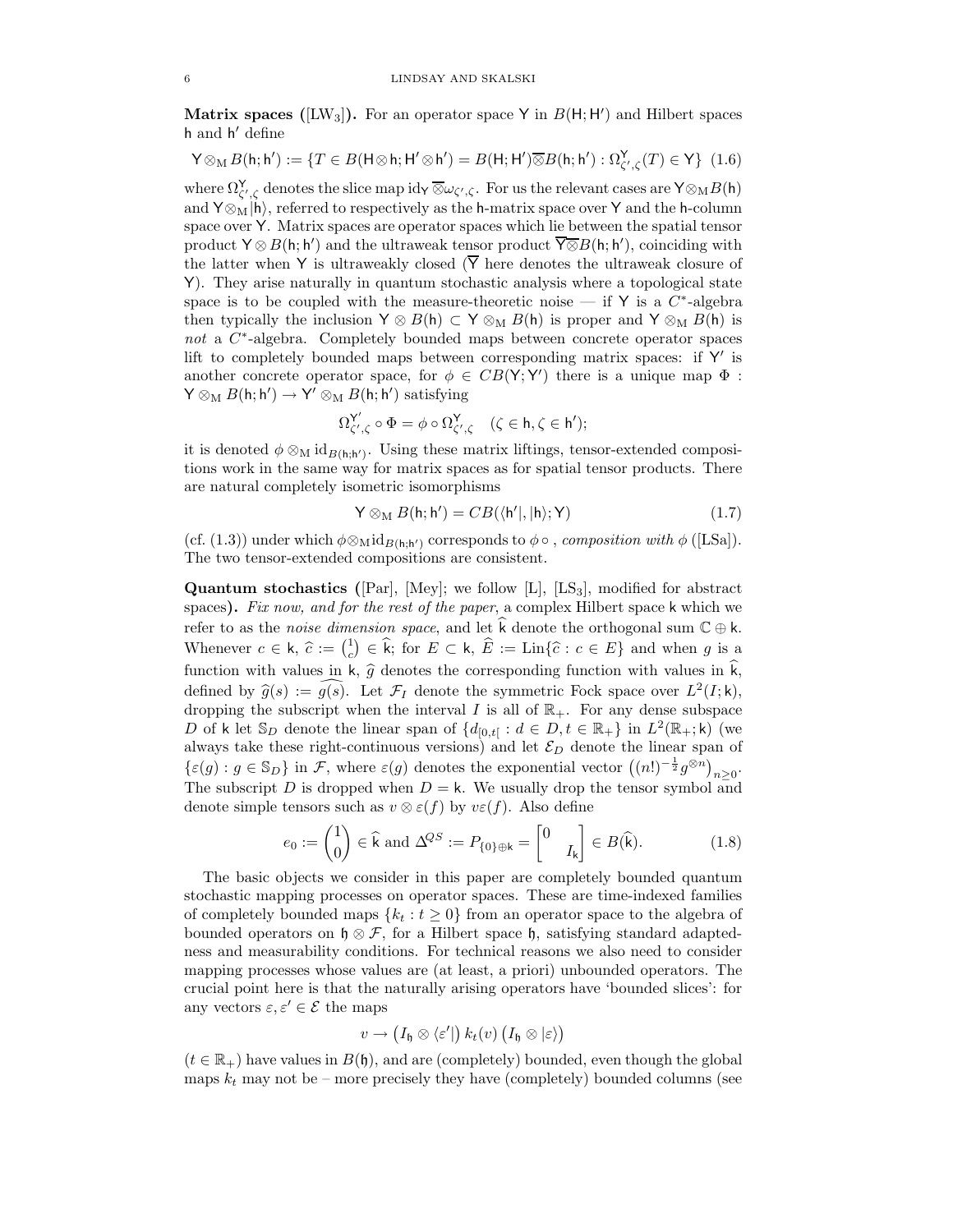Property 2, following Theorem 1.1). This point of view, where each  $k_t$  is taken to be a family of maps indexed by pairs of exponential vectors, allows the replacement of  $B(\mathfrak{h})$  by an abstract operator space and, once the somewhat technical definitions below are accepted, leads to a development of the theory which is straight-forward and effective with more transparent proofs. This said, to follow the arguments it is safe to keep in mind sesquilinear maps induced by mapping processes in the familiar sense.

Let V and W be operator spaces. In this paper we denote by  $\mathbb{P}(V \to W)$  the collection of families  $k = (k_t)_{t>0}$  of maps in

$$
L(V; L(\mathcal{E}; CB(\langle \mathcal{F} |; W \rangle)) \subset SL(\mathcal{E}, \mathcal{E}; L(V; W))
$$

satisfying the following *measurability* and *adaptedness* conditions

$$
s \mapsto k_s^{\varepsilon',\varepsilon}
$$
 is pointwise weakly measurable, and  

$$
k_t^{\varepsilon',\varepsilon} = \langle \varepsilon_2', \varepsilon_2 \rangle k_t^{\varepsilon'_1, \varepsilon_1},
$$

for  $\varepsilon = \varepsilon(f), \varepsilon' = \varepsilon(f') \in \mathcal{E}$  and  $t \in \mathbb{R}_+$ , where  $\varepsilon_1 = \varepsilon(f_{[0,t[})$  and  $\varepsilon_2 = \varepsilon(f_{[t,\infty[})$ with  $\varepsilon'_1$  and  $\varepsilon'_2$  defined in the same way for f'. When  $W = \mathbb{C}$  (as is the case for quantum stochastic convolution cocycles) we write  $\mathbb{P}_*(V)$  instead of  $\mathbb{P}(V\to\mathbb{C})$ . Then  $k_t \in L(V; \mathcal{O}(\mathcal{E}))$  for each  $t \geq 0$  and, in terms of the exponential property of Fock space:  $\mathcal{F} = \mathcal{F}_{[0,t]} \otimes \mathcal{F}_{[t,\infty[}$ , adaptedness reads

$$
k_t(x)\varepsilon(f) = u_t \otimes \varepsilon(f_{[t,\infty[})
$$
 where  $u_t = k_t(x)\varepsilon(f_{[0,t[}) \in \mathcal{F}_{[0,t]}).$ 

Here the following Banach space identifications are used:

$$
CB\left(\langle \mathcal{F} | \mathcal{F} \rangle \mathbb{C}\right) = B\left(\langle \mathcal{F} | \mathcal{F} \rangle \mathbb{C}\right) = \mathcal{F}.
$$

When  $k_t$  is viewed as a map in  $L(V, \mathcal{E}; CB(\mathcal{F}|\mathcal{W}))$  we use the notation  $k_{t,|\varepsilon\rangle}(x)$ . Note that if  $k \in \mathbb{P}(\mathsf{V} \to \mathsf{Y})$  for a concrete operator space Y then, invoking the complete isometry (1.7),  $k_{t,|\varepsilon\rangle} \in L(V; \mathsf{Y} \otimes_{\mathrm{M}} |\mathcal{F})$ .

Processes k and j are identified if, for all  $\varepsilon', \varepsilon \in \mathcal{E}, x \in V$  and  $\varphi \in W^*$ , the scalarvalued functions  $t \mapsto \varphi \circ k_t^{\varepsilon',\varepsilon}(x)$  and  $t \mapsto \varphi \circ j_t^{\varepsilon',\varepsilon}(x)$  agree almost everywhere. We also denote by  $\mathbb{P}^{\ddagger}(\mathsf{V}\to\mathsf{W})$  the subspace of processes k for which

each map 
$$
\langle \varepsilon' | \mapsto k_t^{\varepsilon, \varepsilon'}(x)
$$
 is completely bounded  $\langle \varepsilon | \to W$ 

 $(\varepsilon \in \mathcal{E}, x \in \mathsf{V}, t \in \mathbb{R}_+).$  Then, for  $k \in \mathbb{P}^{\ddagger}(\mathsf{V} \to \mathsf{W}),$ 

$$
(k^\dagger)_t^{\varepsilon',\varepsilon} := (k_t^{\varepsilon,\varepsilon'})^\dagger
$$

defines a process  $k^{\dagger} \in \mathbb{P}^{\ddagger}(\mathsf{V}^{\dagger} \to \mathsf{W}^{\dagger})$ , where  $\dagger$  denotes conjugate operator space. When the operator space W is concrete this amounts to the usual notion of adjoint(able) process. Complete boundedness for a process  $k \in \mathbb{P}(\mathsf{V} \rightarrow \mathsf{W})$  means

$$
k_t \in CB\big(\langle \mathcal{F}|,|\mathcal{F}\rangle; CB(\mathsf{V};\mathsf{W})\big) \subset L\big(\mathsf{V}, \mathcal{E}; CB(\langle \mathcal{F}|; \mathsf{W})\big)
$$

for each  $t \in \mathbb{R}_+$ . Thus  $\mathbb{P}_{cb}(V \to W)$ , the class of such processes, is a subspace of  $\mathbb{P}^{\ddagger}(\mathsf{V}\rightarrow\mathsf{W})$ . The natural inclusion

$$
CB(\mathsf{V}; \mathsf{W} \otimes B(\mathcal{F})) \subset CB(\langle \mathcal{F} |, |\mathcal{F} \rangle; CB(\mathsf{V}; \mathsf{W})) \tag{1.9}
$$

and, for a concrete operator space Y, the natural identification

$$
CB(\langle \mathcal{F} |, | \mathcal{F} \rangle; CB(\mathsf{V}; \mathsf{Y})) = CB(\mathsf{V}; \mathsf{Y} \otimes_{\mathsf{M}} B(\mathcal{F})) \tag{1.10}
$$

 $(LSa)$  are both worth noting here (cf.  $(1.3)$ ); they explain the terminology.

We need two further properties for processes:  $k \in \mathbb{P}(\mathsf{V} \to \mathsf{W})$  is weakly initial space bounded if

$$
k^{\varepsilon',\varepsilon}_t : \mathsf{V} \to \mathsf{W}
$$
 is bounded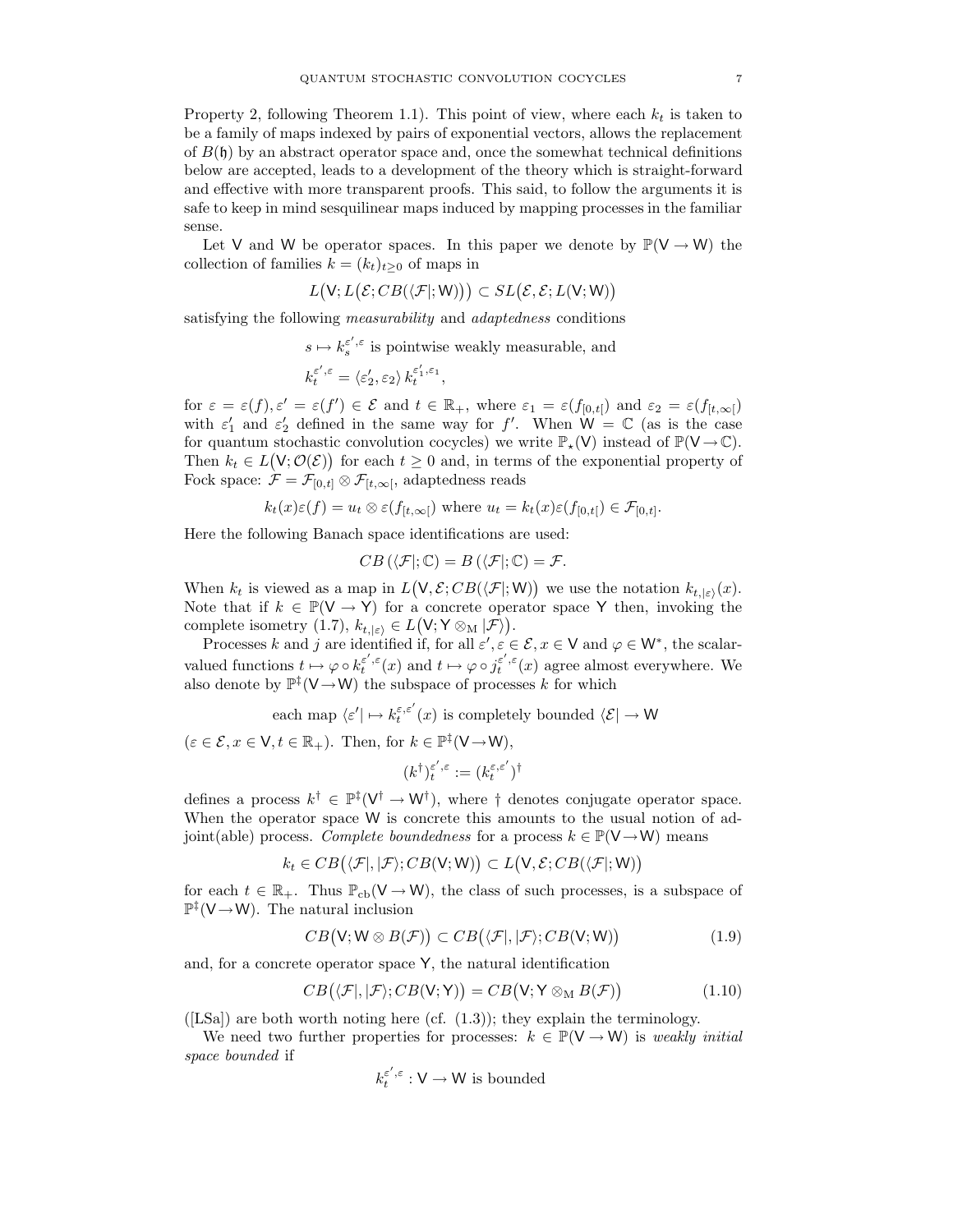$(\varepsilon, \varepsilon' \in \mathcal{E}, t \in \mathbb{R}_+)$  and is *weakly regular* if further

$$
\sup\left\{\|k^{\varepsilon',\varepsilon}_s\|:0\leq s\leq t\right\}<\infty,
$$

for all  $t \geq 0$ . We shall be dealing with quantum stochastic differential equations of the form

$$
dk_t = k_t \bullet d\Lambda_{\phi}(t), \quad k_0 = \iota_{\mathcal{F}} \circ \kappa,
$$
\n(1.11)

where  $\phi \in CB(\mathsf{V}; \mathsf{V} \otimes B(\widehat{\mathsf{k}}))$  and  $\kappa \in CB(\mathsf{V}; \mathsf{W})$ . Here the natural inclusion

$$
CB(\mathsf{V};\mathsf{V}\otimes B(\widehat{\mathsf{k}}))\subset CB(\langle \widehat{\mathsf{k}}|,|\widehat{\mathsf{k}}\rangle; CB(\mathsf{V}))\tag{1.12}
$$

and, for a concrete operator space Y in  $B(\mathfrak{h})$ , the natural complete isometries

$$
CB(\langle \hat{\mathsf{k}}|, |\hat{\mathsf{k}}\rangle; CB(\mathsf{Y})\big) = CB(\mathsf{Y}; \mathsf{Y} \otimes_{\mathsf{M}} B(\hat{\mathsf{k}})) \subset CB(\mathsf{V}; B(\mathfrak{h} \otimes \hat{\mathsf{k}})) \tag{1.13}
$$

are relevant (cf. (1.9) and (1.10)). A process  $k \in \mathbb{P}(\mathsf{V} \to \mathsf{W})$  is a weak solution of the QS differential equation (1.11) if

$$
s \mapsto k_s^{\varepsilon',\varepsilon} \circ \phi^{\zeta',\zeta}(x) \text{ is weakly continuous, and}
$$
  

$$
k_t^{\varepsilon',\varepsilon}(x) = \langle \varepsilon', \varepsilon \rangle \kappa(x) + \text{w-}\int_0^t k_s^{\varepsilon',\varepsilon} \circ \phi^{\widehat{f}'(s),\widehat{f}(s)}(x) ds
$$

 $(\zeta, \zeta' \in \widehat{\mathsf{k}}, \varepsilon = \varepsilon(f), \varepsilon' = \varepsilon(f') \in \mathcal{E}, x \in \mathsf{V}, t \in \mathbb{R}_+$ ; it is so-called due to the First Fundamental Formula of quantum stochastic calculus. The theorem we need is the following special case of Proposition 3.5 in  $[LS_3]$  which generalises  $[LN_3]$  to allow nontrivial initial conditions and abstract spaces.

**Theorem 1.1.** Let  $\phi \in CB(\mathsf{V}; \mathsf{V} \otimes B(\widehat{\mathsf{k}}))$  and  $\kappa \in CB(\mathsf{V}; \mathsf{W})$ . Then there is a unique weakly regular weak solution of the quantum stochastic differential equation (1.11).

*Notation.*  $k^{\kappa,\phi}$ , simplifying to  $k^{\phi}$  for the case where  $V = W$  and  $\kappa = id_W$ .

We list key properties of the solution processes needed in this paper next (see  $[LS_3]$ ). Let  $k = k^{\kappa, \phi}$  for  $\kappa$  and  $\phi$  as above.

- 1.  $k \in \mathbb{P}^{\ddagger}(\mathsf{V} \to \mathsf{W})$  and  $k^{\dagger} = k^{\kappa^{\dagger}, \phi^{\dagger}}$ .
- 2. For all  $\varepsilon \in \mathcal{E}$  and  $t \in \mathbb{R}_+$ ,  $k_{t, |\varepsilon\rangle} \in CB(\mathsf{V}; CB(\mathcal{F}; \mathsf{W})) = CB(\mathcal{F}; CB(\mathsf{V}; \mathsf{W}))$ (the process has completely bounded columns) and the map  $s \mapsto k_{s,|\varepsilon\rangle}$  is locally Hölder-continuous with exponent 1/2. Moreover if  $\phi(\mathsf{V}) \subset \mathsf{V} \otimes B(\widehat{k})$ , then k satisfies

$$
k_{t,|\varepsilon\rangle}(\mathsf{V})\subset \mathsf{W}\otimes |\mathcal{F}\rangle
$$

 $(in terms of the inclusion (1.1)).$ 

3. If  $\kappa = \kappa_2 \circ \kappa_1$  where  $\kappa_1 \in CB(V; \mathsf{U})$  and  $\kappa_2 \in CB(\mathsf{U}; \mathsf{W})$  then

$$
k_{t,|\varepsilon\rangle} = \kappa_2 \bullet \widetilde{k}_{t,|\varepsilon\rangle} : x \mapsto \kappa_2 \circ \widetilde{k}_{t,|\varepsilon\rangle}(x)
$$
 where  $\widetilde{k} = k^{\kappa_1, \phi}$ 

 $(t \in \mathbb{R}_+, \varepsilon \in \mathcal{E})$ . If the process  $\widetilde{k}$  is completely bounded then so is k and we have the identity

$$
k_t = \kappa_2 \bullet k_t^{\kappa_1, \phi}
$$

 $(t \in \mathbb{R}_{+}).$  In particular,

$$
k_{t,|\varepsilon\rangle} = \kappa \bullet k_{t,|\varepsilon\rangle}^{\phi} \quad \text{(resp. } k_t = \kappa \bullet k_t^{\phi} \text{ when } k^{\phi} \in \mathbb{P}_{\text{cb}}(\mathsf{V} \to \mathsf{W})\text{)}.
$$

4. The following useful 'form representation' holds

$$
k_t^{\varepsilon',\varepsilon}(x) = \langle \varepsilon', \varepsilon \rangle \ \text{w-}\int_{\Gamma_{[0,t]}} d\sigma \ \Omega_{\sigma} \circ \tau_{\#\sigma} \circ \kappa \bullet \phi^{\bullet \# \sigma}(x) \tag{1.14}
$$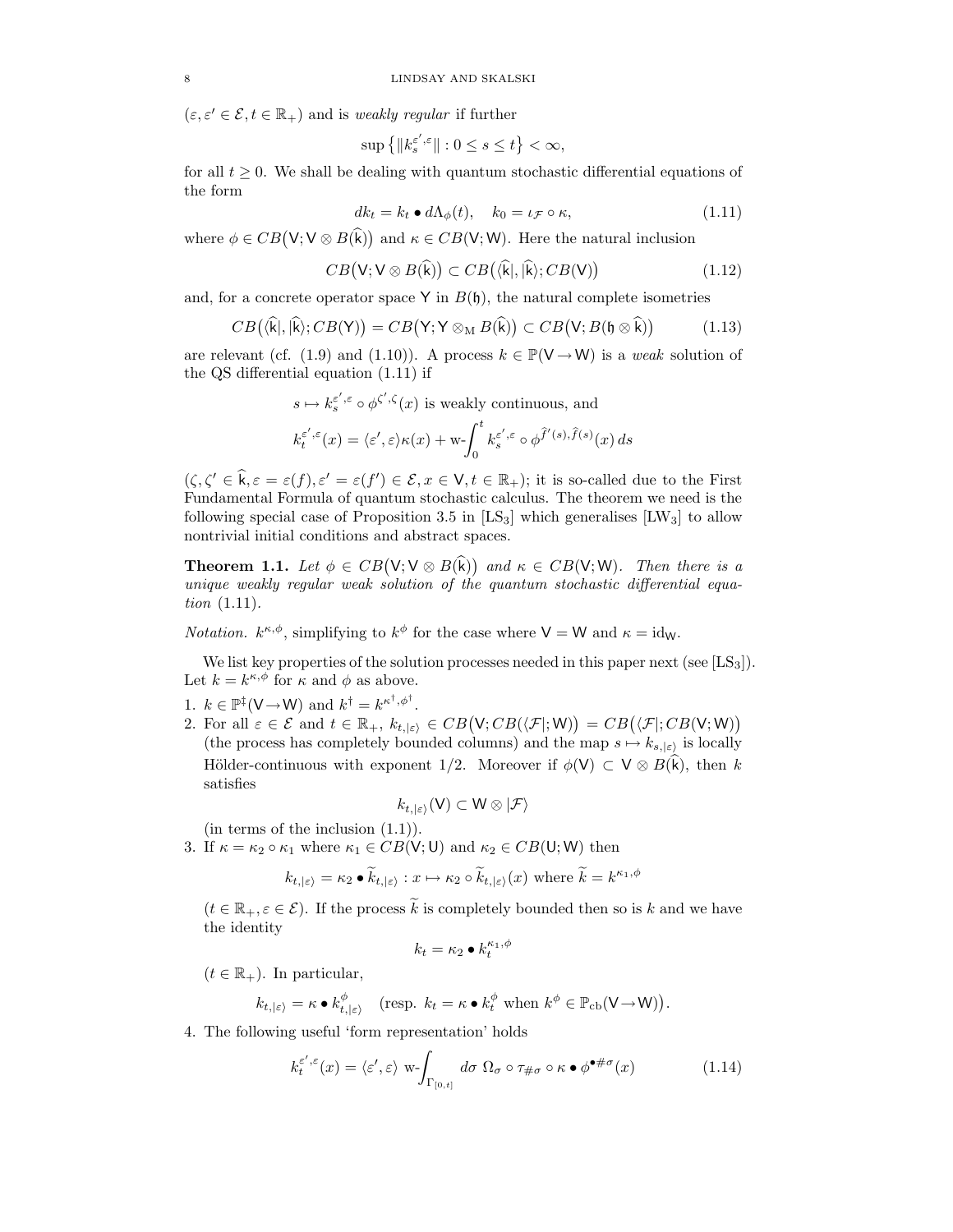(weak integral) where  $\Omega_{\sigma} := \omega_{\xi',\xi}$  for  $\xi = \pi_{\widehat{f}}(\sigma)$  and  $\xi' = \pi_{\widehat{f}'}(\sigma)$ , when  $\varepsilon = \varepsilon(f)$ and  $\varepsilon' = \varepsilon(f')$  and, for  $n \in \mathbb{N}$ ,  $\tau_n$  is the permutation of tensor components which reverses the order of the  $\hat{k}$ 's.

5. Let  $\varepsilon, \varepsilon' \in \mathcal{E}$  and  $t \in \mathbb{R}_+$ . If each  $k_{t, |\varepsilon\rangle}$  is  $W \otimes |\mathcal{F}\rangle$ -valued then

$$
k_t^{\varepsilon',\varepsilon} = (\mathrm{id}_W \otimes \lambda_{\varepsilon'}) \circ k_{t,|\varepsilon\rangle},
$$

and if further  $k \in \mathbb{P}_{cb}(\mathsf{V}\to\mathsf{W})$  and each  $k_t$  maps V into the spatial tensor product  $W \otimes B(\mathcal{F})$ , then

$$
k_{t,|\varepsilon\rangle} = (\mathrm{id}_{\mathsf{W}} \otimes \rho_{\varepsilon}) \circ k_t.
$$

Here  $\lambda_{\varepsilon'} : |\mathcal{F}\rangle \to \mathbb{C}$  denotes left multiplication by  $\langle \varepsilon' |$ , and  $\rho_{\varepsilon} : B(\mathcal{F}) \to |\mathcal{F}\rangle$ right multiplication by  $|\varepsilon\rangle$ .

6. In fact k is a *strong solution* of the QS differential equation, meaning that the integral equation

$$
k_t = \iota_{\mathcal{F}} \circ \kappa + \int_0^t k_s \bullet d\Lambda_{\phi}(s)
$$

is valid in a 'strong sense'.

7. The process  $k$  is expressible in terms of the multiple QS integral operation:

$$
k_t = \Lambda_t \circ v
$$
 where  $v = (v_n)_{n \geq 0}$  and  $v_n = \tau_n \circ \kappa \bullet \phi^{\bullet n}$ 

(cf. Property 4).

8. When  $V = W$  and  $\kappa = id_W$ ,  $k_0 = \iota_{\mathcal{F}}$  and k enjoys the following weak cocycle property: for  $s, t \in \mathbb{R}_+$ ,  $\varepsilon = \varepsilon(f)$  and  $\varepsilon' = \varepsilon(f')$  in  $\mathcal{E}$ ,

$$
k_{s+t}^{\varepsilon',\varepsilon}=\langle\varepsilon_3',\varepsilon_3\rangle\, k^{\varepsilon_1',\varepsilon_1}_s\circ k^{\varepsilon_2',\varepsilon_2}_t,
$$

where

$$
\varepsilon_1 = \varepsilon(f_{[0,s[}), \varepsilon_2 = \varepsilon(S_s^* f_{[s,s+t[}) \text{ and } \varepsilon_3 = \varepsilon(f_{[s+t,\infty[}), \tag{1.15})
$$

 $\varepsilon'_1, \varepsilon'_2$  and  $\varepsilon'_3$  being defined similarly with f' in place of f,  $(S_t)_{t\geq 0}$  is the oneparameter semigroup of right shifts on  $L^2(\mathbb{R}_+;\mathsf{k})$  and  $(\sigma_t)_{t\geq0}$  is the induced endomorphism semigroup on  $B(\mathcal{F})$ , ampliated to  $SL(\mathcal{E}, \mathcal{E}; \mathsf{W})$ . The cocycle property simpifies to

$$
k_{s+t} = k_s \bullet \sigma_s \circ k_t
$$

when  $k$  is completely bounded.

Property 8, namely the fact that processes of the form  $k^{\phi}$  are weak QS cocycles (also called Markovian cocycles), has a converse — subject to certain constraints, weak QS cocycles are necessarily of this form. The main results in this direction concern completely positive, contractive QS cocycles on a unital  $C^*$ -algebra and are collected next — they originate in [LPa]; a direct proof is given in  $[LW_5]$ .

**Theorem 1.2** ([LW<sub>1-3</sub>]). Let A be a unital C<sup>\*</sup>-algebra and let  $k \in \mathbb{P}(\mathsf{A} \to \mathsf{A})$ . Then the following are equivalent:

- (i) k is a Markov-regular, completely positive and contractive QS cocycle on A;
- (ii)  $k = k^{\phi}$  where  $\phi \in CB(\hat{k}|, \hat{k}); CB(A)$  =  $CB(A; CB(\hat{k}|, \hat{k}); A)$  satisfies  $\phi(1) \leq 0$  and, in any faithful, nondegenerate representation,  $\phi$  may be decomposed as follows:

$$
\phi(x) = \Psi(x) - x \otimes \Delta^{QS} - (x \otimes |e_0\rangle)J - J^*(x \otimes |e_0|) \tag{1.16}
$$

$$
(x \in A), \text{ for some map } \Psi \in CP(A; A'' \overline{\otimes} B(\widehat{k})) \text{ and operator } J \in A'' \overline{\otimes} \langle \widehat{k} |.
$$

Here, with respect to the representation, A" denotes the double commutant of A,  $\overline{\otimes}$  denotes the ultraweak tensor product and  $\phi(x) \in A \otimes_M B(k)$ . The form (1.16) taken by the stochastic generator (see also [Bel]) generalises the Christensen-Evans Theorem on the generators of norm continuous completely positive contractive semigroups ([ChE]).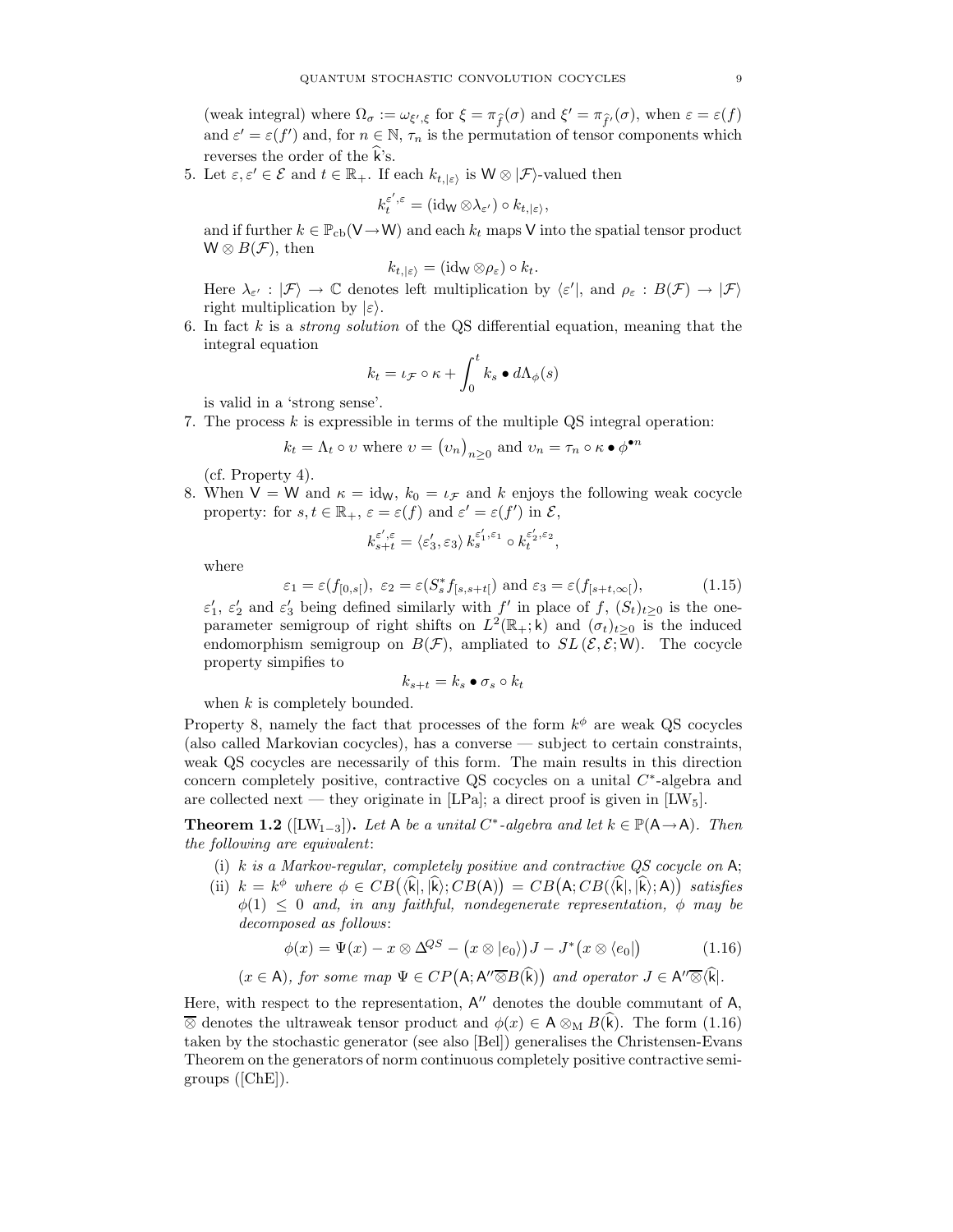# 10 LINDSAY AND SKALSKI

## 2. Operator space coalgebras

In this section we adapt the basic notions of coalgebra to the category of operator spaces, and consider convolution semigroups of functionals in this context. Three structures are considered: operator space coalgebras, operator system coalgebras and  $C^*$ -bialgebras, corresponding to the three levels of question addressed in this paper, namely linear, positivity-preserving and algebraic. In fact a hybrid structure, called C<sup>\*</sup>-hyperbialgebra, plays a more prominent role than operator system coalgebras do.

**Definition.** An *operator space coalgebra* is an operator space C equipped with complete contractions  $\epsilon : \mathsf{C} \to \mathbb{C}$  and  $\Delta : \mathsf{C} \to \mathsf{C} \otimes \mathsf{C}$ , called the *counit* and coproduct respectively, satisfying

(OSC1)  $(\Delta \otimes id_{\mathsf{C}}) \circ \Delta = (id_{\mathsf{C}} \otimes \Delta) \circ \Delta$  (coassociativity),

(OSC2)  $(\epsilon \otimes id_{\mathsf{C}}) \circ \Delta = id_{\mathsf{C}} = (id_{\mathsf{C}} \otimes \epsilon) \circ \Delta$  (counit property);

it is an operator system coalgebra if C is an operator system and

(OSyC)  $\epsilon$  and  $\Delta$  are both unital and completely positive;

a  $C^*$ -hyperbialgebra if C is a unital  $C^*$ -algebra and

 $(C^*$ -Hy)  $\epsilon$  is a character (i.e. it is nonzero and multiplicative) and  $\Delta$  is unital and completely positive;

and finally it is a  $C^*$ -bialgebra if C is a (unital)  $C^*$ -algebra and

 $(C^*$ -Bi)  $\epsilon$  and  $\Delta$  are both unital and \*-homomorphic.

By (OSC1),  $\Delta^{\bullet 2}$  is defined unambiguously, as is  $\Delta^{\bullet n}$  for all  $n \in \mathbb{N}$ , and we define  $\Delta^{\bullet 0} := \text{id}_{\mathsf{C}}$ . Similarly (OSC2) gives  $\epsilon \bullet \Delta = \text{id}_{\mathsf{C}}$ , with unambiguous meaning. An operator space coalgebra is *cocommutative* if  $\Delta = \Delta^{\rm op}$  where

$$
\Delta^{\mathrm{op}} := \tau \circ \Delta,
$$

 $\tau$  being the tensor flip on C⊗C. The *opposite* operator space coalgebra results from replacing  $\Delta$  by  $\Delta^{\text{op}}$ .

An operator space coalgebra is thus typically *not* a coalgebra in the algebraic sense ([Swe]) since the coproduct is not required to map  $\mathsf C$  into  $\mathsf C \odot \mathsf C$ . A (unital)  $C^*$ -bialgebra is a  $C^*$ -hyperbialgebra B whose coproduct is also multiplicative (and thus a unital \*-homomorphism). Some authors (for example  $[Kus_2]$ ) drop the unital condition on  $C^*$ -bialgebras, and require instead the counit to be a nondegenerate \*-homomorphism into the multiplier algebra  $M(\mathsf{C} \otimes \mathsf{C})$ . The asymmetry in the definition of C<sup>\*</sup>-hyperbialgebra — whereby  $\epsilon$  is required to be multiplicative but  $\Delta$ only to be completely positive — is motivated by the example of compact quantum hypergroups ([ChV]). Multiplicativity of the counit is used extensively in characterising generators of completely positive convolution cocycles (Section 5 and [S]). Finally note that the conjugate operator space of an operator space coalgebra has natural operator space coalgebra structure.

**Convolution.** For an operator space coalgebra C and operators spaces  $V_1$  and  $V_2$ , the convolution of  $\varphi_1 \in CB(\mathsf{C}; \mathsf{V}_1)$  and  $\varphi_2 \in CB(\mathsf{C}; \mathsf{V}_2)$  is defined by

 $\varphi_1 \star \varphi_2 := (\varphi_1 \otimes \varphi_2) \circ \Delta \in CB(\mathsf{C}; \mathsf{V}_1 \otimes \mathsf{V}_2).$ 

It is easily seen that convolution is associative (in the same sense as the spatial tensor product is) and enjoys submultiplicativity and unital properties:

$$
(\varphi_1 \star \varphi_2) \star \varphi_3 = \varphi_1 \star (\varphi_2 \star \varphi_3)
$$
\n(2.1)

$$
\|\varphi_1 \star \varphi_2\|_{\mathrm{cb}} \le \|\varphi_1\|_{\mathrm{cb}} \|\varphi_2\|_{\mathrm{cb}}, \text{ and}
$$

$$
\epsilon \star \varphi = \varphi = \varphi \star \epsilon. \tag{2.2}
$$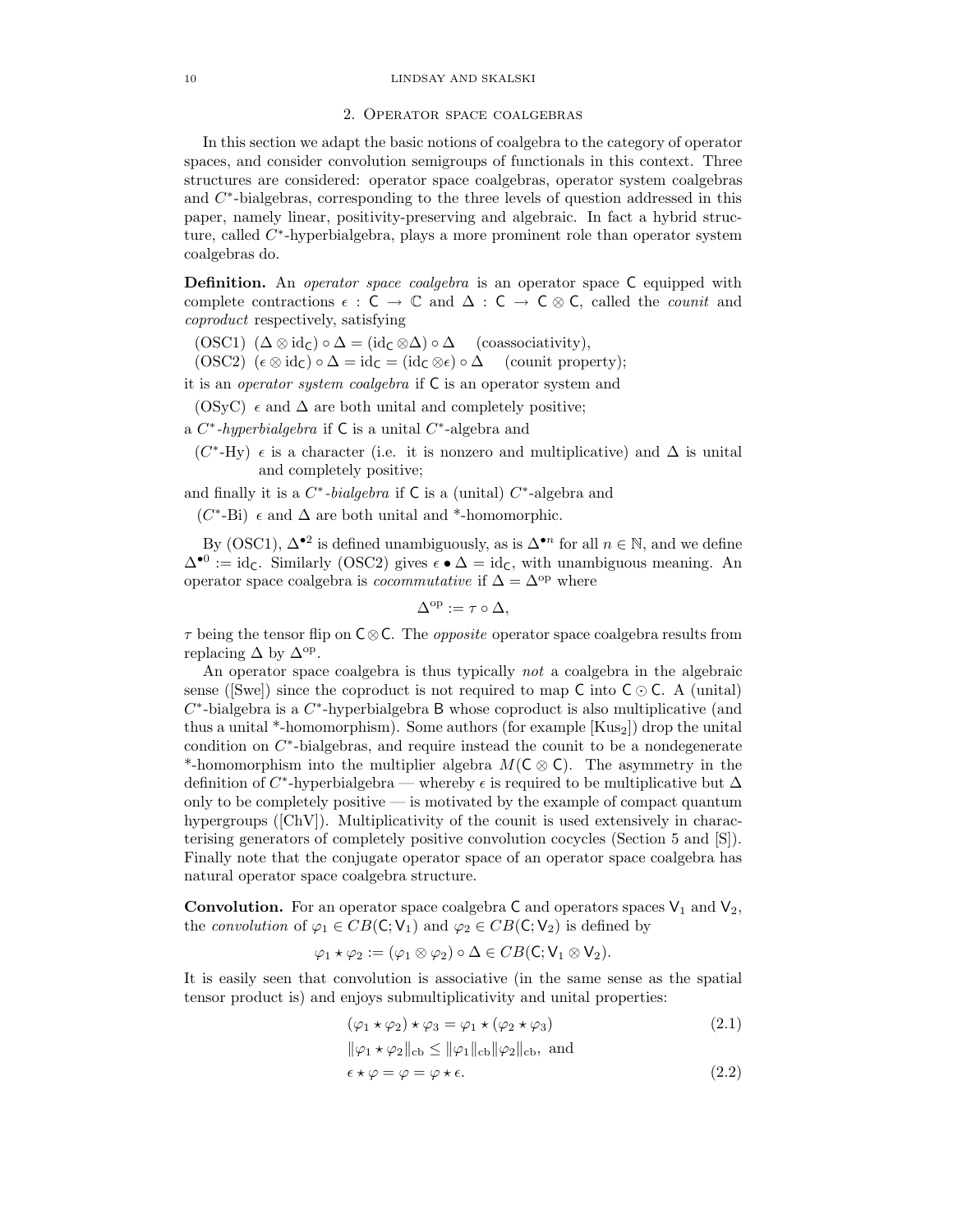In particular,  $(C^*, \star)$  is a unital Banach algebra. For  $n \in \mathbb{N}$  and  $\varphi_1, \ldots, \varphi_n \in$  $CB(\mathsf{C}; \mathsf{V})$ , *n*-fold convolution is defined via *n*-fold tensor products:

$$
\varphi_1 \star \cdots \star \varphi_n = (\varphi_1 \otimes \cdots \otimes \varphi_n) \circ \Delta^{\bullet(n-1)}.
$$
\n(2.3)

We also define  $\varphi^{\star 0} := \epsilon$ , which is consistent with (2.2).

Given an operator space coalgebra C, each operator space V determines maps

$$
R_{\mathsf{V}}: CB(\mathsf{C}; \mathsf{V}) \to CB(\mathsf{C}; \mathsf{C} \otimes \mathsf{V}), \quad \varphi \mapsto (\mathrm{id}_{\mathsf{C}} \otimes \varphi) \circ \Delta;
$$
  

$$
E_{\mathsf{V}}: CB(\mathsf{C}; \mathsf{C} \otimes \mathsf{V}) \to CB(\mathsf{C}; \mathsf{V}), \quad \phi \mapsto (\epsilon \otimes \mathrm{id}_{\mathsf{V}}) \circ \phi.
$$

Thus the action of  $R_V$  is convolve with the identity map on  $\mathsf{C}$ , putting the argument on the *right*, and that of  $E_V$  is compose in the tensor-extended sense with the counit:

$$
R_V \varphi = id_C \star \varphi
$$
, and  $E_V \phi = \epsilon \bullet \phi$ .

In the noncocommutative case we are therefore making a choice here. We abbreviate  $R_{\mathbb{C}}$  to  $R_{\star}$ .

The basic properties of these maps are collected below. They are all easily proved from the definitions, noting that under the completely isometric identification  $M_n(C \otimes V) = C \otimes M_n(V)$ ,

$$
(R_{\mathsf{V}})^{(n)} = R_{\mathsf{M}_n(\mathsf{V})}.
$$

**Proposition 2.1.** Let C be an operator space coalgebra, and let  $V_1$ ,  $V_2$  and V be operator spaces.

(a)  $R_V$  and  $E_V$  are complete isometries satisfying

$$
E_V \circ R_V = id_{CB(C;V)}.
$$

- (b) If  $\varphi_1 \in CB(\mathsf{C}; \mathsf{V}_1)$  and  $\varphi_2 \in CB(\mathsf{C}; \mathsf{V}_2)$  then  $R_{\mathsf{V}_1 \otimes \mathsf{V}_2}(\varphi_1 \star \varphi_2) = R_{\mathsf{V}_1} \varphi_1 \bullet R_{\mathsf{V}_2} \varphi_2.$
- (c) If  $\varphi \in CB(\mathsf{C}; \mathsf{V})$  then

$$
R_{\mathsf{V}^{\dagger}}(\varphi^{\dagger}) = (R_{\mathsf{V}}\varphi)^{\dagger}.
$$

Remark. Noting that  $\epsilon = E_{\mathbb{C}}(\text{id}_{\mathbb{C}})$  and  $\Delta = R_{\mathbb{C}}(\text{id}_{\mathbb{C}})$ , it is clear that operator space coalgebras could be axiomatised in terms of R- and E-maps in lieu of  $\Delta$  and  $\epsilon$ .

Write  $CB^{\Delta}(C; C \otimes V)$  for Ran  $R_V$ .

**Corollary 2.2.** For each operator space  $V$ ,  $R_V$  determines a complete isometry of operator spaces

$$
CB(\mathsf{C};\mathsf{V})\cong CB^{\Delta}(\mathsf{C};\mathsf{C}\otimes\mathsf{V}),
$$

by corestriction. In case  $V = \mathbb{C}$  this gives an isometric isomorphism of unital Banach algebras

$$
(\mathsf{C}^*,\star) \cong \big(CB^\Delta(\mathsf{C}),\circ\big).
$$

A further noteworthy consequence is the following identity.

Corollary 2.3. In  $CB^{\Delta}(\mathsf{C}; \mathsf{C} \otimes M_n)$ ,

$$
\|\phi\|_{\mathrm{cb}} = \|\phi^{(n)}\|.
$$

*Proof.* Let  $\phi \in CB^{\Delta}(\mathsf{C}; \mathsf{C} \otimes \mathsf{M}_n)$ , say  $\phi = R_{\mathsf{M}_n} \varphi$ . Then  $\varphi \in CB(\mathsf{C}; \mathsf{M}_n)$  so

$$
\|\phi\|_{\rm cb} = \|\varphi\|_{\rm cb} = \|\varphi^{(n)}\| = \|\epsilon \bullet \phi^{(n)}\| \le \|\phi^{(n)}\|.
$$

The result follows.

In particular, in  $CB^{\Delta}(C)$  the completely bounded norm coincides with the bounded operator norm. As a result  $CB^{\Delta}(\mathsf{C})$  is a closed subspace of  $B(\mathsf{C})$ . The next proposition collects the structure-preserving properties of  $R_V$  and its inverse, under a number of pertinent assumptions on C and V.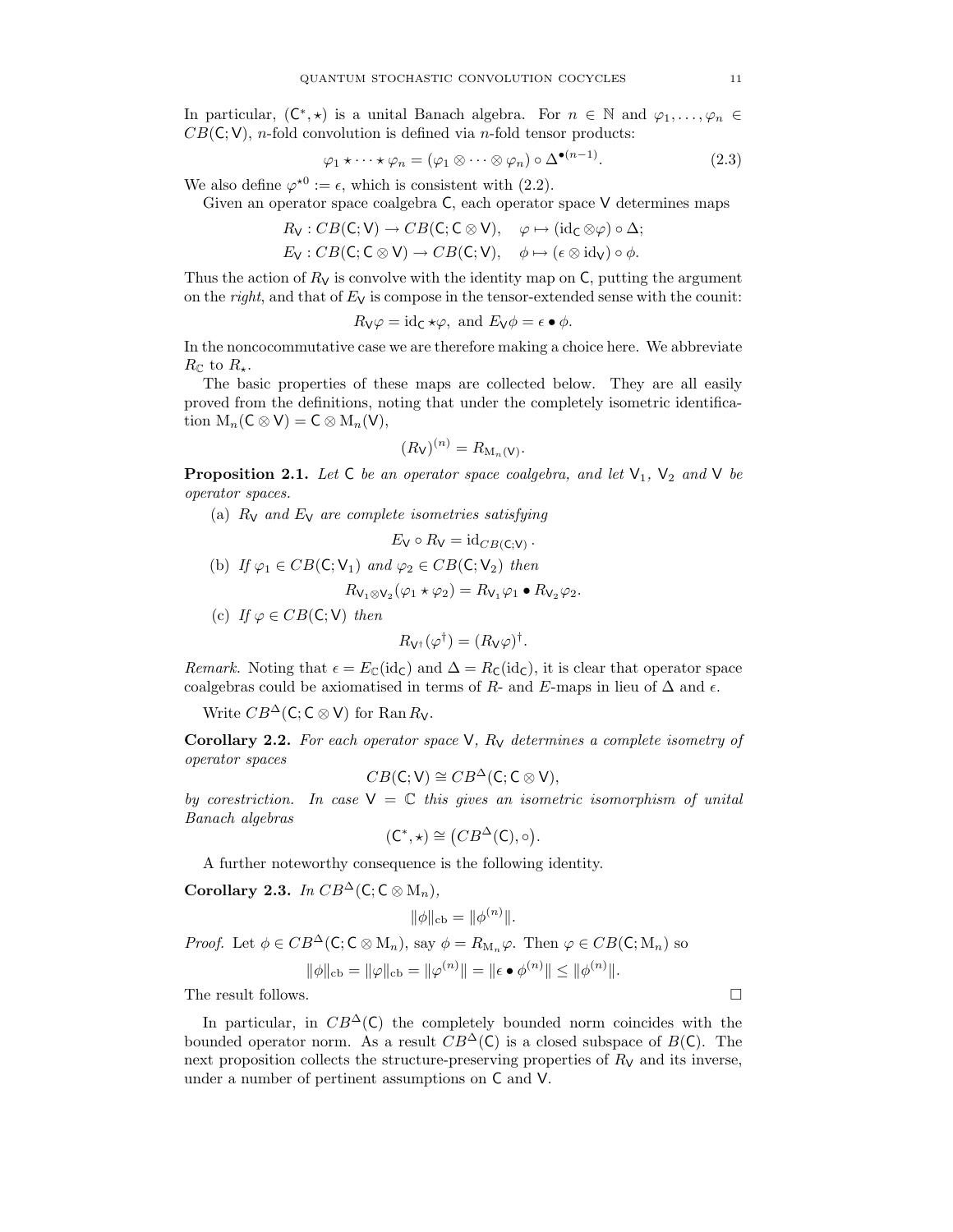**Proposition 2.4.** Let  $\mathsf{C}$  be an operator space coalgebra and  $\mathsf{V}$  an operator space, let  $\varphi \in CB(\mathsf{C}; \mathsf{V})$  and  $\phi = R_{\mathsf{V}} \varphi \in CB^{\Delta}(\mathsf{C}; \mathsf{C} \otimes \mathsf{V}).$ 

- (a) The map  $\phi$  is completely contractive if and only if  $\varphi$  is.
- (b) If C is an operator system coalgebra and V is an operator system then  $\phi$  is real (respectively, completely positive, or unital) if and only if  $\varphi$  is.
- (c) If  $C$  is a  $C^*$ -bialgebra and  $V$  is a  $C^*$ -algebra then  $\phi$  is multiplicative if and only if  $\varphi$  is.

A convolution semigroup of functionals on an operator space coalgebra C is a one-parameter family  $\lambda = (\lambda_t)_{t \geq 0}$  in  $\mathsf{C}^*$  satisfying

$$
\lambda_0 = \epsilon \text{ and } \lambda_{s+t} = \lambda_s \star \lambda_t.
$$

In other words a convolution semigroup of functionals on C is a one-parameter semigroup in the unital algebra  $(C^*,\star)$ .

**Proposition 2.5.** Let C be an operator space coalgebra. The map  $\lambda \mapsto P :=$  $(R_{\star}\lambda_t)_{t\geq0}$  is a bijection from the set of convolution semigroups of functionals on C to the set of one-parameter semigroups in  $CB^{\Delta}(\mathsf{C})$ . Moreover, the conditions in  $(a)$  below are equivalent, and so are the conditions in  $(b)$ :

- (a) (i)  $\lambda_t \to \epsilon$  pointwise as  $t \to 0$ ;
- (ii) P is a  $C_0$ -semigroup on C.
- (b) (i)  $\lambda$  is norm continuous in t;
	- (ii)  $P$  is norm continuous in  $t$ ;
	- (iii)  $P$  is cb-norm continuous in t;
	- (iv) P has a completely bounded generator.

Proof. The first part follows from Corollary 2.2.

Since  $\epsilon \circ P_t = \lambda_t$ , (aii) implies (ai). Suppose therefore that (ai) holds. Then, for any  $\varphi \in \mathsf{C}^*$ ,

$$
\varphi \circ P_t = \lambda_t \circ (\varphi \otimes id_{\mathsf{C}}) \circ \Delta \text{ and } \epsilon \circ (\varphi \otimes id_{\mathsf{C}}) \circ \Delta = \varphi,
$$

so  $P_t x \to x$  weakly as  $t \setminus 0$ , for all  $x \in \mathsf{C}$ . But this implies that P is strongly continuous ( $[Day]$ , Proposition 1.23) and thus a  $C_0$ -semigroup, so (aii) holds.

By Corollary 2.3

$$
||P_t - \mathrm{id}_{\mathsf{C}}||_{\mathrm{cb}} = ||\lambda_t - \epsilon|| = ||P_t - \mathrm{id}_{\mathsf{C}}||,
$$

and so (b) follows.  $\Box$ 

Thus each norm-continuous convolution semigroup of functionals  $\lambda$  on C has a generator :

$$
\gamma := \lim_{t \searrow 0} t^{-1} (\lambda_t - \epsilon)
$$

from which the convolution semigroup of functionals may be recovered

$$
\lambda_t = \exp_{\star} t \gamma := \sum_{n \geq 0} \frac{t^n}{n!} \gamma^{\star n}.
$$

The corresponding one-parameter semigroup on C has completely bounded generator:

$$
R_{\star}\lambda_t = e^{t\tau}
$$
, where  $\tau = R_{\star}\gamma \in CB^{\Delta}(C)$ .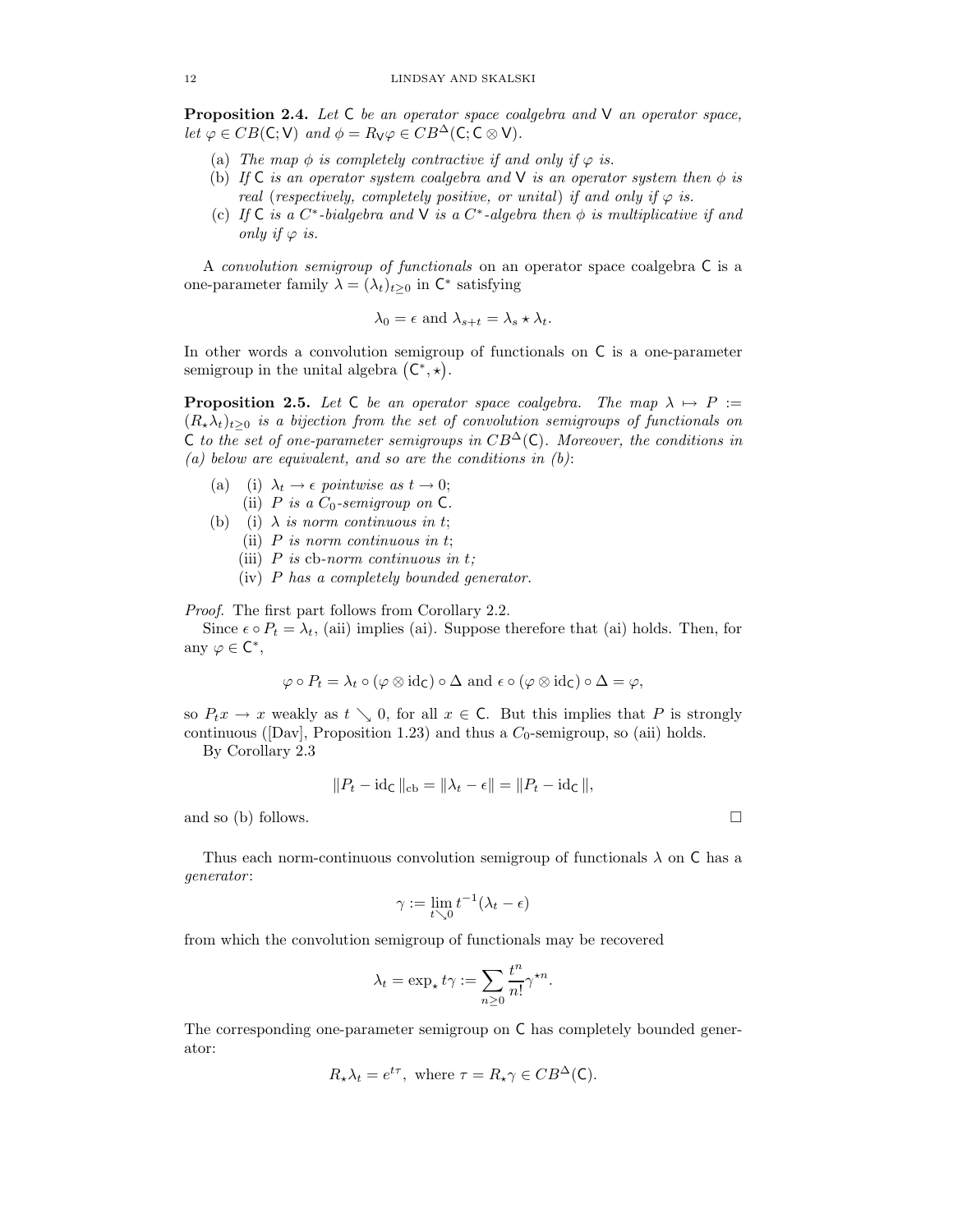# 3. Operator space coalgebraic QS differential equations

In this section we consider operator space coalgebraic quantum stochastic differential equations with completely bounded coefficients, and relate their solutions to those of standard QS differential equations by means of R-maps. In particular we show that the complete boundedness property is preserved when moving between these two kinds of solutions. For this section  $C$  is a fixed operator space coalgebra.

Let  $\varphi \in CB(\mathsf{C}; B(\widehat{\mathsf{k}}))$ . A weakly initial space bounded process  $k \in \mathbb{P}_\star(\mathsf{C})$  is a weak solution of the operator space coalgebraic quantum stochastic differential equation

$$
dk_t = k_t \star d\Lambda_{\varphi}(t), \quad k_0 = \iota_{\mathcal{F}} \circ \epsilon,
$$
\n(3.1)

if

$$
s \mapsto (k_s^{\varepsilon', \varepsilon} \star \varphi^{\zeta', \zeta})(x) \text{ is continuous, and} \tag{3.2}
$$

$$
k_t^{\varepsilon',\varepsilon}(x) = \langle \varepsilon', \varepsilon \rangle \kappa(x) + \int_0^t (k_s^{\varepsilon',\varepsilon} \star \varphi^{\widehat{f}'(s),\widehat{f}(s)})(x) dx \tag{3.3}
$$

for  $\zeta, \zeta' \in \widehat{\mathsf{k}}, \varepsilon = \varepsilon(f), \varepsilon' = \varepsilon(f') \in \mathcal{E}, x \in \mathsf{C} \text{ and } t \in \mathbb{R}_+$ .

Remark. By the Banach-Steinhaus Theorem

$$
\sup \left\{ \left| (\omega_{\varepsilon(f'), \varepsilon(f)} \circ k_s) \star (\omega_{\widehat{f}'(s), \widehat{f}(s)} \circ \varphi)(x) \right| \, \middle| \, x \in \mathsf{C}, \|x\| \leq 1, s \in [0, t] \right\} < \infty
$$

for each f,  $f' \in \mathbb{S}$  and  $t \in \mathbb{R}_+$ . It follows therefore that weak solutions of the operator space coalgebra QS differential equation in the above sense are automatically weakly regular.

**Theorem 3.1.** Let  $\varphi \in CB(\mathsf{C}; B(\widehat{\mathsf{k}}))$ . Then the operator space coalgebraic quantum stochastic differential equation (3.1) has a unique weak solution.

*Proof.* Let  $k \in \mathbb{P}_{\star}(\mathsf{C})$  be weakly regular. Then

$$
k^{\varepsilon',\varepsilon}_t\star\varphi^{\zeta',\zeta}=k^{\varepsilon',\varepsilon}_t\circ\phi^{\zeta',\zeta}
$$

 $(\varepsilon, \varepsilon' \in \mathcal{E}, \zeta, \zeta' \in \widehat{k}, t \in \mathbb{R}_+)$  where  $\phi \in R_{B(\widehat{k})}\varphi$ . It follows that k weakly satisfies the operator space coalgebraic QS differential equation  $(3.1)$  if and only if k weakly satisfies the operator space QS differential equation  $dk_t = k_t \bullet d\Lambda_{\phi}(t)$ ,  $k_0 = \iota_{\mathcal{F}} \circ \epsilon$ . Since  $\phi \in CB(\mathsf{C}; \mathsf{C} \otimes B(\widehat{\mathsf{k}}))$  and  $\epsilon \in \mathsf{C}^* = CB(\mathsf{C}; \mathbb{C})$  the result therefore follows from Theorem 1.1, and the automatic weak regularity of weak solutions of  $(3.1)$ .  $\Box$ 

*Notation.* We denote the unique weak solution of (3.1), for completely bounded  $\varphi$ , by  $l^{\varphi}$ . From the above proof we see that  $l^{\varphi} = k^{\epsilon, \phi}$  where

$$
\phi = R_{B(\widehat{\mathbf{k}})}\varphi \in CB\big(\mathsf{C};\mathsf{C} \otimes B(\widehat{\mathbf{k}})\big).
$$

Note that Proposition 2.1 implies that

$$
\epsilon \bullet \phi^{\bullet n} = \epsilon \bullet R_{B(\widehat{\mathbf{k}})^{\otimes n}} \varphi^{\star n} = \varphi^{\star n}, \quad n \ge 0.
$$

The properties of solutions of operator space QS differential equations listed in Section 1 entail the following for  $l = l^{\varphi}$  where  $\varphi \in CB(\mathsf{C}; B(\widehat{\mathsf{k}}))$ :

1'.  $l \in \mathbb{P}_{\star}^{\ddagger}(\mathsf{C})$  and  $l^{\dagger} = l^{\psi}$  where  $\psi = \varphi^{\dagger} \in CB(\mathsf{C}^{\dagger}; B(\widehat{\mathsf{k}})).$ 

- 2'.  $l_{t,|\varepsilon\rangle} \in CB(\mathsf{C};|\mathcal{F})$  and the map  $s \mapsto l_{s,|\varepsilon\rangle}$  is locally Hölder continuous with exponent  $\frac{1}{2}$ , moreover  $k_t^{\phi}$  $t_{t,|\varepsilon\rangle}^{\phi}(C) \subset C \otimes |\mathcal{F}\rangle$  for all  $\varepsilon \in \mathcal{E}$  and  $t \in \mathbb{R}_{+}$ .
- 3'. Since  $l = k^{\epsilon,\phi}$ , where  $\phi = R_{B(\hat{k})}\varphi$ ,

$$
l_{t,|\varepsilon\rangle} = \epsilon \bullet k_{t,|\varepsilon\rangle}^{\phi} \tag{3.4}
$$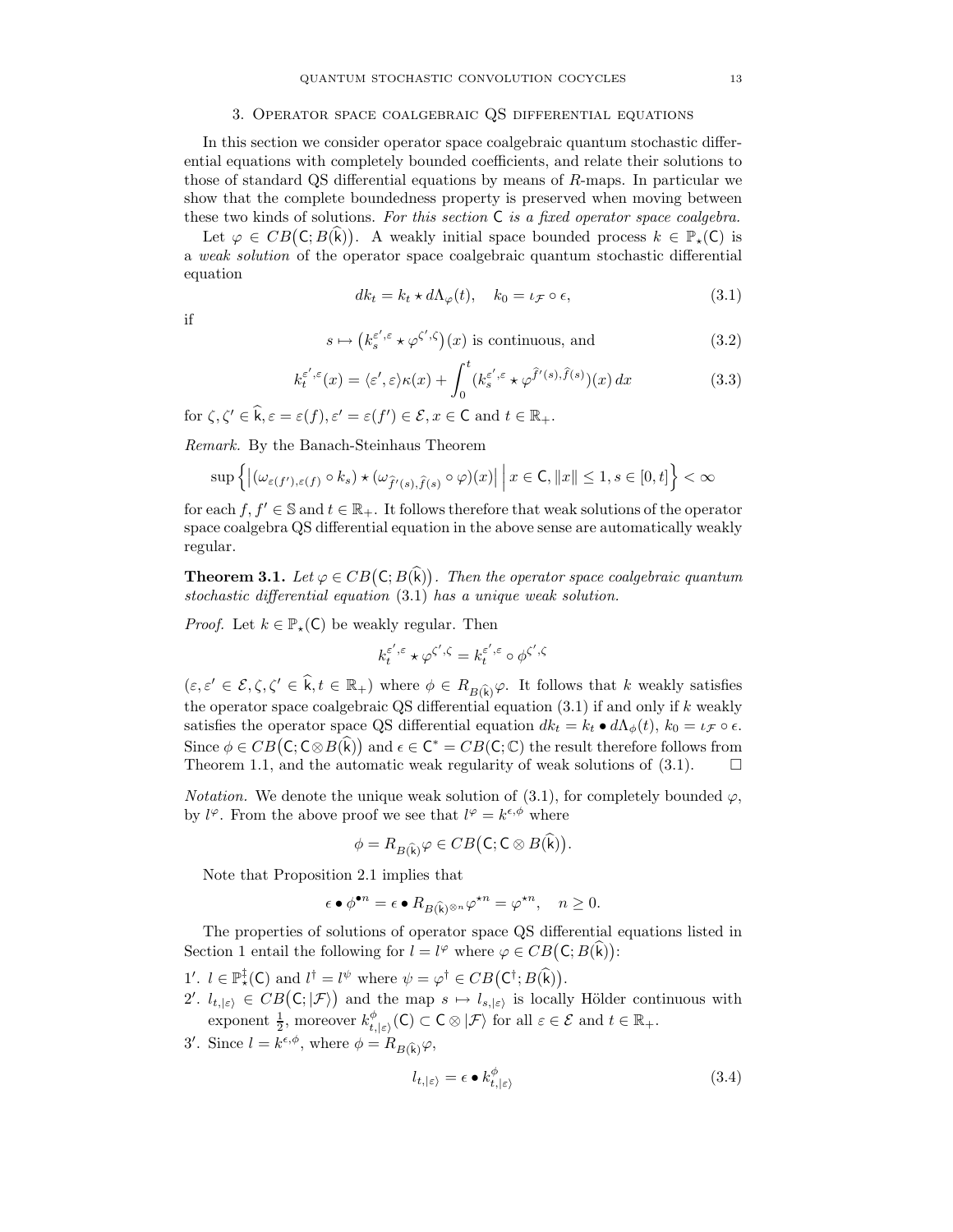$(\varepsilon \in \mathcal{E}, t \in \mathbb{R}_+)$ ; also if  $k^{\phi}$  is completely bounded then l is too and

$$
l_t = \epsilon \bullet k_t^{\phi}, \quad t \in \mathbb{R}_+.
$$

4 ′ . In the notation of Property 4,

$$
l_t^{\varepsilon',\varepsilon} = \langle \varepsilon', \varepsilon \rangle \int_{\Gamma[0,t]} d\sigma \; \Omega_{\sigma} \circ \tau_{\# \sigma} \circ \varphi^{*\# \sigma} \tag{3.5}
$$

for  $\varepsilon = \varepsilon(f), \varepsilon' \in \varepsilon(f') \in \mathcal{E}$  and  $t \in \mathbb{R}_+$ .

5 ′ . In the notation of Property 5,

$$
l^{\varepsilon',\varepsilon}_t=\lambda_{\varepsilon'}\circ l_{t,|\varepsilon\rangle}
$$

and, if l is completely bounded so that  $l_t \in CB(\mathsf{C}; B(\mathcal{F}))$ , then

$$
l_{t,|\varepsilon\rangle} = \rho_{\varepsilon} \circ l_t
$$

 $(\varepsilon, \varepsilon' \in \mathcal{E}, t \in \mathbb{R}_+).$ 

6 ′ . l is a strong solution of the operator space coalgebraic QS differential equation:

$$
l_t = \iota_{\mathcal{F}} \circ \epsilon + \int_0^t l_s \star \, d\Lambda_{\varphi}(s)
$$

is valid in a strong sense.

 $7'.$  *l* is given explicitly by

$$
l_t = \Lambda_t \circ v
$$
 where  $v = (v)_{n \ge 0}$  and  $v_n = \tau_n \circ \varphi^{*n}$ ,  $n \in \mathbb{Z}_+$ . (3.6)

Remark. In view of the injectivity of the quantum stochastic operation ( $[LW_4]$ , Proposition 2.3), Property 7′ implies that

the map 
$$
\varphi \mapsto l^{\varphi}
$$
 is injective. (3.7)

The next two results strengthen Property 3′ .

**Proposition 3.2.** Let  $l = l^{\varphi}$  and  $k = k^{\phi}$  where  $\varphi \in CB(\mathsf{C}; B(\widehat{\mathsf{k}}))$  and  $\phi = R_{B(\widehat{\mathsf{k}})}\varphi$ . Then  $l_{t, |\varepsilon} \in CB(\mathsf{C}; |\mathcal{F})$  and

$$
k_{t,|\varepsilon\rangle} = R_{|\mathcal{F}\rangle} l_{t,|\varepsilon\rangle}, \quad t \in \mathbb{R}_+, \varepsilon \in \mathcal{E}.
$$

In particular, k satisfies

$$
k_{t,|\varepsilon\rangle} \in CB\big(\mathsf{C};\mathsf{C}\otimes|\mathcal{F}\rangle\big), \quad \varepsilon\in\mathcal{E}, t\in\mathbb{R}_+.
$$

Proof. The first (and last) part has already been noted in Property 2'. Write  $k \in \mathbb{P}_\star(\mathsf{C})$  for the process defined by

$$
\widetilde{k}_{t,|\varepsilon\rangle} = R_{|\mathcal{F}\rangle} l_{t,|\varepsilon\rangle} \in CB\big(\mathsf{C};\mathsf{C} \otimes |\mathcal{F}\rangle\big) \quad (\varepsilon \in \mathcal{E}, t \in \mathbb{R}_+).
$$

Let  $\varepsilon = \varepsilon(f), \varepsilon' = \varepsilon(f') \in \mathcal{E}$  and  $t \in \mathbb{R}_+$ , and consider the 'form representation' of l given in Property 7' and the corresponding representation of k. Writing  $R_{\sigma}$  for  $R_{\rm V}$ where  $V = B(\widehat{k})^{\otimes \# \sigma}$ , Proposition 2.1 yields the identity

$$
R(\Omega_{\sigma} \circ \tau_{\# \sigma} \circ \varphi^{\star \# \sigma}) = \Omega_{\sigma} \bullet R_{\sigma}(\tau_{\# \sigma} \circ \varphi^{\star \# \sigma}) = \Omega_{\sigma} \bullet (\tau_{\# \sigma} \circ \varphi^{\bullet \# \sigma})
$$

 $(\sigma \in \Gamma)$ . Thus, integrating over  $\Gamma_{[0,t]},$ 

$$
R(l_t^{\varepsilon',\varepsilon}) = k_t^{\varepsilon',\varepsilon}.
$$

Therefore, using Property 5′ , k

$$
k_t^{\varepsilon',\varepsilon} = R_{\star}(\lambda_{\varepsilon'} \circ l_{t,|\varepsilon\rangle}) = (\mathrm{id}_{\mathsf{C}} \otimes \lambda_{\varepsilon'}) \circ R_{|\mathcal{F}\rangle} l_{t,|\varepsilon\rangle} = \widetilde{k}_t^{\varepsilon',\varepsilon}.
$$

The result follows.  $\Box$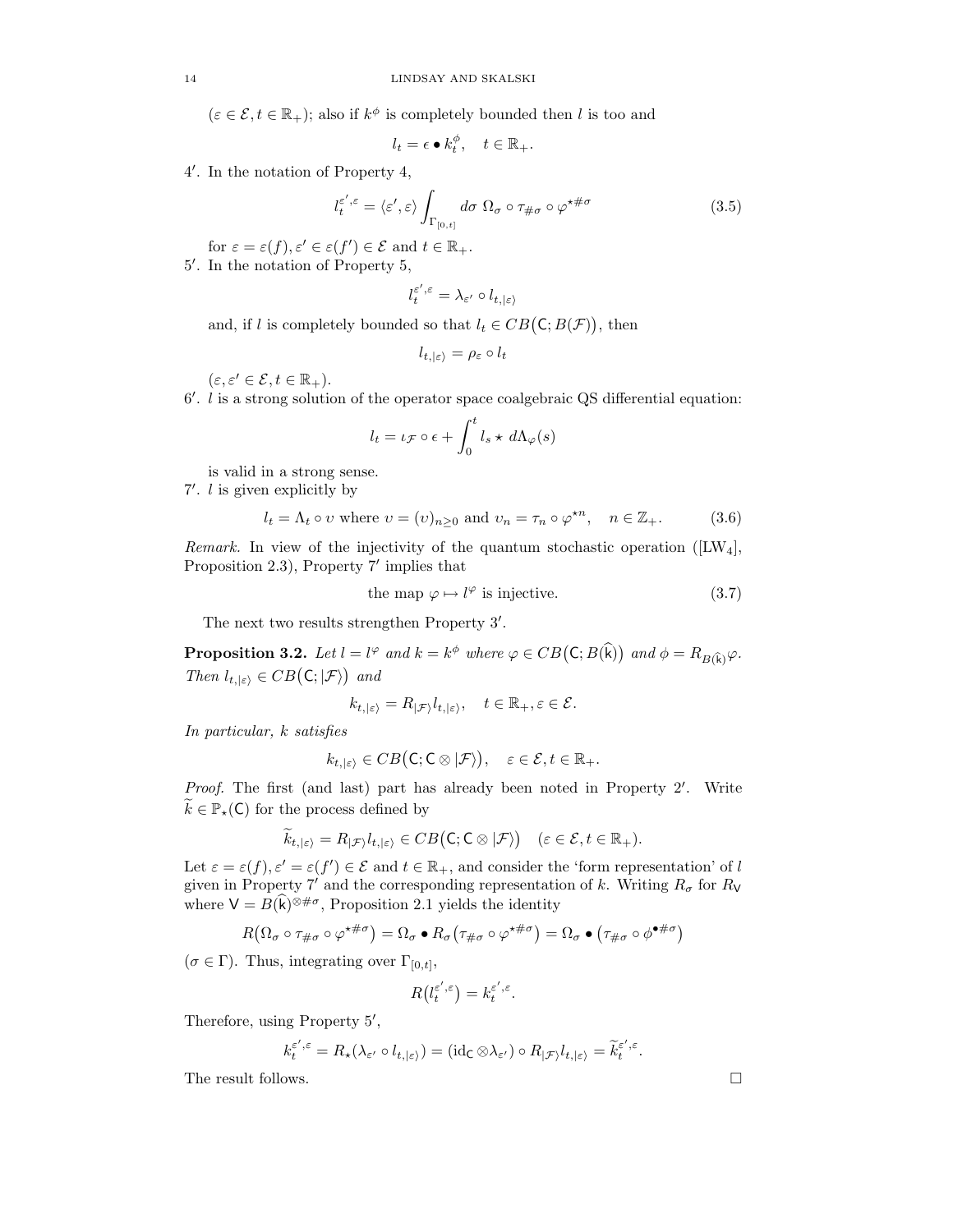**Proposition 3.3.** Let  $l = l^{\varphi}$  and  $k = k^{\phi}$  where  $\varphi \in CB(C; B(\widehat{k}))$  and  $\phi = R_{B(\widehat{k})} \varphi$ . Then the process  $l$  is completely bounded if and only if  $k$  is, and in this case

$$
k_t = R_{B(\mathcal{F})} l_t, \quad t \in \mathbb{R}_+, \tag{3.8}
$$

in particular k is  $C \otimes B(\mathcal{F})$ -valued.

*Proof.* Suppose that l is completely bounded and define the process  $\widetilde{k}$  by  $\widetilde{k}_t$  =  $R_{B(\mathcal{F})}l_t$ . By Proposition 3.2 and Properties 5' and 5,

$$
k_{t,|\varepsilon\rangle} = R_{|\mathcal{F}\rangle}(\rho_{\varepsilon} \circ l_t) = (\mathrm{id}_{\mathsf{C}} \otimes \rho_{\varepsilon}) \circ k_t = k_{t,|\varepsilon\rangle}
$$

 $(\varepsilon \in \mathcal{E}, t \in \mathbb{R}_+)$ , and so k is the completely bounded  $C \otimes B(\mathcal{F})$ -valued process  $(R_{B(\mathcal{F})}l_t)_{t\geq0}$ . Conversely if k is completely bounded then l is too, by Property 3'.  $\Box$ 

#### 4. Quantum stochastic convolution cocycles

In this section we study quantum stochastic convolution cocycles on an operator space coalgebra by applying the R-map to the theory of quantum stochastic cocycles on an operator space ([LW<sub>2</sub>]). For this section an operator space coalgebra  $\mathsf C$  is fixed.

**Definition.** A completely bounded process  $l \in \mathbb{P}_*(\mathsf{C})$  is called a *quantum stochastic* convolution cocycle if it satisfies

$$
l_0 = \iota_{\mathcal{F}} \circ \epsilon \text{ and } l_{s+t} = l_s \star (\sigma_s \circ l_t) \text{ for } s, t \in \mathbb{R}_+.
$$
 (4.1)

QS convolution cocycles therefore satisfy

$$
l_{s+t}^{\varepsilon',\varepsilon} = \langle \varepsilon_3', \varepsilon_3 \rangle l_s^{\varepsilon_1',\varepsilon_1} \star l_t^{\varepsilon_2',\varepsilon_2}
$$
\n(4.2)

for  $\varepsilon = \varepsilon(f)$ ,  $\varepsilon' = \varepsilon(f')$  and  $s, t \in \mathbb{R}_+$ , where  $\varepsilon_1, \ldots, \varepsilon'_3$  are defined by (1.15). More generally, if l is a weakly initial space bounded process  $C \to \mathbb{C}$  satisfying (4.2) then it is called a weak quantum stochastic convolution cocycle. Compare this with the cocycle property for a weakly initial space bounded process on an operator space (see Property 8 in the list of properties of solutions of QS differential equations).

For a weak QS convolution cocycle  $l$  on  $\mathsf C$  define

$$
\lambda_t^{c',c} := e^{-t\langle c',c\rangle} \, l_t^{\varepsilon',\varepsilon} \text{ where } \varepsilon = \varepsilon(c_{[0,t[}) \text{ and } \varepsilon' = \varepsilon(c'_{[0,t[})
$$

 $(c, c' \in \mathsf{k}, t \in \mathbb{R}_+)$ . Then  $\lambda^{c', c} := (\lambda_t^{c', c})_{t \geq 0}$  is a convolution semigroup and we refer to  $\{\lambda^{c', c}: c, c' \in \mathsf{k}\}$  as the cocycle's associated convolution semigroups of functionals and call l Markov-regular if  $\lambda^{0,0}$  is norm continuous, in analogy to Markov-regular quantum stochastic cocycles  $([LW_2])$ .

As for standard QS cocycles, if the cocycle is contractive then Markov-regularity implies that all of its associated convolution semigroups of functionals are norm continuous. Repeated application of the defining property (4.2) shows that, for each  $\varepsilon = \varepsilon(f)$ ,  $\varepsilon' = \varepsilon(f') \in \mathcal{E}$  and  $t \in \mathbb{R}_+$ ,  $\langle \varepsilon', \varepsilon \rangle^{-1} l_t^{\varepsilon', \varepsilon}$  is the convolute of a finite number of associated convolution semigroups of functionals of l. In particular two weak QS convolution cocycles are the same if each of their corresponding associated convolution semigroups of functionals coincide.

**Lemma 4.1.** Let  $l \in \mathbb{P}_*(\mathsf{C})$  and  $k \in \mathbb{P}_*(\mathsf{C})$  be weakly initial space bounded processes related by

$$
k_t^{\varepsilon', \varepsilon} = R_\star l_t^{\varepsilon', \varepsilon},\tag{4.3}
$$

for  $\varepsilon, \varepsilon' \in \mathcal{E}, t \in \mathbb{R}_+$ . Then l is a weak QS convolution cocycle if and only if k is a weak QS cocycle, and in this case l is Markov-regular if and only if k is.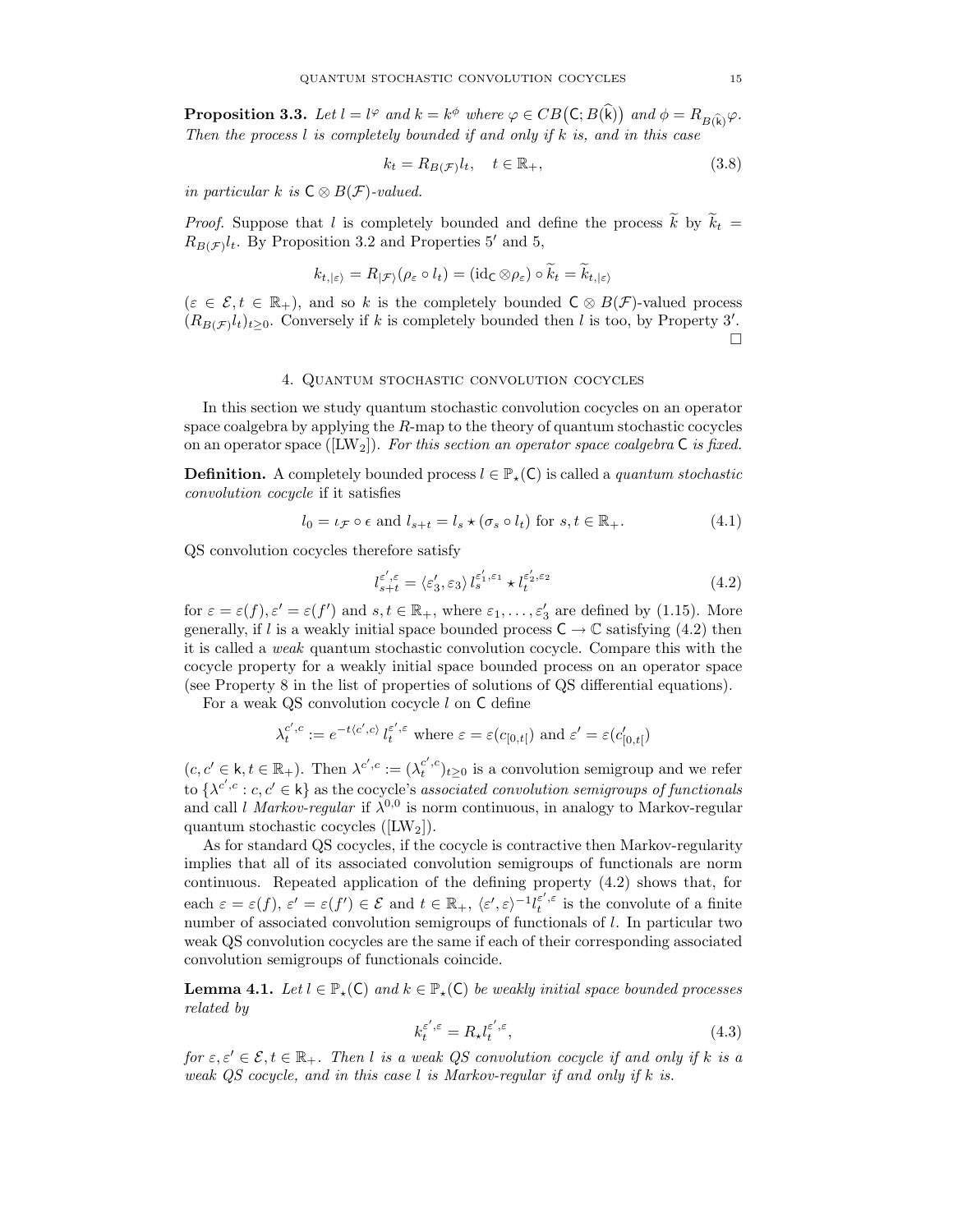Proof. In view of the identity

$$
R_\star \big(l_s^{\varepsilon_1',\varepsilon_1} \star l_t^{\varepsilon_2',\varepsilon_2}\big) = k_s^{\varepsilon_1',\varepsilon_1} \circ k_t^{\varepsilon_2',\varepsilon_2}
$$

(in the notation (1.15)) the result follows from the complete isometry of  $R_{\star}$ .

**Proposition 4.2.** Let  $\varphi \in CB(\mathsf{C}; B(\widehat{\mathsf{k}}))$ . Then  $l^{\varphi}$  is a Markov-regular weak QS convolution cocycle, each of whose convolution semigroups of functionals is norm continuous.

*Proof.* Let  $k = k^{\phi}$  where  $\phi = R_{B(\mathbf{k})} \varphi$ . Then k is a Markov-regular quantum stochastic cocycle all of whose associated semigroups are norm continuous ( $[LW_2]$ ). Since, by Proposition 3.2, l and k are related by  $(4.3)$  the result therefore follows from Lemma 4.1.

In the next section we obtain a converse by restricting to completely positive, contractive QS convolution cocycles on a  $C^*$ -hyperbialgebra. In view of the identity

$$
\int_{\Gamma_{[0,t]}}d\sigma\left\langle \pi_{\widehat{c'}}(\sigma),\varphi^{\star\#\sigma}(\,\cdot\,)\pi_{\widehat{c}}(\sigma)\right\rangle =\sum_{n\geq 0}\frac{t^n}{n!}(\omega_{\widehat{c'},\widehat{c}}\circ\varphi)^{\star n},
$$

the convolution semigroup of functionals  $\lambda^{c',c}$  associated with the weak QS convolution cocycle  $l^{\varphi}$  has generator

$$
\omega_{\hat{c}',\hat{c}} \circ \varphi. \tag{4.4}
$$

This corresponds to the fact that the semigroups associated with a Markov-regular QS cocycle  $k^{\phi}$  on an operator space have generators

$$
\omega_{\hat{c}',\hat{c}} \bullet \phi. \tag{4.5}
$$

Below we initiate a traffic between properties of a QS convolution cocycle and those of its stochastic generator. Recall Property 1' for processes  $l^{\varphi}$ . The following is easily proved either using the R-map, or directly.

**Proposition 4.3.** Let  $l = l^{\varphi}$  where  $\varphi \in CB(\mathsf{C}; B(\widehat{\mathsf{k}}))$  and  $\mathsf{C}$  is an operator system coalgebra. Then

- (a) l is unital if and only if  $\varphi(1) = 0$ ,
- (b) l is real if and only if  $\varphi$  is real.

Opposite QS convolution cocycles. The opposite QS convolution cocycle relation, for processes in  $\mathbb{P}_{\star \text{cb}}(\mathsf{C})$ , is

$$
l_0 = \iota_{\mathcal{F}} \circ \epsilon
$$
 and  $l_{s+t} = (\sigma_s \circ l_t) \star l_s$ ,

which involves the natural identifications  $B(\mathcal{F}_{[s,s+t]})\overline{\otimes}B(\mathcal{F}_{[0,s]}) = B(\mathcal{F}_{[0,s+t]})$ , for  $s, t \in \mathbb{R}_+$ . Completely bounded processes which satisfy a QS differential equation of the form

$$
dl_t = d\Lambda_{\varphi}(t) \star l_t, \ \ l_0 = \iota_{\mathcal{F}} \circ \epsilon,
$$

for  $\varphi \in CB(\mathsf{C}; B(\widehat{\mathsf{k}}))$ , are opposite QS convolution cocycles; they are given explicitly by

$$
l_t = \Lambda_t \circ v
$$
 where  $v_n = \varphi^{\star n}, n \in \mathbb{Z}_+$ 

(cf. Properties  $6'$  and  $7'$  in Section 3), with  $\mathcal{V}l$  being an appropriate notation. There is a bijective correspondence between the set of QS convolution cocycles treated in this paper and the set of opposite QS convolution cocycles. This is effected by time-reversal, as in  $[{\rm LW}_2]$ . Opposite QS convolution cocycles have convolution semigroup representation as QS convolution cocycles do, but with the semigroups appearing in the reverse order. In particular time-reversal exchanges  $l^{\varphi}$  and  $\varphi l$ . One may also view the correspondence in terms of the opposite coproduct  $\Delta^{\rm op}$ .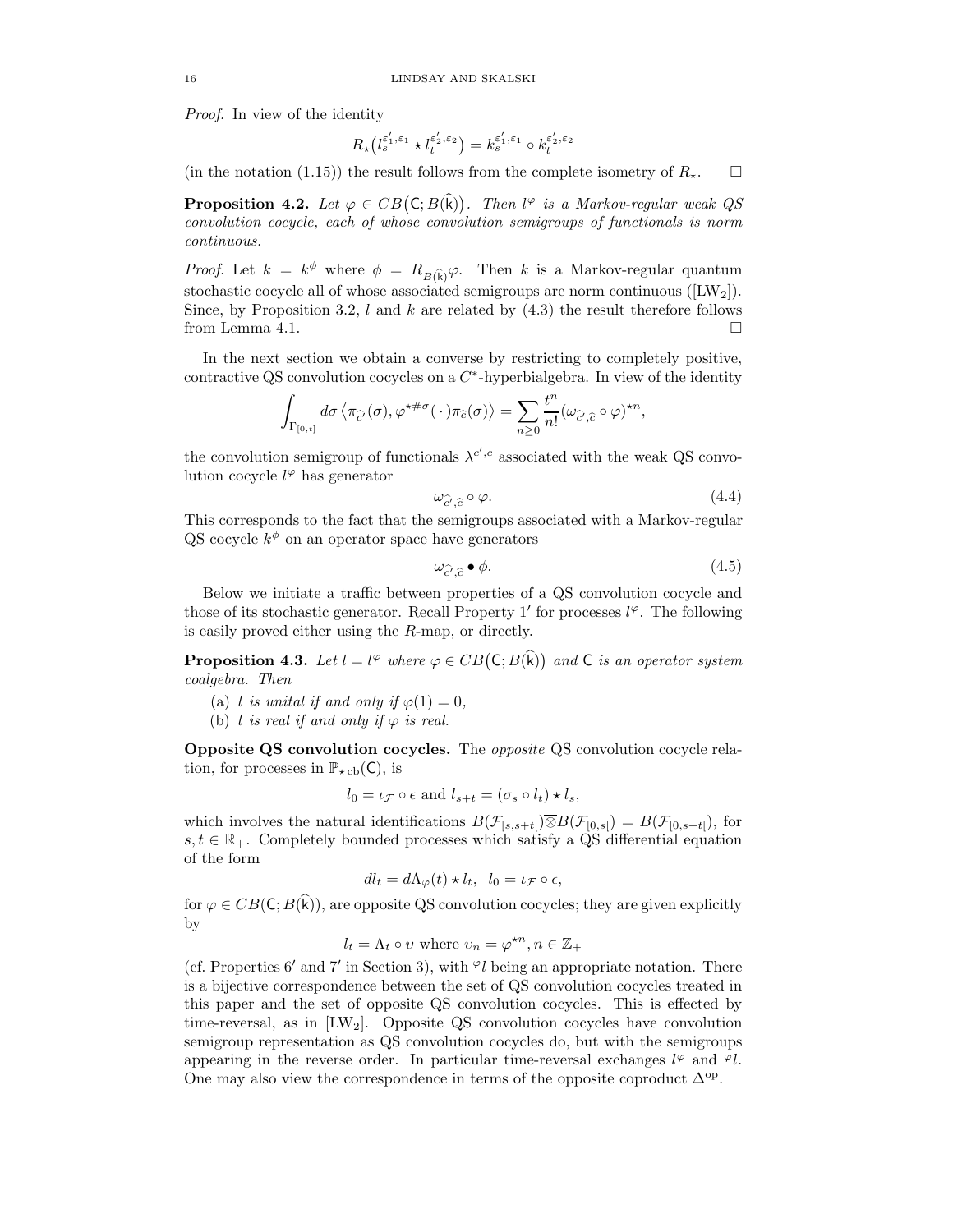In  $|LS_1|$  we actually worked with opposite cocycles (thus the convolvands in  $(5.1)$ ) and the  $a_{(i)}$ 's in (5.2), on p. 595 of that paper, should both have appeared in the reverse order, with the notation  $\mathcal{V}_l$  being more appropriate for the opposite QS convolution cocycles generated there). The results of that paper are equally valid for QS convolution cocycles on coalgebras defined as here through the relations (4.1) and (4.2).

# 5. Completely positive QS convolution cocycles

In this section we characterise the Markov-regular QS convolution cocycles amongst the completely positive and contractive processes on on a  $C^*$ -hyperbialgebra  $E$ , as those which satisfy a coalgebraic quantum stochastic differential equation with completely bounded coefficient of a particular form. We also give the general form of the coefficient of the QS differential equation. Recall Theorem 1.2 and the notations (1.8).

**Theorem 5.1.** Let  $E$  be a  $C^*$ -hyperbialgebra and let  $l \in \mathbb{P}_*(E)$ . Then the following are equivalent:

- (i) l is a Markov-regular, completely positive, contractive QS convolution cocycle;
- (ii)  $l = l^{\varphi}$  where  $\varphi \in CB(\mathsf{E}; B(\widehat{\mathsf{k}}))$  satisfies  $\varphi(1) \leq 0$  and may be decomposed as follows:

$$
\varphi = \psi - \epsilon(\cdot) \left( \Delta^{QS} + |e_0\rangle\langle\chi| + |\chi\rangle\langle e_0| \right) \tag{5.1}
$$

for some completely positive map  $\psi : \mathsf{E} \to B(\widehat{\mathsf{k}})$  and vector  $\chi \in \widehat{\mathsf{k}}$ ;

(iii) there is a \*-representation  $(\rho, K)$  of E, a contraction  $D \in B(k; K)$  and a vector  $\xi \in \mathsf{K}$ , such that  $l = l^{\varphi}$  where

$$
\varphi(x) = \begin{bmatrix} \langle \xi | \\ D^* \end{bmatrix} \left( \rho(x) - \epsilon(x) I_{\mathsf{K}} \right) \left[ |\xi \rangle \quad D \right] + \epsilon(x) \varphi(1) \tag{5.2}
$$

.

 $(x \in \mathsf{E})$ , and  $\varphi(1)$  is nonpositive with block matrix of the form

$$
\begin{bmatrix} * & * \\ * & D^*D - I_k \end{bmatrix}
$$

*Proof.* For the proof of the equivalence of (i) and (ii) we may suppose that  $E$  is faithfully and nondegenerately represented in  $B(\mathfrak{h})$ , say, in such a way that the counit extends to a normal state  $\epsilon''$  on  $\mathsf{E}''$ . (This may be achieved by taking the direct sum of an arbitrary faithful nondegenerate representation and the GNS representation  $(\mathfrak{h}_{\epsilon}, \pi_{\epsilon}, \xi_{\epsilon})$ , so that  $\epsilon$  is extended by the vector state  $\omega_{(0,\xi_{\epsilon})}$ . Alternatively, take the universal representation and bidual map  $\epsilon^{**}$ .) Note that  $\epsilon''$  is necessarily \*-homomorphic.

Suppose first that (i) holds and let  $\{\gamma_{c',c} : c', c \in \mathsf{k}\}\)$  be the generators of the associated convolution semigroups of functionals of l. Let  $k \in \mathbb{P}^{\ddagger}(\mathsf{E} \to \mathsf{E})$  be the process  $(R_{B(\mathcal{F})}l_t)_{t\geq0}$ . By Proposition 2.4, k is completely positive and contractive. Moreover  $(4.3)$  holds so that k is a Markov-regular QS cocycle on E. In view of Theorem 1.2, it follows that  $k = k^{\phi}$  for some map  $\phi$  of the form (1.16) with constituents  $\Psi \in CP(\mathsf{E}; \mathsf{E}'' \,\overline{\otimes}\, B(\widehat{k}))$  and  $J \in \mathsf{E}'' \,\overline{\otimes}\, \widehat{|k\rangle}$ , say. Thus, from the definition of  $k$ ,

$$
\omega_{\hat{c}',\hat{c}} \bullet \phi = (\mathrm{id}_{\mathsf{E}} \otimes \gamma_{c',c}) \circ \Delta \tag{5.3}
$$

 $(c, c' \in \mathsf{k})$ . Now define  $\varphi, \psi \in CB(\mathsf{E}; B(\widehat{\mathsf{k}}))$  and  $\chi \in \widehat{\mathsf{k}}$  by

$$
\varphi = \epsilon \bullet \phi, \quad \psi = (\epsilon'' \overline{\otimes} \mathrm{id}_{B(\widehat{k})}) \circ \Psi \text{ and } \langle \chi | = (\epsilon'' \overline{\otimes} \mathrm{id}_{\langle \widehat{k} |}) (J),
$$

noting that, by the complete positivity of  $\epsilon$ ,  $\varphi(1) \leq 0$  and  $\psi$  is completely positive. We claim that  $l = l^{\varphi}$  and that  $\varphi$  has the decomposition (5.1). By (5.3),  $\omega_{\hat{c}',\hat{c}} \circ \varphi =$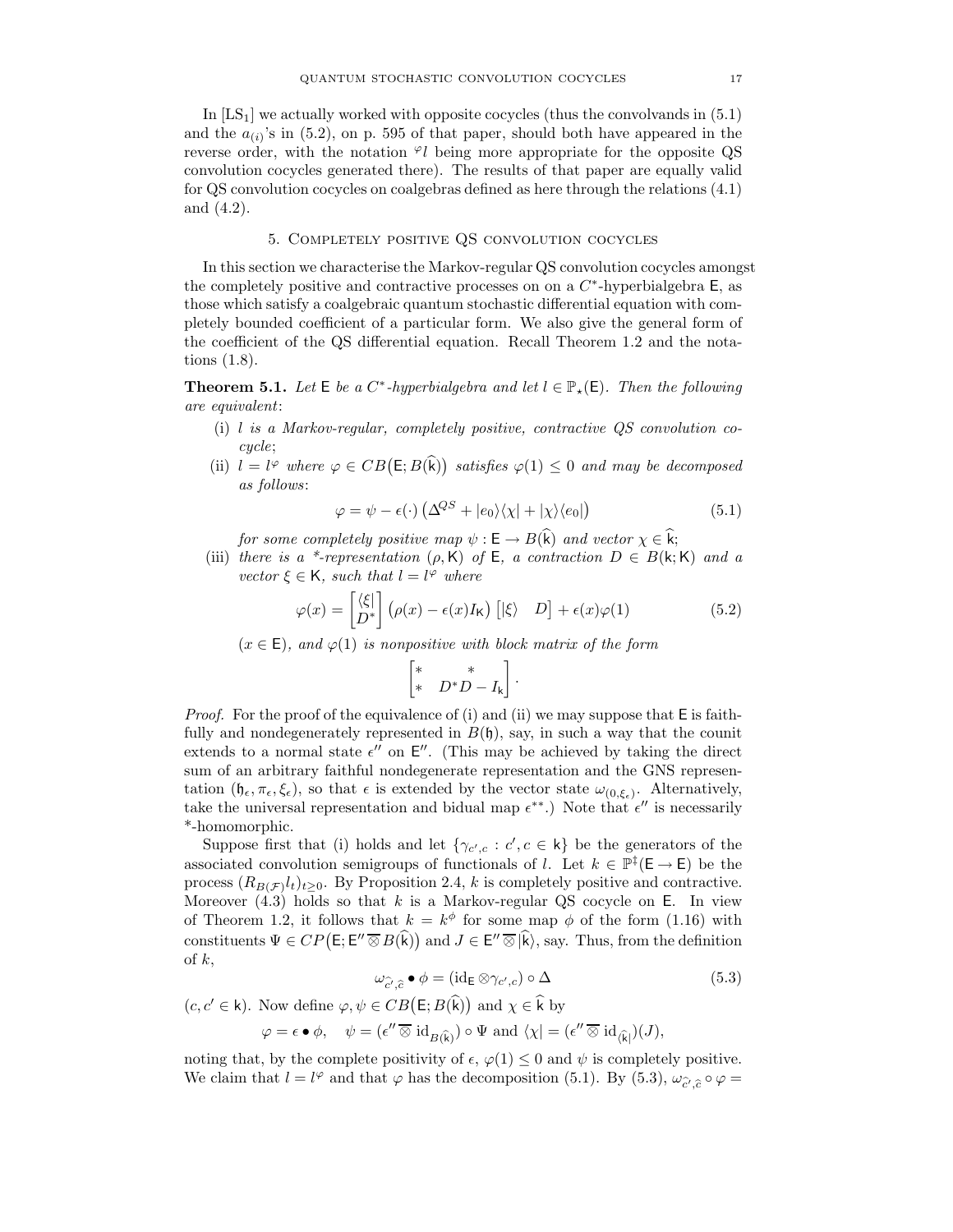$\gamma_{c',c}$  and so, by (4.4), the QS convolution cocycles  $l^{\varphi}$  and l have the same associated convolution semigroups and are therefore equal. In view of the multiplicativity of  $\epsilon^{\prime\prime},$ 

$$
(\epsilon'' \overline{\otimes} \mathrm{id}_{B(\widehat{\mathbf{k}})})((x \otimes |e_0\rangle)J) = \epsilon(x)|e_0\rangle\langle\chi|,
$$

for  $x \in \mathsf{E}$ . Now, using the fact that  $\epsilon''$  is real to obtain the adjoint identity, collecting terms yields the decomposition (5.1), so (ii) holds.

Suppose conversely that (ii) holds. As in the proof of Proposition 4.2, let  $k =$  $k^{\phi}$  where  $\phi = R_{B(\hat{k})} \varphi \in CB(\mathsf{E}; \mathsf{E} \otimes B(\hat{k}))$ . Then  $\phi$  has the form (1.16), with  $\Psi = R_{B(\hat{k})} \psi$  and  $J = I_{\mathfrak{h}} \otimes \langle \chi |$ , moreover it follows from Proposition 2.4 that  $\Psi$  is completely positive and  $\phi(1) \leq 0$ . Thus, by Theorem 1.2, the Markov-regular weak  $\text{QS}$  cocycle k is completely positive and contractive. Therefore, by Proposition 3.3, Proposition 2.4 and Lemma 4.1, (i) holds.

Again suppose that (ii) holds. Let

$$
\begin{bmatrix} \langle \xi | \\ D^* \end{bmatrix} \rho(\cdot) \begin{bmatrix} |\xi \rangle & D \end{bmatrix} \tag{5.4}
$$

be a minimal Stinespring decomposition of  $\psi$ . Thus  $(\rho, K)$  is a unital C<sup>\*</sup>-representation of  $E, \xi$  is a vector in K, D is an operator in  $B(k; K)$  (and (5.5) below holds). Identity (5.2) follows, with

$$
\varphi(1) = \begin{bmatrix} \|\xi\|^2 - 2 \operatorname{Re} \alpha & \langle D^* \xi - c| \\ |D^* \xi - c \rangle & D^* D - I_{\mathsf{k}} \end{bmatrix},
$$

where  $\binom{\alpha}{c} = \chi$ , so (iii) holds.

Conversely, suppose that (iii) holds. Then, writing

$$
\begin{bmatrix} t & \langle d| \\ |d\rangle & D^*D-I_{\bf k} \end{bmatrix}
$$

for the block matrix form of  $\varphi(1)$ ,  $\varphi$  has the form (5.1) where  $\psi$  is given by (5.4) and

$$
\chi = \begin{pmatrix} \frac{1}{2}(\|\xi\|^2 - t) \\ D^*\xi - d \end{pmatrix}
$$

so (ii) holds. This completes the proof.  $\Box$ 

Remarks. An alternative proof of the above theorem, which directly establishes the equivalence of (i) and (iii) without appeal to Theorem 1.2 on standard QS cocycles (whose proof depends on the Christensen-Evans Theorem), is given in [S].

In (iii) the following *minimality* condition on the quadruple  $(\rho, K, D, \xi)$  may be assumed:

$$
\rho(E)(\mathbb{C}\xi + \text{Ran}\,D) \text{ is dense in } \mathsf{K}.\tag{5.5}
$$

Under minimality there is uniqueness too: if  $(\rho', K', D', \xi')$  is another quadruple as in (iii) then there is a unique isometry  $V \in B(K; K')$  (unitary if this quadruple is also minimal) satisfying

$$
VD = D', V\xi = \xi'
$$
 and  $V\rho(x) = \rho'(x)V$  for  $x \in E$ .

By a characterisation of nonnegative block matrix operators (see, for example, Lemma 2.2 in [GLSW]), if  $\varphi$  is the stochastic generator of a Markov-regular, completely positive, contractive QS convolution cocycle then  $\varphi(1)$  has the form

$$
\begin{bmatrix} t & \langle C^{1/2} e | \\ |C^{1/2} e \rangle & -C \end{bmatrix}
$$

for a nonnegative contraction C, a unique vector  $e \in \overline{Ran} C$  and a real number t satisfying  $t \leq -||e||^2$ . Moreover, with respect to any decomposition (5.2),  $C =$  $I_k - D^*D$ .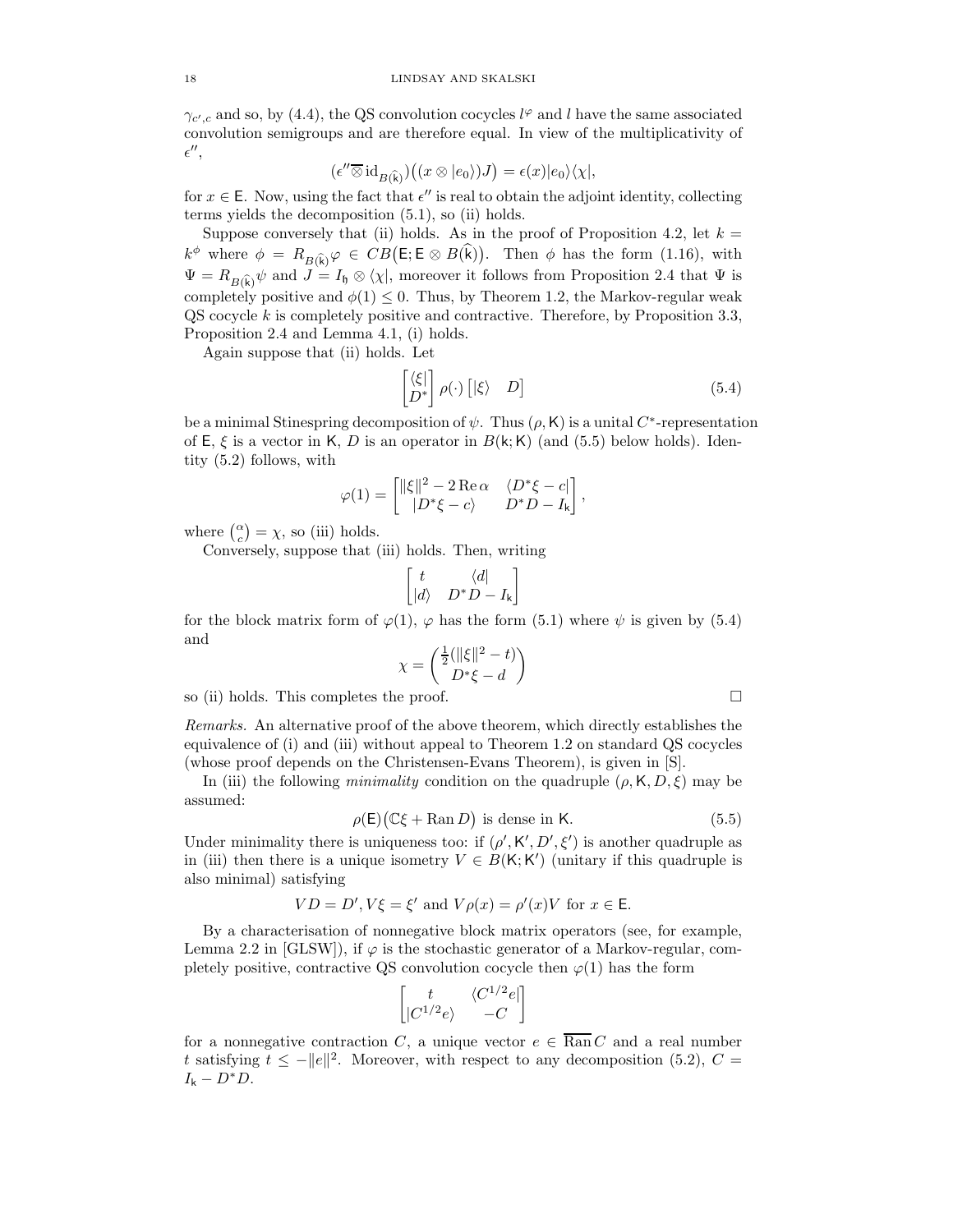Unitality for the cocycle is equivalent to its stochastic generator being expressible in the form  $\sqrt{ }$ 

$$
\begin{bmatrix} \langle \xi | \\ D^* \end{bmatrix} \left( \rho - \iota_{\mathsf{K}} \circ \epsilon \right) (\cdot) \left[ |\xi \rangle \quad D \right]
$$

where D is isometric and  $\rho(1)$  coincides with the identity operator on  $\mathbb{C}\xi + \text{Ran } D$ .

It also follows from the above proof that if  $k$  is the QS cocycle on a  $C^*$ hyperbialgebra **E**, given by  $k_t = R_{B(\mathcal{F})}l_t$  where l is a Markov-regular, completely positive, contractive QS convolution cocycle on  $\mathsf{E}$ , then  $k = k^{\phi}$  where the stochastic generator  $\phi$  is expressible in the form

$$
x \mapsto \psi(x) - x \otimes (\Delta^{QS} + |\chi\rangle\langle e_0| + |e_0\rangle\langle \chi|)
$$

for some completely positive map  $\psi : \mathsf{E} \to \mathsf{E} \otimes B(\widehat{\mathsf{k}})$  and vector  $\chi \in \widehat{\mathsf{k}}$ . Note that no appeal to a concrete realisation of E is needed in this decomposition.

# 6. Homomorphic QS convolution cocycles

In this section we characterise the stochastic generators of Markov-regular \* homomorphic convolution cocycles on a  $C^*$ -bialgebra, by applying the R-map to the characterisation of the generators of Markov-regular multiplicative cocycles obtained in [LW<sub>4</sub>]. Thus let B be a  $C^*$ -bialgebra.

Weak multiplicativity for a process  $l \in \mathbb{P}_{\star}^{\ddagger}(\mathsf{B})$  is the following property:

$$
l_t^{\varepsilon',\varepsilon}(x^*y) = l_{t,|\varepsilon'}^{\dagger}(x)^* l_{t,|\varepsilon\rangle}(y)
$$

 $(\varepsilon, \varepsilon' \in \mathcal{E}, x, y \in \mathsf{B}, t \in \mathbb{R}_+).$  If the C<sup>\*</sup>-bialgebra is concretely realised on a Hilbert space then weak multiplicativity for a process  $k \in \mathbb{P}^{\ddagger}(\mathsf{B} \to \mathsf{B})$  reads

$$
k_t(x^*y) = k_t^{\dagger}(x)^*k_t(y)
$$

 $(x, y \in \mathsf{B}, t \in \mathbb{R}_+)$ , an identity in Hilbert space operators. In view of the remark at the end of the introduction, if  $k \in \mathbb{P}^{\ddagger}(\mathsf{B} \to \mathsf{B})$  is both weakly multiplicative and real then it is bounded, and so \*-homomorphic — in particular it is completely bounded.

**Theorem 6.1.** Let  $l = l^{\varphi}$  where  $\varphi \in CB(\mathsf{B}; B(\widehat{\mathsf{k}}))$ . Then the following are equivalent

- (a) l is weakly multiplicative;
- (b)  $\varphi$  satisfies

$$
\varphi(xy) = \varphi(x)\epsilon(y) + \epsilon(x)\varphi(y) + \varphi(x)\Delta^{QS}\varphi(y)
$$
(6.1)  

$$
(x, y \in \mathsf{B}).
$$

*Proof.* For the proof we may suppose without loss of generality that the  $C^*$ bialgebra B is concretely realised, in  $B(\mathfrak{h})$  say. Let  $\phi = R_{B(\mathfrak{h})} \varphi$  and set  $k = k^{\phi}$ . Since Ran  $\phi \subset \mathsf{B} \otimes B(\hat{k})$ , Theorem 3.4 and Corollary 4.2 of [LW<sub>4</sub>] imply that k is weakly multiplicative if and only if  $\phi$  satisfies

$$
\phi(xy) = \phi(x)\iota_{\widehat{k}}(y) + \iota_{\widehat{k}}(x)\phi(y) + \phi(x)\big(I_{\mathfrak{h}} \otimes \Delta^{QS}\big)\phi(y). \tag{6.2}
$$

If (6.2) holds then, applying the homomorphism  $\epsilon \otimes id_{B(\hat{k})}$  to both sides yields (6.1). Conversely, suppose that (6.1) holds and set  $\tilde{\varphi} = id_B \otimes \varphi$  and  $\tilde{\epsilon} = id_B \otimes (\iota_{\hat{k}} \circ \epsilon)$ , so that

$$
\phi = \tilde{\varphi} \circ \Delta \text{ and } \tilde{\epsilon} \circ \Delta = \iota_{\hat{k}}.\tag{6.3}
$$

Then, for simple tensors  $X = x_1 \otimes x_2$  and  $Y = y_1 \otimes y_2$  in  $\mathsf{B} \otimes \mathsf{B}$ ,

$$
x_1y_1 \otimes \varphi(x_2y_2) = x_1y_1 \otimes \big\{ \varphi(x_2)\epsilon(y_2) + \epsilon(x_2)\varphi(y_2) + \varphi(x_2)\Delta^{QS}\varphi(y_2) \big\},
$$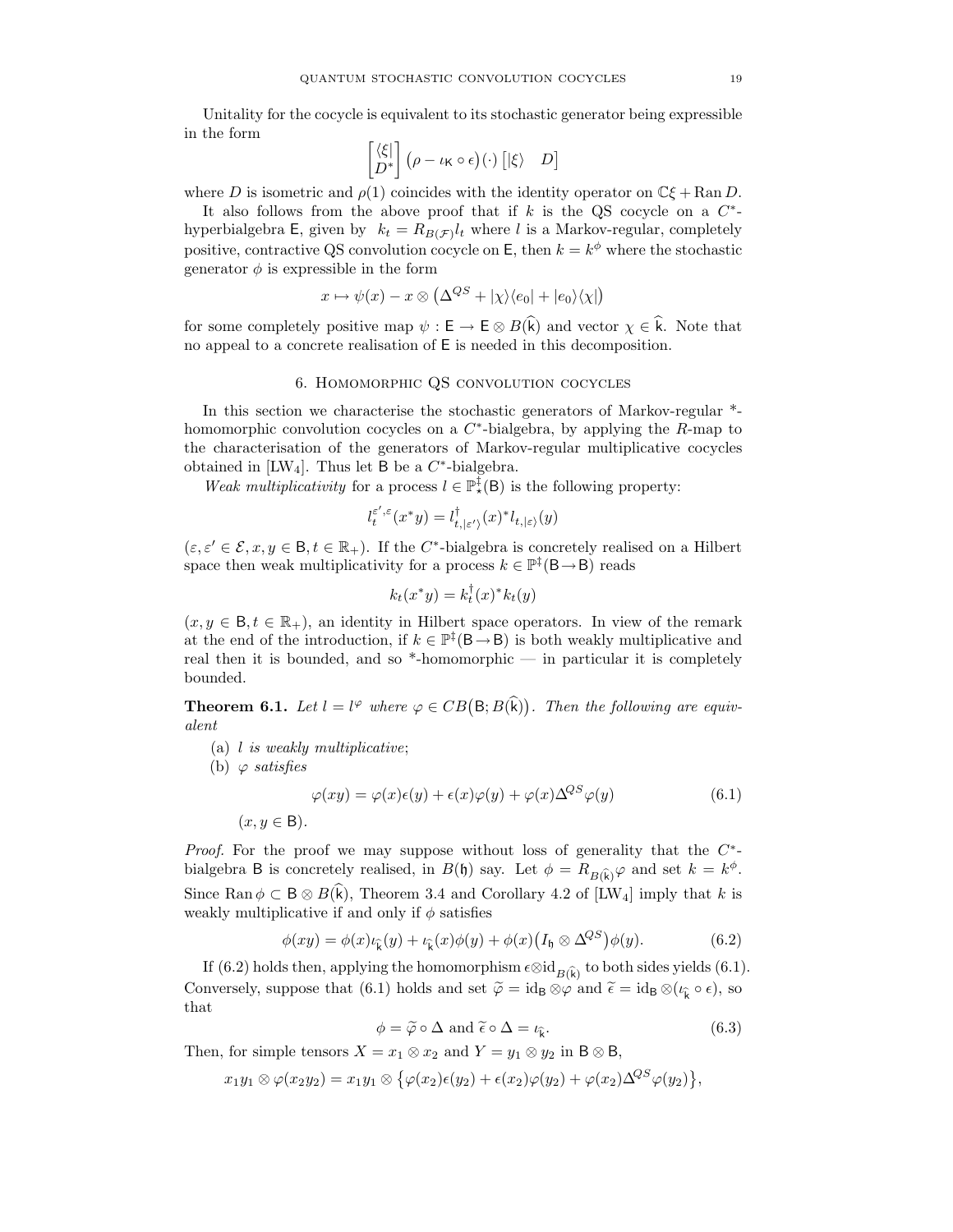or

$$
\widetilde{\varphi}(XY) = \widetilde{\varphi}(X)\widetilde{\epsilon}(Y) + \widetilde{\epsilon}(X)\widetilde{\varphi}(Y) + \widetilde{\varphi}(X)\big(I_0 \otimes \Delta^{QS}\big)\widetilde{\varphi}(Y).
$$

By linearity and continuity this holds for all  $X, Y \in B \otimes B$ , in particular, for  $X = \Delta x$ and  $Y = \Delta y$ . Therefore, by (6.3) and the multiplicativity of  $\Delta$ , (6.2) holds.

It therefore remains only to show that  $l$  is weakly multiplicative if and only if k is. Recall that  $l \in \mathbb{P}_{\star}^{\ddagger}(\mathsf{B})$  and  $l^{\dagger} = l^{\psi}$  where  $\psi = \varphi^{\dagger}$ . Let  $u, u' \in \mathfrak{h}, t \in \mathbb{R}_{+}$  and  $\varepsilon, \varepsilon' \in \mathcal{E}$ . If l is weakly multiplicative then  $\langle \varepsilon', l_t(xy)\varepsilon \rangle = \langle l_t^{\dagger}(x^*)\varepsilon', l_t(y)\varepsilon \rangle$ , so

$$
\langle u'\varepsilon', (\text{id}_{\mathsf{B}} \odot l_t)(XY)u\varepsilon \rangle = \langle (\text{id}_{\mathsf{B}} \odot l_t^{\dagger})(X^*)u'\varepsilon', (\text{id}_{\mathsf{B}} \odot l_t)(Y)u\varepsilon \rangle \tag{6.4}
$$

holds for all  $X, Y \in \mathsf{B} \odot \mathsf{B}$ . Now it follows, from the identity

$$
(\mathrm{id}_{\mathsf{B}}\odot l^\#_t)(X)u\varepsilon = (\mathrm{id}_{\mathsf{B}}\otimes l^\#_{t,|\varepsilon\rangle})(X)u
$$

(where  $l^{\#}$  stands for l or  $l^{\dagger}$ ) and Property 2', that both sides of (6.4) are continuous in both X and Y, giving an identity for all  $X, Y \in B \otimes B$ . Setting  $X = \Delta x$  and  $Y = \Delta y$  and using the multiplicativity of  $\Delta$ , this identity becomes a statement of the weak multiplicativity of  $k$ .

Suppose conversely that k is weakly multiplicative. Set  $k^{\dagger} = k^{\psi}$  for  $\psi = \phi^{\dagger}$ , and let  $x, y \in \mathsf{B}$ . First note that the identity

$$
(\epsilon \otimes \mathrm{id}_{\langle \mathcal{F} \vert})(X^*)(\epsilon \otimes \mathrm{id}_{\vert \mathcal{F} \rangle}(Y) = \epsilon(X^*Y)
$$

is obvious for  $X, Y \in \mathsf{B} \odot | \mathcal{F} \rangle$  and so holds for  $X, Y \in \mathsf{B} \otimes | \mathcal{F} \rangle$  by continuity. Set  $X=k_t^\dagger$  $t^{\dagger}_{t,|\varepsilon\rangle}(x^*)$  and  $Y = k_{t,|\varepsilon'\rangle}(y)$ . Then  $X, Y \in \mathsf{B} \otimes |\mathcal{F}\rangle$  and so

$$
\langle l_t^{\dagger}(x^*)\varepsilon, l_t(y)\varepsilon'\rangle = (\varepsilon \otimes \mathrm{id}_{|\mathcal{F}\rangle})(X)^*(\varepsilon \otimes \mathrm{id}_{|\mathcal{F}\rangle})(Y)
$$
  
\n
$$
= \varepsilon(X^*Y)
$$
  
\n
$$
= (\varepsilon \circ \omega_{\varepsilon,\varepsilon'} \bullet k_t)(xy)
$$
  
\n
$$
= (\omega_{\varepsilon,\varepsilon'} \circ \varepsilon \bullet k_t)(xy) = \langle \varepsilon, l_t(xy)\varepsilon' \rangle.
$$

Thus *l* is weakly multiplicative. This completes the proof.  $\Box$ 

Combining this result with Proposition 4.3, Theorem 5.1 and Theorem A.6 we obtain the advertised characterisation of the stochastic generators of Markov-regular  $*$ -homomorphic convolution cocycles on a  $C^*$ -bialgebra.

**Theorem 6.2.** Let B be a  $C^*$ -bialgebra and let  $l \in \mathbb{P}_*(B)$ . Then the following are equivalent:

- (i) l is a Markov-regular, \*-homomorphic (and unital) QS convolution cocycle on B;
- (ii)  $l = l^{\varphi}$  where  $\varphi \in CB(\mathsf{B}; B(\widehat{\mathsf{k}}))$  satisfies

$$
\varphi(x^*y) = \varphi(x)^*\epsilon(y) + \epsilon(x)^*\varphi(y) + \varphi(x)^*\Delta^{QS}\varphi(y) \quad (and \quad \varphi(1) = 0); \tag{6.5}
$$

(iii) there is a vector  $c \in k$  and (unital) \*-homomorphism  $\pi : A \to B(k)$  such that  $l = l^{\varphi}$  where

$$
\varphi(x) = \begin{bmatrix} \langle c| \\ I_{k} \end{bmatrix} \left( \pi(x) - \epsilon(x)I_{k} \right) \left[ |c\rangle \quad I_{k} \right], \quad x \in \mathsf{B}.
$$
 (6.6)

Remark. In fact, as is shown in the appendix, the relation (6.5) for a linear map  $\varphi$  (an *e-structure map* in the terminology used there) entails the implemented form (6.6), in particular the complete boundedness of  $\varphi$ .

The characterisations of stochastic generators of completely positive, contractive QS convolution cocycles and \*-homomorphic QS convolution cocycles in Theorems 5.1 and 6.2 may be used to derive dilation theorems for QS convolution cocycles (see [S]), of the type obtained for standard QS cocycles in [GLW] and [GLSW].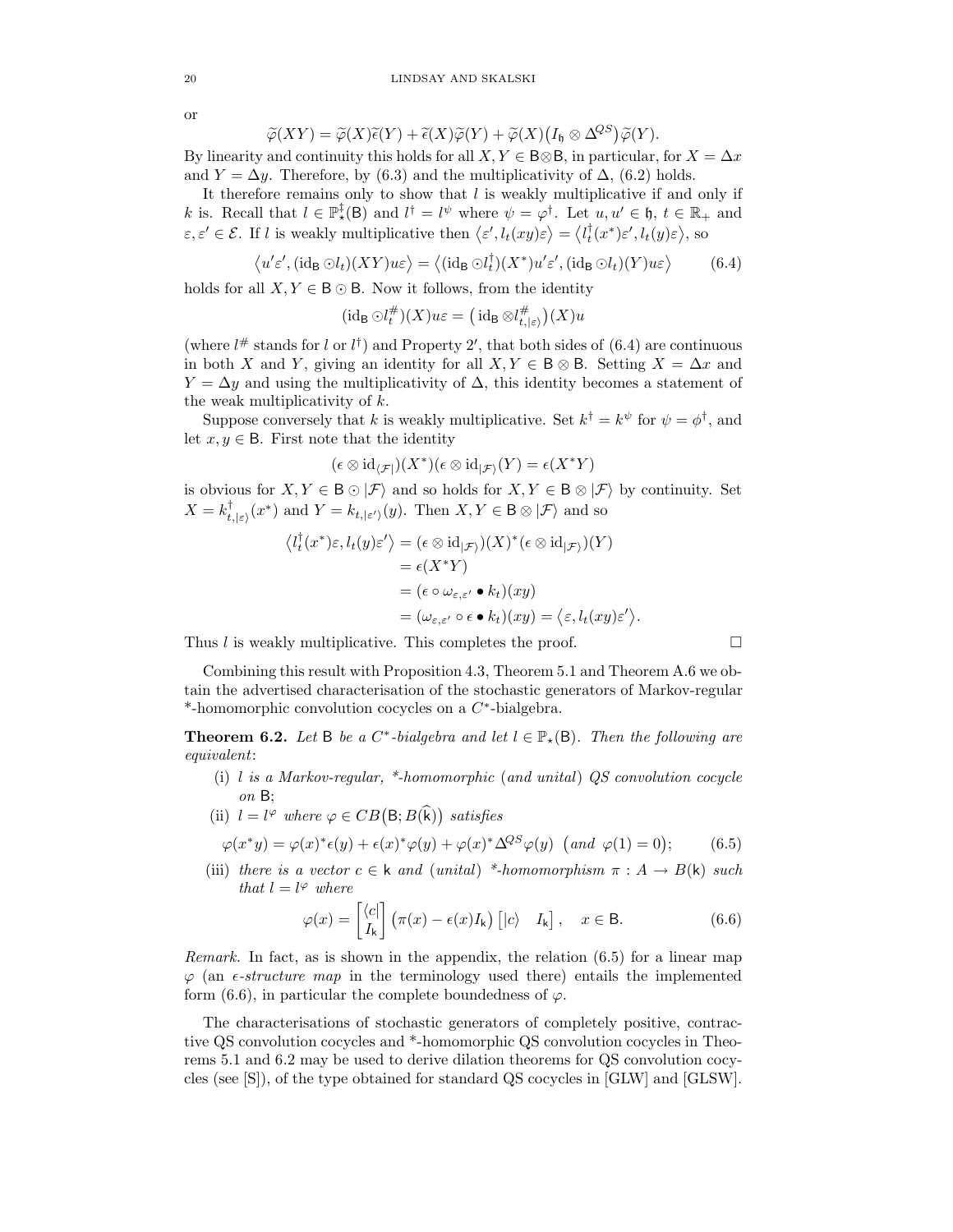These characterisations are also used to establish the main result in [FrS], that every Markov-regular Fock space quantum L´evy process can be realised as a limit of (suitably scaled) random walks.

# 7. AXIOMATISATION OF TOPOLOGICAL QUANTUM LÉVY PROCESSES

Defining quantum Lévy process on a  $C^*$ -bialgebra requires certain modifications of the original, purely algebraic, definition of Accardi, Schürmann and von Waldenfels ([ASW], [Sch]). The problem is how to build convolution increments of the process given that, in general, multiplication  $B \odot B \rightarrow B$  need not extend continuously to  $B \otimes B$ . (This is a commonly met difficulty in the theory of topological quantum groups, see  $[Kus_1]$ ). Below we outline two ways of overcoming this obstacle.

The simplest idea is to define a quantum Lévy process using only the concept of distributions.

**Definition.** A weak quantum Lévy process on a  $C^*$ -bialgebra B over a unital  $*$ algebra-with-state  $(A, \omega)$  is a family  $(j_{s,t} : B \to A)_{0 \le s \le t}$  of unital \*-homomorphisms such that the functional  $\lambda_{s,t} := \omega \circ j_{s,t}$  is continuous and satisfies the following conditions, for  $0 \leq r \leq s \leq t$ :

 $(wQLPi)$   $\lambda_{r,t} = \lambda_{r,s} \star \lambda_{s,t};$ (wQLPii)  $\lambda_{t,t} = \epsilon$ ; (wQLPiii)  $\lambda_{s,t} = \lambda_{0,t-s};$ (wQLPiv)

$$
\omega\left(\prod_{i=1}^n j_{s_i,t_i}(x_i)\right) = \prod_{i=1}^n \lambda_{s_i,t_i}(x_i)
$$

whenever  $n \in \mathbb{N}, x_1, \ldots, x_n \in \mathsf{B}$  and the intervals  $[s_1, t_1], \ldots, [s_n, t_n]$ are disjoint;

(wQLPv)  $\lambda_{0,t} \to \epsilon$  pointwise as  $t \to 0$ .

A weak quantum Lévy process on a  $C^*$ -bialgebra B is called *Markov-regular* if  $\lambda_{0,t} \rightarrow \epsilon$  in norm, as  $t \rightarrow 0$ .

The family  $\lambda := (\lambda_{0,t})_{t \geq 0}$  is a pointwise continuous convolution semigroup of functionals on B, called the *one-dimensional distribution* of the process; if the process is Markov-regular then  $\lambda$  has a convolution generator which is also referred to as the *generator* of the weak quantum Lévy process. Two weak quantum Lévy processes on B,  $j^1$  over  $(\mathcal{A}^1, \omega^1)$  and  $j^2$  over  $(\mathcal{A}^2, \omega^2)$ , are said to be *equivalent* if they satisfy

$$
\omega^1 \circ j_{s,t}^1 = \omega^2 \circ j_{s,t}^2
$$

for all  $0 \leq s \leq t$ , in other words if their one-dimensional distributions coincide; if they are Markov-regular then this is equivalent to equality of their generators.

Remarks. Note that the above definition of a weak quantum Lévy process, in contrast to the definition of a quantum Lévy process on an algebraic \*-bialgebra, does not yield a recipe for expressing the joint moments of the process increments corresponding to overlapping time intervals, such as

$$
\omega(j_{r,t}(x)j_{s,t}(y))
$$
 where  $r, s < t$ .

To achieve the latter, one would have to formulate the weak convolution increment property (wQLPi) in greater generality and assume certain commutation relations between the increments corresponding to disjoint time intervals. For other investigations of the notion of independence in noncommutative probability, in the absence of commutation relations being imposed, we refer to the recent paper [HKK].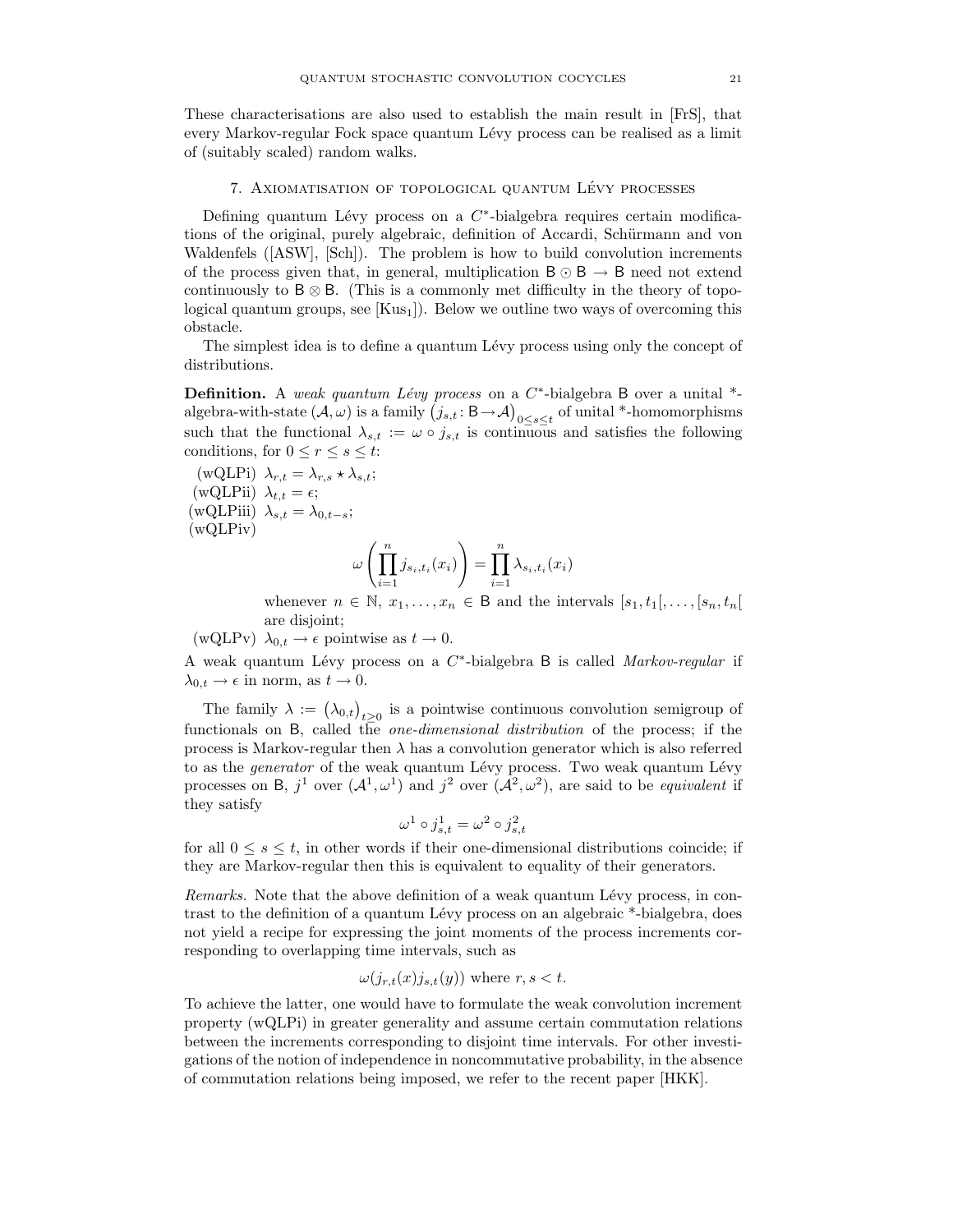As in the algebraic case, the generator of a Markov-regular weak quantum Lévy process vanishes on  $1_B$ , is real and is *conditionally positive*, that is positive on the kernel of the counit. Observe that if  $l \in \mathbb{P}_*(B)$  is a unital \*-homomorphic QS convolution cocycle then, defining  $\mathcal{A} := B(\mathcal{F}), \ \omega := \omega_{\varepsilon(0)},$  and  $j_{s,t} := \sigma_s \circ l_{t-s}$  for all  $0 \leq s \leq t$ , we obtain a weak quantum Lévy process on B, called a Fock space quantum Lévy process, Markov-regular if l is. The proof of the following theorem closely mirrors the proof of Schürmann's reconstruction theorem for the purely algebraic case ([Sch], see also  $[LS<sub>1</sub>]$ ); all the necessary continuity properties follow from the results in the appendix.

**Theorem 7.1.** Let  $\gamma$  be a real, conditionally positive linear functional on B vanishing at  $1_B$ . Then there is a (Markov-regular) Fock space quantum Lévy process with generator  $\gamma$ .

*Proof.* The proof uses a GNS-style construction. Let  $D = \text{Ker } \epsilon/N$  where N is the following subspace of Ker  $\epsilon$ :

$$
\big\{x\in {\rm Ker}\,\epsilon\,\big|\,\,\gamma(x^*x)=0\big\}.
$$

Then  $([x],[y]) \mapsto \gamma(x^*y)$  defines an inner product on D. Let k be the Hilbert space completion of D. The prescription  $\pi(x): [z] \mapsto [xz]$  defines bounded operators on D, whose extensions make up a unital representation of B on k satisfying

$$
\langle \pi(x)[y], [z] \rangle = \langle [y], \pi(x^*)[z] \rangle.
$$

Furthermore the linear map  $\delta : x \mapsto |d(x)\rangle$ , where  $d(x) = [x - \epsilon(x)I_k]$ , is easily seen to be a  $(\pi-\epsilon)$ -derivation  $B \to |k\rangle$  satisfying

$$
\delta(x)^{*}\delta(y) = \gamma(x^{*}y) - \gamma(x)^{*}\epsilon(y) - \epsilon(x)^{*}\gamma(y).
$$

Theorem A.6 therefore implies that the map  $\varphi : \mathsf{B} \to B(\widehat{k})$ , with block matrix form given by the prescription (A.8) (with  $\lambda = \gamma$  and  $\chi = \epsilon$ ), is completely bounded. Setting  $l = l^{\varphi}$ , Theorem 6.2 implies that the Markov-regular weak QS convolution cocycle *l* is unital and \*-homomorphic. Since  $\varphi_0^0 = \gamma$  the result follows.

Corollary 7.2. Every Markov-regular weak quantum Lévy process is equivalent to a Fock space quantum  $Lévy$  process.

Another notion, in a sense intermediate between weak quantum Lévy processes and Fock space quantum Lévy processes, can be formulated in terms of product systems — a similar idea is mentioned in a recent paper of Skeide ([Ske]). Recall that a product system of Hilbert spaces is a 'measurable' family of Hilbert spaces  $E = \{E_t : t \geq 0\}$ , together with unitaries  $U_{s,t} : E_s \otimes E_t \to E_{s+t}$   $(s, t \geq 0)$  satisfying associativity relations:

$$
U_{r+s,t}(U_{r,s}\otimes I_t)=U_{r,s+t}(I_r\otimes U_{s,t})
$$
\n(7.1)

 $(r, s, t \in \mathbb{R}_+)$ , where  $I_s$  denotes the identity operator on  $E_s$ . A unit for the product system E is a 'measurable' family  $\{u(t): t \geq 0\}$  of vectors with  $u(t) \in E_t$  and  $u(s + t) = U_{s,t}(u(s) \otimes u(t))$  for all  $s, t \geq 0$  (the unit is normalised if, for all  $t \geq 0$ ,  $||u(t)|| = 1$ ). For the precise definition we refer to [Arv]. The unitaries  $U_{s,t}$ implement isomorphisms  $\sigma_{s,t} : B(E_s \otimes E_t) \to B(E_{s+t}).$ 

**Definition.** A product system quantum Lévy process on B over a product-systemwith-normalised-unit  $(E, u)$  is a family  $(j_t : B \to B(E_t))_{t \geq 0}$  of unital \*-homomorphisms satisfying the following conditions:

- $(\text{psQLPi})$   $j_{r+s} = \sigma_{r,s} \circ (j_r \star j_s),$
- $(psQLPii)$   $j_0 = \iota_0 \circ \epsilon$ ,
- (psQLPiii)  $\omega_{u(t)} \circ j_t \to \epsilon$  pointwise as  $t \to 0$ ,
- for  $r, s \geq 0$ , where  $\iota_0$  denotes the ampliation  $\mathbb{C} \to B(E_0)$ .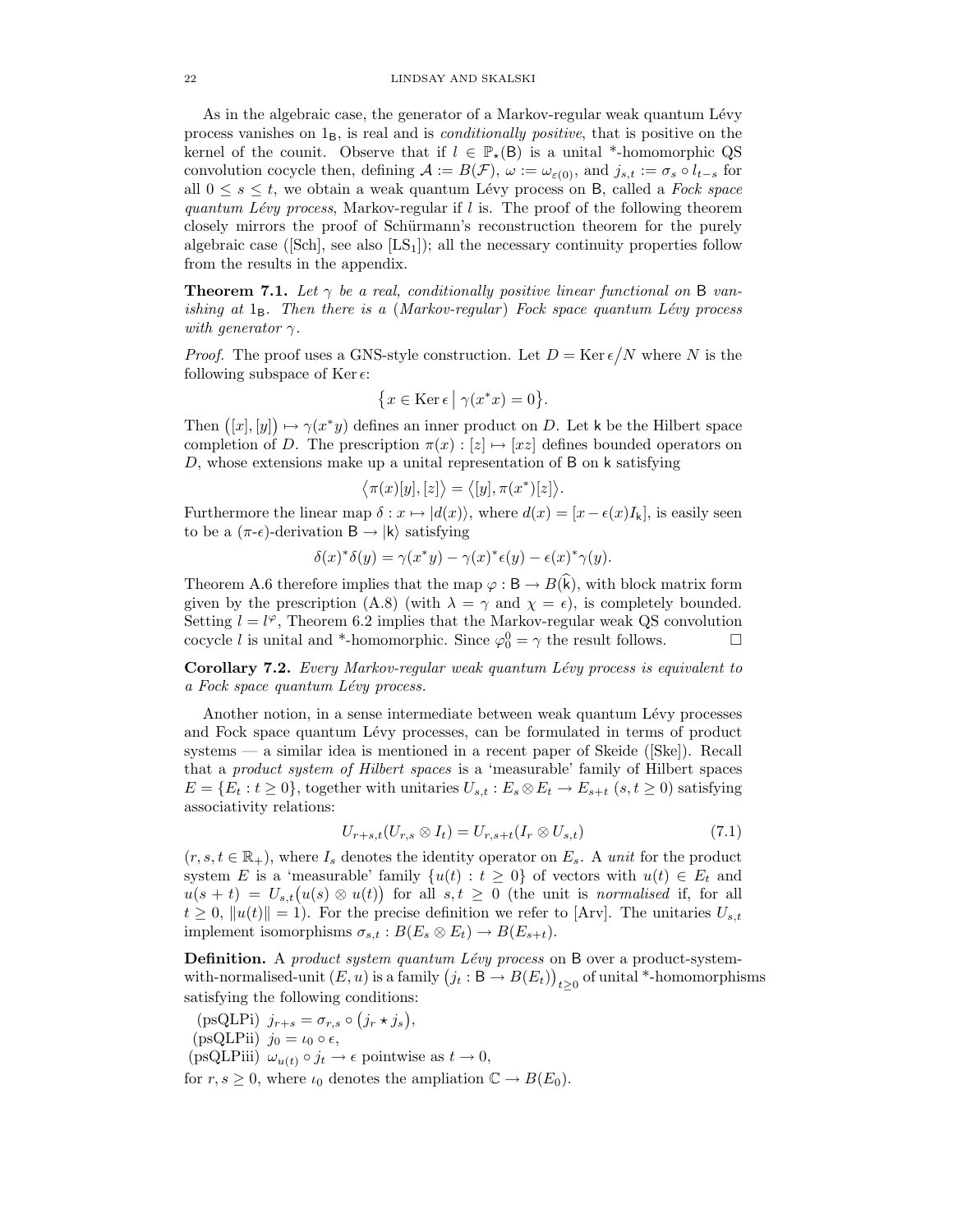The 'exponential' product system is given by  $E_t = \mathcal{F}_{[0,t]}$  and  $U_{s,t} = I_s \otimes S_{s,t}$ where  $S_{s,t}$  denotes the natural shift  $\mathcal{F}_{[0,t]} \to \mathcal{F}_{[s,s+t]}$  and the exponential property of symmetric Fock space is invoked. Clearly every Fock space quantum Lévy process may be viewed as a product system quantum Lévy process over  $(E, \Omega)$  where  $\Omega$  is the normalised unit given by  $\Omega(t) = \varepsilon(0) \in \mathcal{F}_{[0,t[}, t \ge 0.$ 

**Proposition 7.3.** Each product system quantum Lévy process on B naturally determines a weak quantum Lévy process on  $\bf{B}$  with the same one-dimensional distribution.

*Proof.* Let j be a quantum Lévy process on B over a product-system-with-normalisedunit  $(E, u)$ . We use an inductive limit construction. Define  $\widetilde{A} := \bigcup_{t \geq 0} (B(E_t), t)$ and introduce on  $\widetilde{A}$  the relation:  $(T, r) \equiv (S, s)$  if there is  $t \ge \max\{r, s\}$  such that  $\sigma_{r,t-r}(T \otimes I_{t-r}) = \sigma_{s,t-s}(S \otimes I_{t-s}),$  in other words we identify operators with common ampliations. The associativity relations (7.1) imply that  $\equiv$  is an equivalence relation. Define  $\mathcal{A} = \mathcal{A}/\equiv$  and introduce the structure of a unital \*-algebra on  $\mathcal{A}$ , consistent with the pointwise operations:

$$
(T,t) + (S,t) = (T + S,t), (S,t) \cdot (T,t) = (ST,t), (T,t)^* = (T^*,t)
$$

 $(t \geq 0, S, T \in B(E_t))$ . The map  $\tilde{\omega}: \tilde{\mathcal{A}} \to \mathbb{C}$  defined by  $\tilde{\omega}(T, t) = \omega_{u(t)}(T)$  induces a state  $\omega$  on A. For  $s, t \in \mathbb{R}_+$  define

$$
j_{s,t}: \mathsf{B} \to \mathcal{A} \text{ by } x \mapsto [\sigma_{s,t-s}(I_s \otimes j_{t-s}(x))]_{\equiv}.
$$

It is easy to see that the family  $(j_{s,t})_{0 \leq s \leq t}$  is a weak quantum Lévy process on B over  $(A, \omega)$ .

The construction in the above proof, informed by the case of QS convolution cocycles, is a special case of the familiar construction of  $C^*$ -algebraic inductive limits. The completion of A with respect to the norm induced from  $A$  is a unital  $C^*$ -algebra that may be called the  $C^*$ -algebra of finite range operators on the product system E.

Remark. A form of reconstruction theorem also holds for completely positive QS convolution cocycles. It is easily seen that if  $l \in \mathbb{P}_{\star}(\mathsf{E})$  is a Markov-regular, unital, completely positive QS convolution cocycle on a  $C^*$ -hyperbialgebra  $E$ , then the generator of its Markov convolution semigroup is real, vanishes at  $1<sub>E</sub>$  and is conditionally positive. The GNS-type construction from the proof of Theorem 7.1 yields a completely bounded map  $\varphi : A \to B(\hat{k})$  for which the cocycle  $l^{\varphi}$  is unital and completely positive according to Proposition 4.3 and Theorem 5.1 (of course there is no reason why it should be \*-homomorphic, if  $E$  is not a  $C^*$ -bialgebra). Clearly the Markov convolution semigroup of  $l^{\varphi}$  coincides with that of l.

## 8. Examples

In this section we consider \*-homomorphic convolution cocycles on three types of C ∗ -bialgebra, namely algebras of continuous functions on compact semigroups, universal  $C^*$ -algebras of discrete groups, and full compact quantum groups. We focus on connections between the results obtained in this paper and the case of purely algebraic convolution cocycles analysed in its predecessor, [LS1]. Recall that in  $[LS_1]$  the basic object is an algebraic \*-bialgebra (or even coalgebra)  $\mathcal{B}$ , and coalgebraic QS differential equations are driven by coefficients in  $L(\mathcal{B}; \mathcal{O}^{\ddagger}(\widehat{D}))$ , where D is some dense subspace of the noise dimension space k. Processes  $V \to \mathbb{C}$ , now for a vector space V, are families  $k = (k_t)_{t>0}$  of maps  $V \to \mathcal{O}(\mathcal{E}_D)$ ; we denote the space of these by  $\mathbb{P}_*(V:\mathcal{E}_D)$ , and write  $\mathbb{P}_*^{\ddagger}(\mathcal{B}:\mathcal{E}_D)$  for the subspace of  $\mathcal{O}^{\ddagger}(\mathcal{E}_D)$ valued processes. Pointwise Hölder-continuity for such a process  $k$  means that each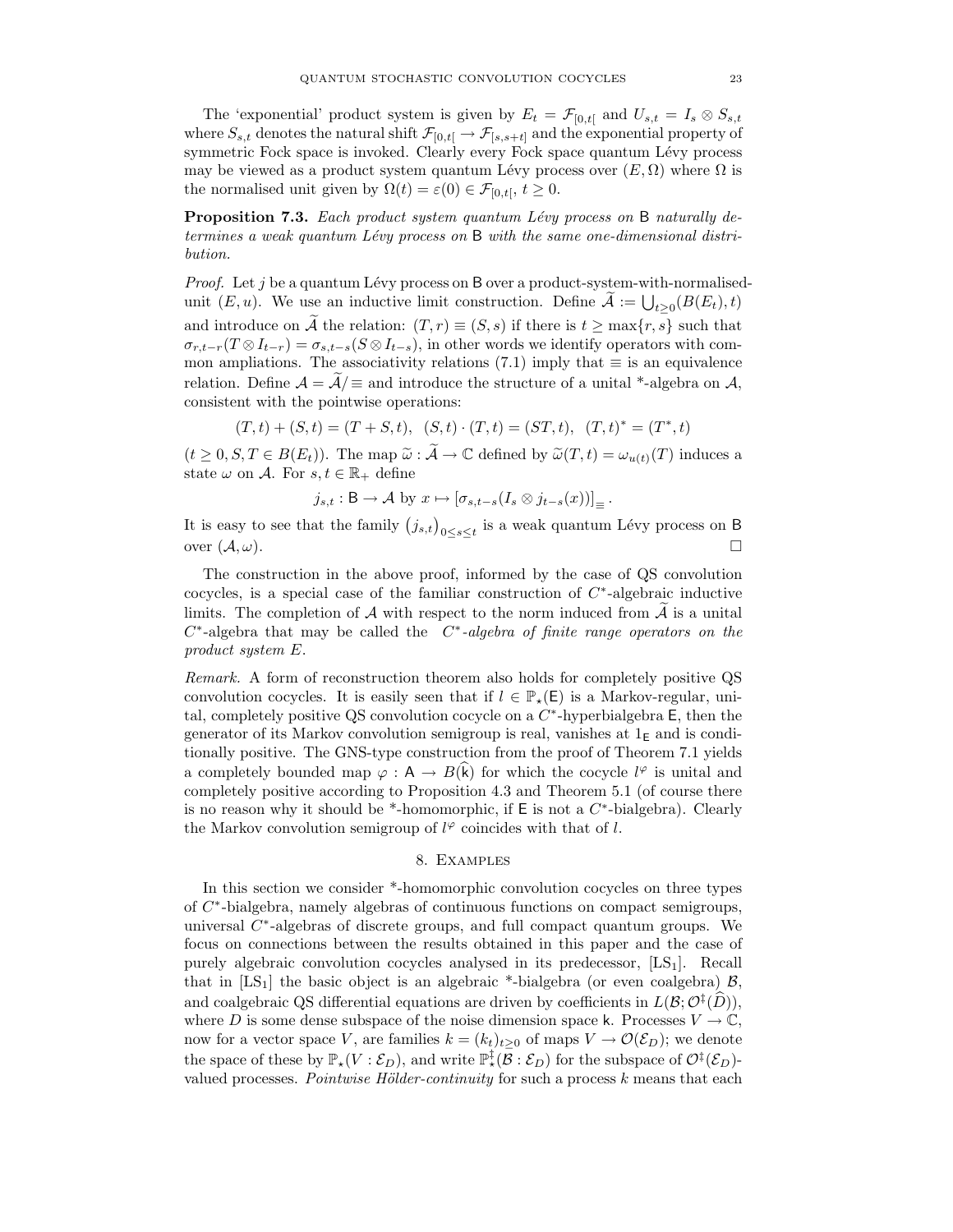of the vector-valued functions  $t \mapsto k_t(x)\varepsilon$  should be locally Hölder-continuous with exponent  $1/2$ . Note that it is a weaker form of continuity than the one that arises when  $V$  is an operator space (cf. Properties 2 and  $2'$  after Theorems 1.1 and 3.1).

The notation introduced after Theorem 3.1 extends as follows: for  $\varphi \in L(\mathcal{B}; \mathcal{O}(D)),$ (3.6) still defines a process  $\mathbb{P}_*(\mathcal{B}:\mathcal{E}_D)$  (again written  $l^{\varphi}$ ) which (uniquely) satisfies the QS differential equation  $(3.1)$ , now understood in the sense of  $[LS_1]$ , and is a QS convolution cocycle with respect to the purely algebraic coalgebra structure. If the coefficient  $\varphi$  lies in  $L(\mathcal{B}; \mathcal{O}^{\ddagger}(\widehat{D}))$  then  $l^{\varphi} \in \mathbb{P}_{\star}^{\ddagger}(\mathcal{B}:\mathcal{E}_D)$ .

Commutative case: continuous functions on a semigroup. Let  $H$  be a compact semigroup with identity e and let  $B$  denote  $C(H)$ , the algebra of continuous complex-valued functions on  $H$ . Then B has the structure of a  $C^*$ -bialgebra with comultiplication and counit given by

$$
\Delta(F)(h, h') = F(hh') \text{ and } \epsilon(F) = F(e)
$$

 $(h, h' \in H, F \in \mathbb{B})$ , courtesy of the natural identification  $\mathsf{B} \otimes \mathsf{B} \cong C(H \times H)$ .

Following standard practice in quantum probability (going back to [AFL] and beyond), any H-valued stochastic process  $\overline{X} = (X_t)_{t \geq 0}$  on the probability space  $(\Omega, \mathfrak{F}, \mathbb{P})$ , may be described by a family of unital \*-homomorphisms  $(l_t)_{t\geq 0}$  given by

$$
l_t: \mathsf{B} \to L^\infty(\Omega, \mathfrak{F}, \mathbb{P}), \quad F \mapsto F \circ X_t,
$$

in turn these homomorphisms uniquely determine the original process.

Recall that a process  $X$  on a semigroup with identity is called a *Lévy process* if it has identically distributed, independent increments,  $\mathbb{P}(\{X_0 = e\}) = 1$  and the distribution of  $X_t$  converges weakly to the Dirac measure  $\delta_{\{e\}}$  (the distribution of  $X_0$ ) as t tends to 0. In general every Lévy process on a semigroup may be equivalently realised, in the sense of equal finite-dimensional distributions (see [Sch],  $[LS<sub>1</sub>],$  as a quantum Lévy process on a \*-bialgebra ([Sch], [FrScho]).

As is well known, not all Lévy processes have stochastic generators defined on the whole of B. In our language, this corresponds to the fact that not all \*-homomorphic processes on B are Markov-regular. Now Markov-regularity of the process corresponds to norm continuity of the convolution semigroup given by

$$
\lambda_t(F) = \int_{\Omega} F \circ X_t d\mathbb{P}
$$

 $(F \in \mathsf{B}, t \geq 0)$ . Note that the usual notion of weak continuity for this semigroup corresponds, in the algebraic formulation, to pointwise continuity of the Markov semigroup. We therefore obtain the following result.

**Proposition 8.1.** Let X be a Lévy processes on a compact semigroup with identity  $H.$  Suppose that as a topological space  $H$  is normal. Then  $X$  is equivalent to a Markov-regular \*-homomorphic QS convolution cocycle on B if and only if it satisfies the following condition:

$$
\mathbb{P}(\lbrace X_t = e \rbrace) \to 1 \text{ as } t \to 0. \tag{8.1}
$$

*Proof.* It is easily seen that condition  $(8.1)$  implies the existence of a bounded generator  $\gamma : \mathsf{B} \to \mathbb{C}$  from which the process can be reconstructed. The other direction can be seen by considering the Markov semigroup of a given QS convolution cocycle and judiciously choosing continuous functions on  $H$  with values in [0, 1], which are equal  $1$  at  $e$  and vanish outside of some neighbourhood of the identity element  $e.$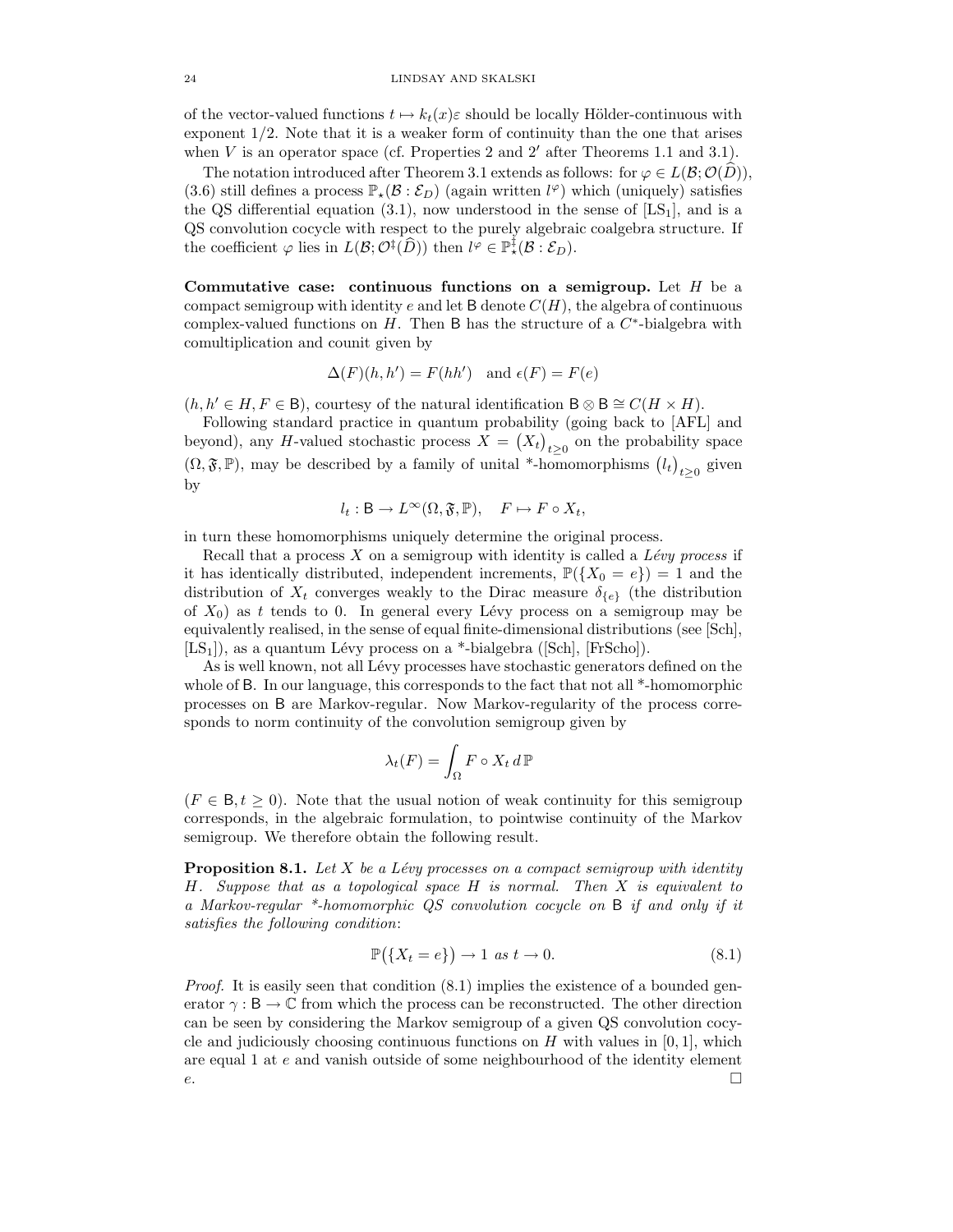Processes satisfying (8.1) were investigated for example in [Gre]. They are called homogenous processes of discontinuous type and their laws are compound Poisson distributions ([Gre], Theorem 2.3.5).

Cocommutative case: group algebras. Let  $\Gamma$  be a discrete group. Denote by  $B = C^*(\Gamma)$  the enveloping C<sup>\*</sup>-algebra of the Banach algebra  $l^1(\Gamma)$  ([Ped]), called the universal (or full)  $C^*$ -algebra of  $\Gamma$ . By construction (the algebra of functions on Γ with finite support being dense in B), there is a universal unitary representation  $L : \Gamma \to \mathsf{B}$  such that  $\mathcal{B} := \text{Lin}\{L_g : g \in \Gamma\}$  is dense in **B**. Due to universality the mappings  $\Delta$  and  $\epsilon$  defined on the image of L by

$$
\Delta(L_g) = L_g \otimes L_g \text{ and } \epsilon(L_g) = 1,
$$

extend to \*-homomorphisms on B. It is easily checked that B, equipped with the resulting comultiplication and counit, becomes a cocommutative  $C^*$ -bialgebra.

**Theorem 8.2.** Let  $B = C^*(\Gamma)$  for a discrete group  $\Gamma$ . Then

$$
W(t,g) = l_t(L_g) \quad (g \in \Gamma, t \ge 0)
$$
\n
$$
(8.2)
$$

defines a bijective correspondence between unital \*-homomorphic QS convolution cocycles on the C<sup>\*</sup>-bialgebra B and maps  $W : \mathbb{R}_+ \times \Gamma \to B(\mathcal{F})$  satisfying the following conditions:

- (i) for each  $g \in \Gamma$  the family  $\{W(t, g) : t \geq 0\}$  is a left QS operator cocycle;
- (ii) for each  $t \geq 0$  the family  $\{W(t, g) : g \in \Gamma\}$  is a unitary representation of  $\Gamma$ on F.

*Proof.* Let  $l \in \mathbb{P}_{*}(\mathsf{B})$  is a \*-homomorphic QS convolution cocycle and define a map  $W: \mathbb{R}_+ \times \Gamma \to B(\mathcal{F})$  by (8.2). Then, for all  $g, h \in \Gamma$  and  $s, t \geq 0$ ,

$$
l_{s+t}(L_g) = (l_s \otimes (\sigma_t \circ l_s))(\Delta L_g) = l_s(L_g) \otimes \sigma_s(l_t(L_g)) = W(s,g) \otimes \sigma_s(W(t,g)),
$$
  
\n
$$
l_t(L_g)l_t(L_h) = l_t(L_gL_h) = l_t(L_{gh}) = W(t,gh),
$$
  
\n
$$
l_t(L_g)^* = l_t(L_g^*) = l_t(L_{g^{-1}}) = W(t,g^{-1}),
$$
  
\n
$$
l_t(L_e) = l_t(1_B) = I_{\mathcal{F}}
$$
 and  
\n
$$
l_0(L_g) = I_{\mathcal{F}},
$$

so W satisfies (i) and (ii). Conversely, suppose that  $W : \mathbb{R}_+ \times \Gamma \to B(\mathcal{F})$  is a map satisfying conditions (i) and (ii). Due to universality there are maps  $l_t : \mathsf{B} \to$  $B(\mathcal{F})$ ,  $t \geq 0$ , satisfying (8.2). The properties of W imply that they are unital \*-homomorphisms and that they satisfy

$$
l_0(x) = \epsilon(x)I_{\mathcal{F}}
$$
 and  $l_{s+t}(x) = (l_s \otimes (\sigma_s \circ l_t))(\Delta x)$ 

for  $s, t \geq 0$  and  $x \in \mathcal{B}$ . Continuity ensures that these remain valid for  $x \in \mathsf{B}$  and so the result follows.  $\Box$ 

On the level of stochastic generators the above correspondence takes the following form.

**Theorem 8.3.** Let  $\mathcal{B} := \text{Lin}\{L_q : g \in \Gamma\}$  for a discrete group  $\Gamma$ . Then

$$
\psi_g = \varphi(L_g), \quad g \in \Gamma,
$$

determines a bijective correspondence between maps  $\varphi \in L(\mathcal{B};B(\widehat{k}))$  satisfying

$$
\varphi(ab) = \varphi(a)\epsilon(b) + \epsilon(a)\varphi(b) + \varphi(a)\Delta^{QS}\varphi(b), \quad \varphi(a)^* = \varphi(a^*), \quad \varphi(1) = 0, \quad (8.3)
$$

and maps  $\psi : \Gamma \to B(\widehat{k})$  satisfying

$$
\psi_{gh} = \psi_g + \psi_h + \psi_g \Delta^{QS} \psi_h, \ \ (\psi_g)^* = \psi_{g^{-1}}, \ \ \psi_e = 0; \tag{8.4}
$$

Proof. Elementary calculation.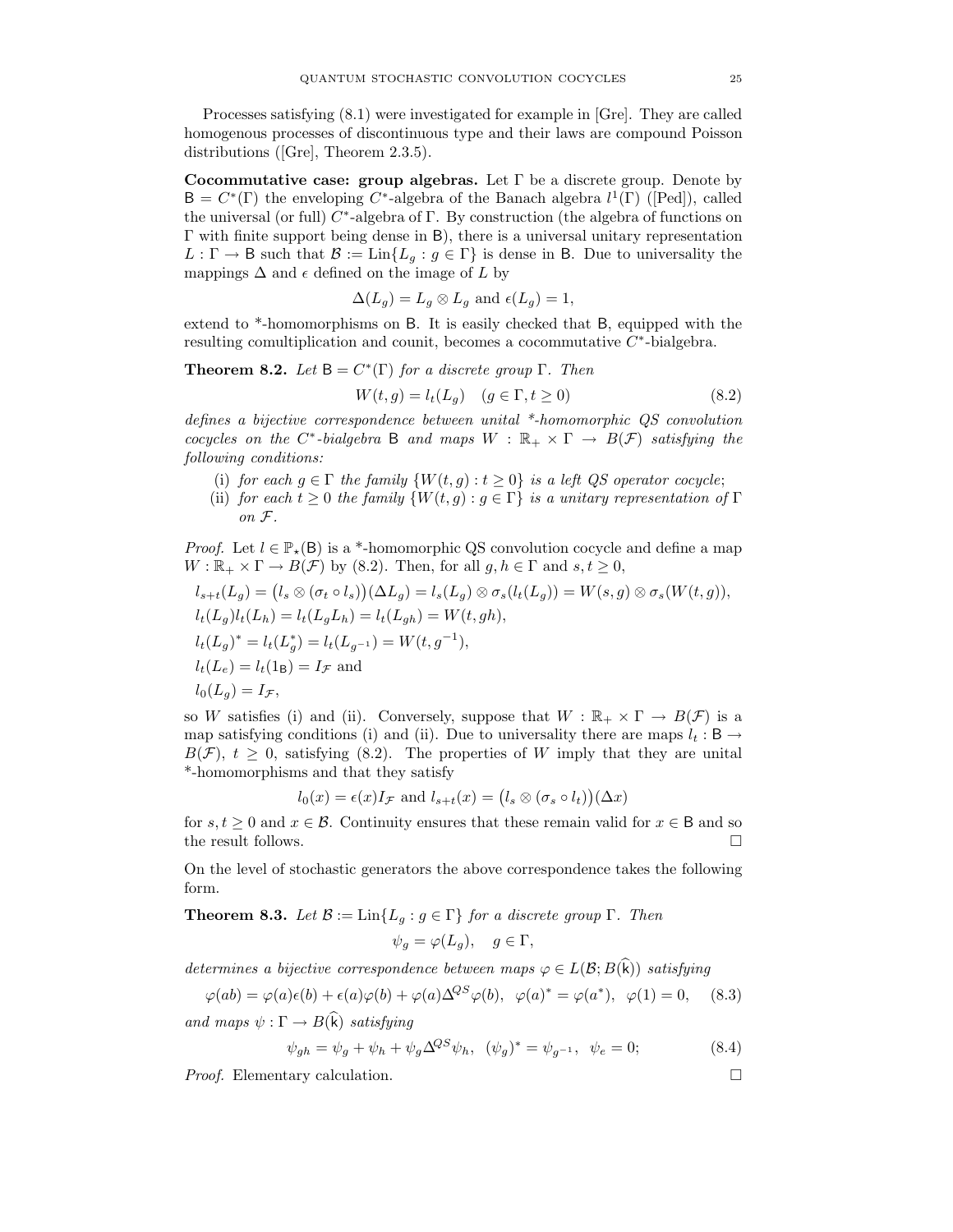Remarks. Identities (8.4) may be considered as a special (time-independent) case of formulae (4.2-4) in HLP. They are equivalent to  $\psi$  having the block matrix form

$$
\psi_g = \begin{bmatrix} i\lambda_g - \frac{1}{2} ||\xi_g||^2 & -\langle \xi_g | U_g \\ |\xi_g \rangle & U_g - I_k \end{bmatrix},
$$
\n(8.5)

for a unitary representation U of  $\Gamma$  on  $\widehat{k}$  and maps  $\lambda : \Gamma \to \mathbb{R}$  and  $\xi : \Gamma \to \mathsf{k}$ satisfying

$$
\xi_{gh} = \xi_g + U_g \xi_h
$$
 and  $\lambda_{gh} = \lambda_g + \lambda_h - \text{Im}\langle \xi_g, U_g \xi_h \rangle$ .

Note that, according to Theorem 6.3 of [LS<sub>1</sub>], each map  $\varphi \in L(\mathcal{B}; B(\hat{k}))$  satisfying (8.3) generates a unital, real and weakly multiplicative QS convolution cocycle  $l^{\varphi}$ on  $\beta$ . The process  $l^{\varphi}$  continuously extends to a \*-homomorphic QS convolution cocycle on B (see Lemma 8.7 below). On the other hand, given a map  $\psi : \Gamma \to B(k)$ satisfying (8.4), for each fixed  $q \in \Gamma$  the unique (weakly regular, weak) solution of the operator QS differential equation

$$
X_0 = I_{\mathcal{F}}, \quad dX_t = X_t d\Lambda_L(t),
$$

where  $L = \psi_g$ , is a unitary left QS cocycle  $W^g$  ([LW<sub>2</sub>]). The map  $W : \mathbb{R}_+ \times \Gamma$ given by  $W(t, g) = W_t^g$  satisfies the conditions of Theorem 8.2. One can easily see that the correspondences described in Theorems 8.2 and 8.3 are consistent with this construction.

**Proposition 8.4.** A unital \*-homomorphic QS convolution cocycle l on  $\mathcal{B}$  is equal to  $l^{\varphi}$  for some  $\varphi \in L(\mathcal{B};B(\widehat{\mathsf{k}}))$  if and only if it is pointwise weakly measurable.

*Proof.* One direction is trivial. For the other consider the unitary cocycles  $\{W(\cdot, g):$  $g \in \Gamma$  associated with l by Theorem 8.2. Theorem 6.7 of [LW<sub>2</sub>] implies that each of these cocycles is stochastically generated (as it is weakly measurable). Denoting the respective generators by  $\psi_q$  one can see that the map  $\psi : \Gamma \to B(k)$  so obtained satisfies the conditions (8.4). The desired conclusion therefore follows from Theorem 8.3 and the subsequent discussion.

If a  $*$ -homomorphic QS convolution cocycle l on B is Markov-regular, the automatic implementedness of its stochastic generator  $\varphi$  (Theorem 6.2) implies in particular that the triple  $(\lambda, \xi, U)$  corresponding to  $\varphi$  by (8.5) and Theorem 8.3 must also be *implemented*, in the following sense: there is a vector  $\eta \in k$  such that

$$
\xi_g = U_g \eta - \eta
$$
 and  $\lambda_g = \text{Im}\langle \eta, U_g \eta \rangle$ ,  $g \in G$ .

In the language of group cohomology, the first order cocycle  $\xi$  is a coboundary. In this connection, see [PaS].

Elements of a C<sup>\*</sup>-bialgebra B are called *group-like* when they satisfy  $\Delta b = b \otimes b$ , as the  $L_g$ 's do. On such elements the solution  $(k_t(b))_{t\geq 0}$ , of the mapping QS differential equation (3.1), is given by the solution of the operator QS differential equation

$$
dX_t = X_t d\Lambda_L(t), \quad X_0 = I_{\mathcal{F}},
$$

where  $L = \varphi(b) \in B(\widehat{k})$ . For more on this we refer to Section 4.1 of [Sch].

Full compact quantum groups. A concept of compact quantum groups was introduced by Woronowicz, in [Wor1]. For our purposes it is most convenient to adopt the following definition:

**Definition** ([Wor<sub>2</sub>]). A compact quantum group is a pair  $(B, \Delta)$ , where B is a unital C<sup>\*</sup>-algebra, and  $\Delta : \mathsf{B} \to \mathsf{B} \otimes \mathsf{B}$  is a unital, <sup>\*</sup>-homomorphic map which is coassociative and satisfies the quantum cancellation properties:

$$
\overline{\mathrm{Lin}}((1 \otimes B)\Delta(B)) = \overline{\mathrm{Lin}}((B \otimes 1)\Delta(B)) = B \otimes B.
$$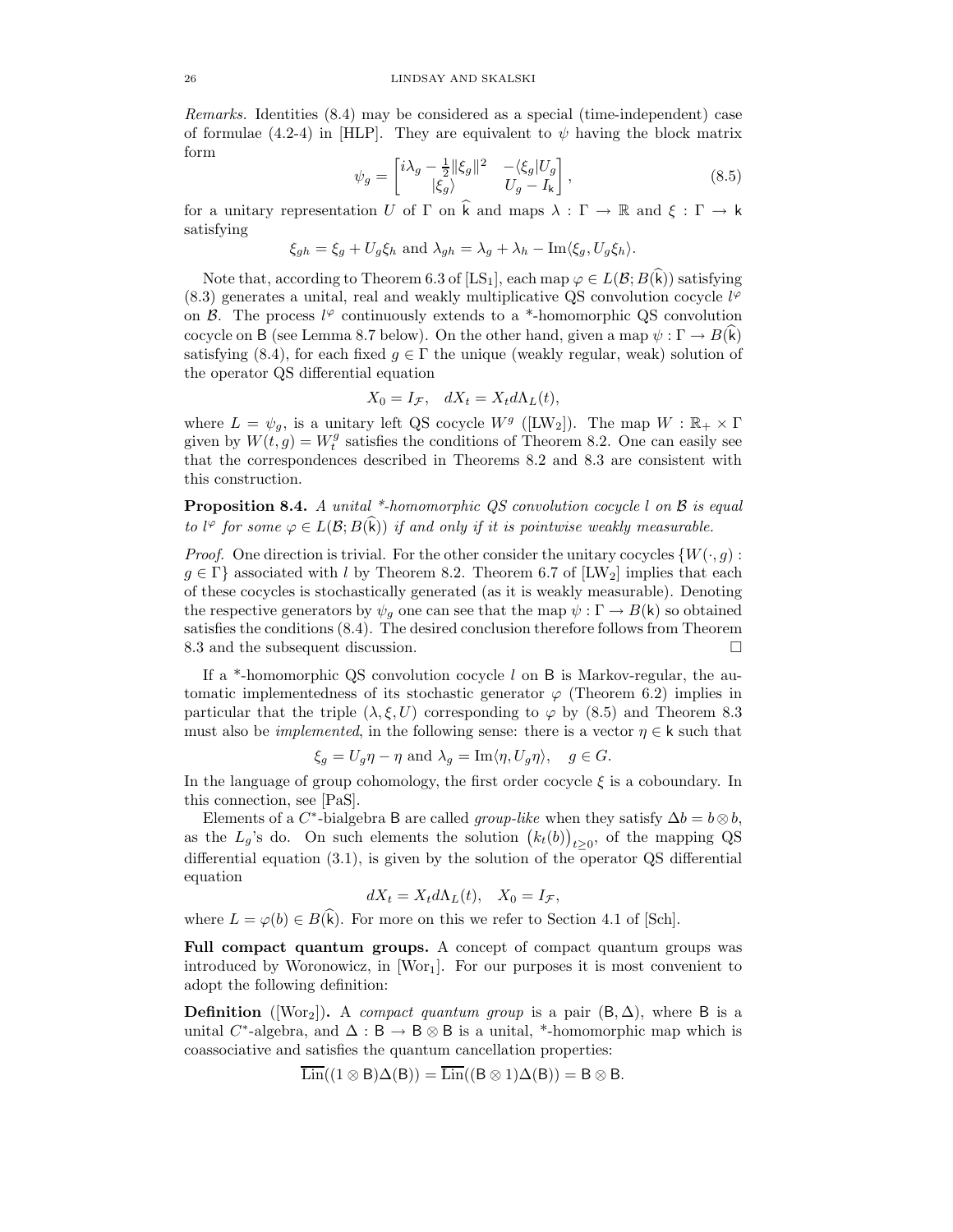For the concept of Hopf \*-algebras and their unitary corepresentations, as well as unitary corepresentations of compact quantum groups, we refer the reader to [KlS]. For our purposes it is sufficient to note the facts contained in the following theorem.

**Theorem 8.5** ([Wor<sub>2</sub>]). Let B be a compact quantum group and let B denote the linear span of the matrix coefficients of irreducible unitary corepresentations of B. Then  $\beta$  is a dense \*-subalgebra of  $\beta$ , the coproduct of  $\beta$  restricts to an algebraic coproduct  $\Delta_0$  on B and there is a natural counit  $\epsilon$  and coinverse S on B which makes it a Hopf \*-algebra.

*Remark* ([BMT]). In the above theorem  $(\mathcal{B}, \Delta_0, \epsilon, \mathcal{S})$  is the unique dense Hopf  $*$ subalgebra of B, in the following sense: if  $(\mathcal{B}', \Delta'_0, \epsilon', \mathcal{S}')$  is a Hopf \*-algebra, in which B' is a dense \*-subalgebra of B and the coproduct of B restricts to the algebraic coproduct  $\Delta'_0$  on  $\mathcal{B}'$ , then  $(\mathcal{B}', \Delta'_0, \epsilon', \mathcal{S}')$  equals  $(\mathcal{B}, \Delta_0, \epsilon, \mathcal{S})$ .

The Hopf \*-algebra arising here is called the *associated Hopf* \*-algebra of  $(B, \Delta)$ . When  $B = C(G)$  for a compact group G, B is the algebra of all matrix coefficients of unitary representations of  $G$ ; when  $B$  is the universal  $C^*$ -algebra of a discrete group  $\Gamma$ ,  $\mathcal{B} = \text{Lin}\{L_q : g \in \Gamma\}$  (see the beginning of the previous subsection). Dijkhuizen and Koornwinder observed that the Hopf \*-algebras arising in this way have intrinsic algebraic structure.

**Definition.** A Hopf \*-algebra  $\beta$  is called a CQG algebra if it is the linear span of all matrix elements of its finite dimensional unitary corepresentations.

**Theorem 8.6** ([DiK]). Each Hopf \*-algebra associated with a compact quantum group is a  $CQG$  algebra. Conversely, if  $\mathcal B$  is a  $CQG$  algebra then

 $||x|| := \sup \{ ||\pi(x)|| : \pi \text{ is a *-representation of } \mathcal{B} \text{ on a Hilbert space} \}$ (8.6)

defines a  $C^*$ -norm on  $\mathcal B$  and the completion of  $\mathcal B$  with respect to this norm is a compact quantum group whose comultiplication extends that of B.

The compact quantum group obtained from a Hopf  $*$ -algebra  $\beta$  in this theorem is called its universal compact quantum group and is denoted  $\mathcal{B}_u$ .

For later use note the following extension of Lemma 11.31 in [KlS]:

**Lemma 8.7.** Let E be a dense subspace of a Hilbert space  $H$  and let  $B$  be a CQG algebra. Suppose that  $\pi : \mathcal{B} \to \mathcal{O}^{\ddagger}(E)$  is real, unital and weakly multiplicative. Then  $\pi$  is bounded-operator-valued and admits a continuous extension to a unital \*-homomorphism from  $\mathcal{B}_u$  to  $B(H)$ .

*Proof.* Let  $[x_{i,j}]_{i,j=1}^n$  be any finite dimensional unitary corepresentation of  $\mathcal{B}$ . Then, since  $\sum_{k=1}^{n} x_{k,j}^{*} x_{k,j} = 1_{\mathcal{B}}$  for  $j \in \{1, \cdots, n\},$ 

$$
\|\pi(x_{i,j})\xi\|^2 \le \sum_{k=1}^n \|\pi(x_{k,j})\xi\|^2 = \sum_{k=1}^n \langle \pi(x_{k,j})\xi, \pi(x_{k,j})\xi \rangle
$$
  
=  $\left\langle \xi, \pi \left( \sum_{k=1}^n x_{k,j}^* x_{k,j} \right) \xi \right\rangle = \|\xi\|^2$ 

for  $i, j \in \{1, \dots, n\}$  and  $\xi \in E$ . This implies that, for each  $x \in \mathcal{B}$ ,  $\pi(x)$  is bounded — let  $\pi_1(a)$  denote its continuous extension to a bounded operator on H. The resulting map  $\pi_1 : \mathcal{B} \to B(H)$  is then a unital \*-homomorphism, moreover it is clearly contractive with respect to the canonical norm on  $\mathcal{B}$ , given by (8.6); the result follows.

**Definition.** A compact quantum group  $(B, \Delta)$  is called *full* if the C<sup>\*</sup>-norm it induces on its associated CQG algebra  $\beta$  coincides with its canonical norm defined in  $(8.6)$  — equivalently, if B is \*-isomorphic to  $\mathcal{B}_u$ .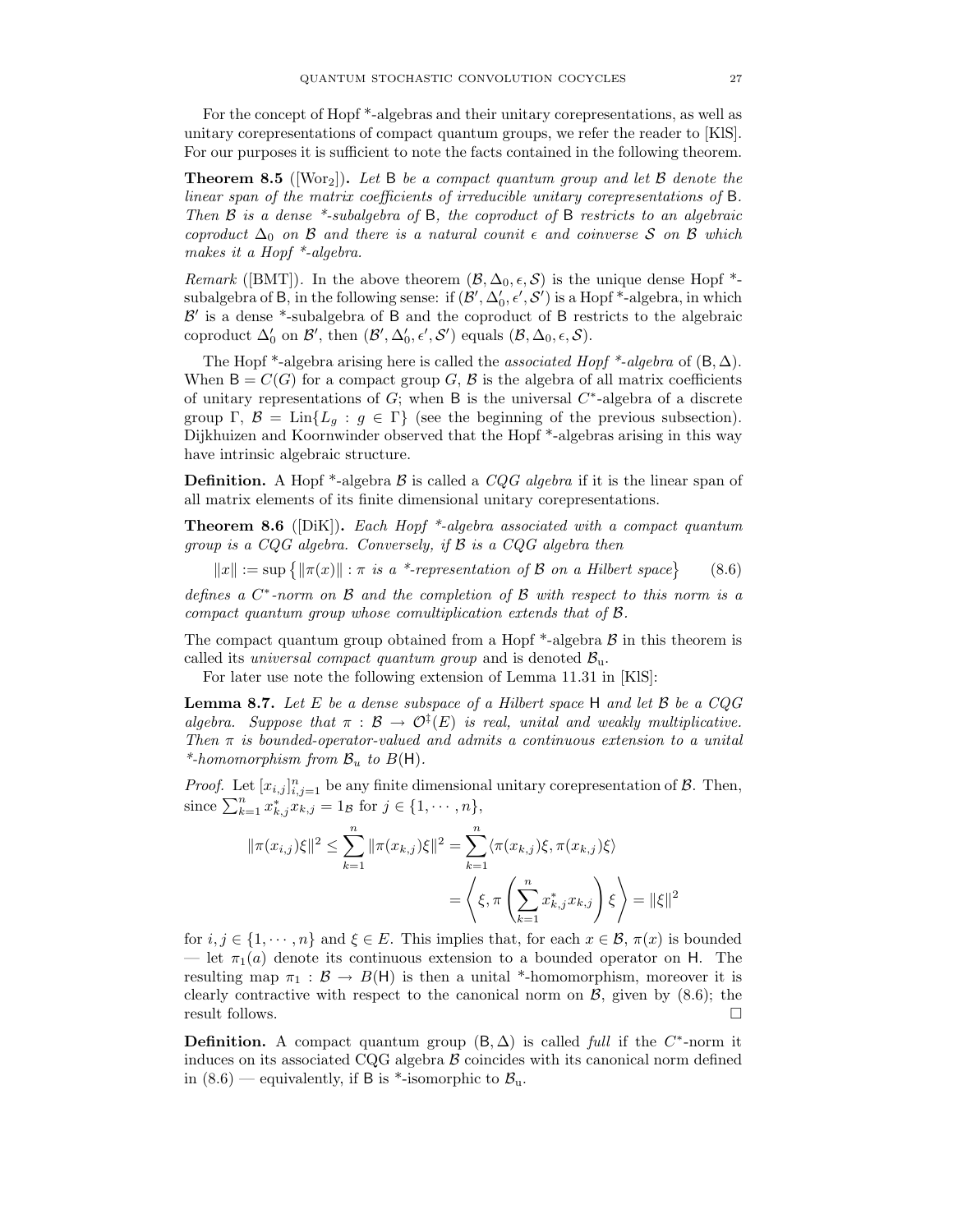The notion of full compact quantum groups was introduced in [BMT] and in [BaS] (in the first paper they were called universal compact quantum groups). It is very relevant for our context, as the above facts imply the following

**Proposition 8.8.** Let B be a full compact quantum group with associated Hopf  $*$ algebra  $\mathcal{B}$ . Then  $\mathsf{B}$  is a  $C^*$ -bialgebra whose counit is the continuous extension of the counit on B. Moreover restriction induces a bijective correspondence between unital, \*-homomorphic QS convolution cocycles on B and unital, real, weakly multiplicative QS convolution cocycles (in the sense of  $[LS_1]$ ) on  $\mathcal{B}$ .

Both families of examples described in the previous two subsections, namely algebras of continuous functions on compact groups and full  $C^*$ -algebras of discrete groups, are full compact quantum groups. Moreover most of the genuinely quantum (i.e. neither commutative nor cocommutative) compact quantum groups considered in the literature also fall into this category, including the queen of examples,  $SU_q(2)$ .

Reconnecting further with our previous work, we obtain the following result.

**Theorem 8.9.** Let  $k \in \mathbb{P}_{\star cb}(B)$  where B is a full compact quantum group with associated Hopf  $*$ -algebra  $\beta$ . Then the following are equivalent:

- (i) k and  $k^{\dagger}$  are pointwise Hölder-continuous QS convolution cocycles;
- (ii)  $k|B = l^{\varphi}$  for some map  $\varphi \in L(\mathcal{B}; B(\widehat{k})).$

*Proof.* One direction follows from the fact that  $\beta$  is an (algebraic) coalgebra and Theorem 5.8 of [LS<sub>1</sub>]. The other is trivial.  $\square$ 

Specialising to \*-homomorphic cocycles yields the following much stronger result.

**Theorem 8.10.** Let  $k \in \mathbb{P}_*(\mathsf{B} : \mathcal{E}_D)$  where  $\mathsf{B}$  is a full compact quantum group with asociated Hopf  $*$ -algebra  $\mathcal B$  and  $D$  is a dense subspace of k. Then the following are equivalent:

- (i) k is pointwise Hölder-continuous, unital and \*-homomorphic (thus bounded) and  $a \mapsto k_t(a)$  defines a QS convolution cocycle;
- (ii) k is bounded and  $k|B = l^{\varphi}$  for some  $\varphi \in L(\mathcal{B}; \mathcal{O}^{\ddagger}(\tilde{D}))$  satisfying the structure relations (6.5).

*Proof.* The implication (i)⇒(ii) follows from the previous theorem and implication (i) $\Rightarrow$ (ii) of Theorem 6.3 of [LS<sub>1</sub>] (note that it even yields  $\varphi \in L(\mathcal{B}; \mathcal{O}^{\ddagger}(\widehat{k})) =$  $L(\mathcal{B}; B(\widehat{k})).$ 

Suppose conversely that (ii) holds. Theorem 6.3 of [LS<sub>1</sub>] guarantees that  $l = k|B|$ is real, unital, and weakly multiplicative. Lemma 8.7 shows that  $l$  admits a continuous extension to a \*-homomorphic unital process  $B \to \mathbb{C}$  defined on  $\mathcal{E}_D$ , which must coincide with  $k$ . Application of the previous theorem therefore completes the  $\Box$ 

The above theorem may be equivalently formulated in the following way.

**Theorem 8.11.** Let  $k \in \mathbb{P}_*(\mathcal{B} : \mathcal{E}_D)$  where  $\mathcal{B}$  is the Hopf \*-algebra associated with a full compact quantum group  $\mathsf B$  and  $D$  is a dense subspace of k. Then the following are equivalent:

- (i) k extends to a pointwise Hölder-continuous, unital, \*-homomorphic  $QS$  convolution cocycle on B;
- (ii)  $k = l^{\varphi}$  for some  $\varphi \in L(\mathcal{B}; \mathcal{O}^{\ddagger}(\widehat{D}))$  satisfying the structure relations (6.5).

Remark. In the course of the proof of the previous theorem it was established that each map  $\varphi$  defined on a CQG algebra  $\mathcal{B}$  with values in  $\mathcal{O}^{\ddagger}(D)$  satisfying the conditions (6.5) must be bounded-operator-valued. We stress however, that  $\varphi$  need not extend continuously to B (for examples see [SchS]). On the other hand if  $\varphi$  is continuous, then it is necessarily completely bounded.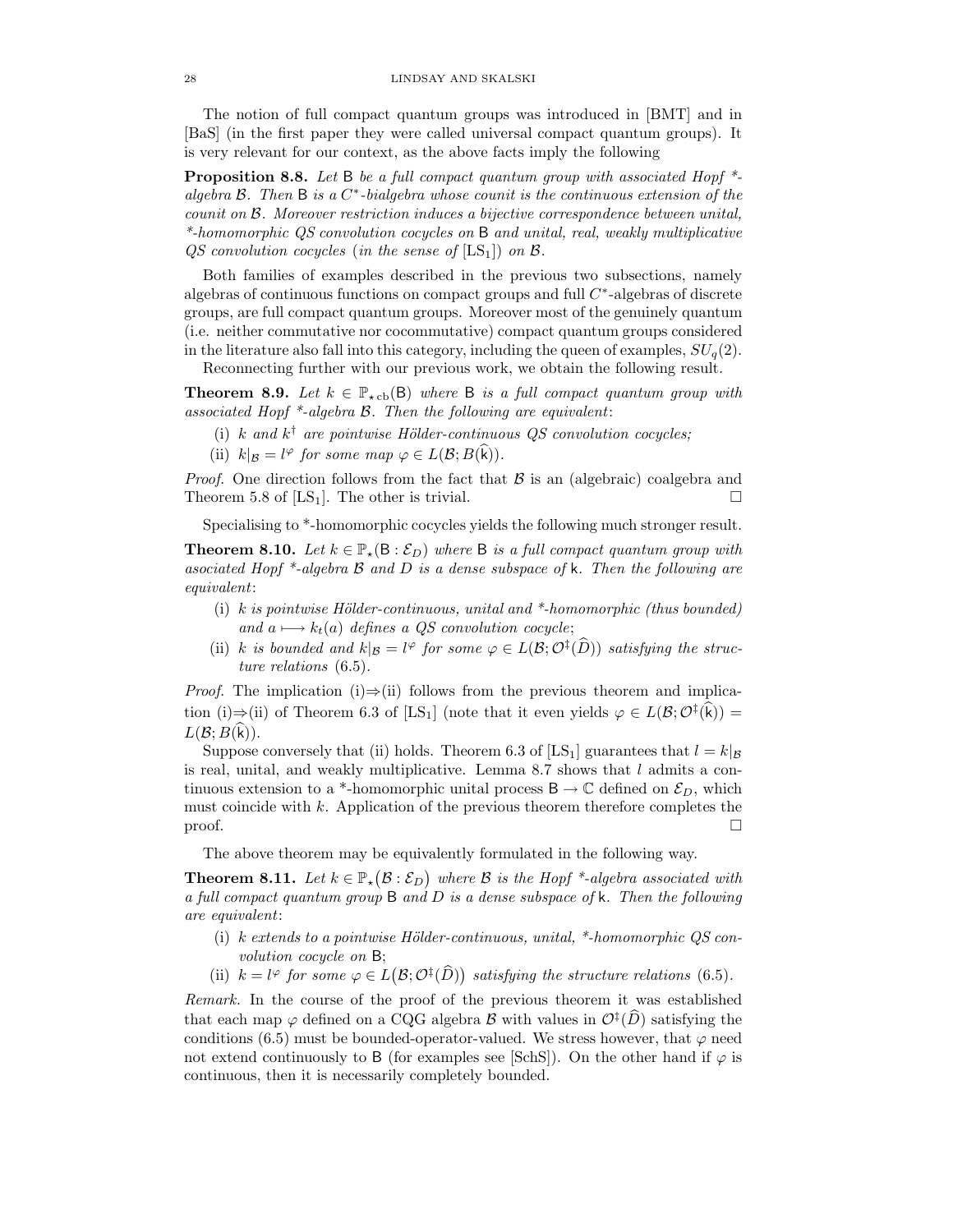APPENDIX:  $(\pi', \pi)$ -DERIVATIONS AND  $\chi$ -STRUCTURE MAPS

In this appendix we give an extension of the innerness theorem of Christensen, for completely bounded derivations on a  $C^*$ -algebra, to  $(\pi', \pi)$ -derivations, and prove automatic complete boundedness for  $(\pi, \chi)$ -derivations, when  $\chi$  is a character. These are then applied to prove the innerness of what we call  $\chi$ -structure maps. We first recall the relevant theorems on derivations.

**Theorem A.1** ([Sak<sub>1</sub>], [Rin]). Let  $\delta : A \rightarrow X$  be a derivation from a  $C^*$ -algebra A into a Banach A-bimodule. Then  $\delta$  is bounded.

**Theorem A.2** ([Chr]). Let A be a  $C^*$ -algebra in  $B(\mathsf{h})$  and let  $\delta : \mathsf{A} \to B(\mathsf{h})$  be a derivation. If  $\delta$  is completely bounded then it is inner: there is  $R \in B(h)$  such that  $\delta(a) = aR - Ra, a \in A.$ 

A simple proof of the first theorem in the case  $X = A$  (Sakai's Theorem), due to Kishimoto, may be found in  $[Sak_2]$ , and a good reference for the second, along with connections to not-necessarily-involutive homomorphisms between  $C^*$ algebras, is  $[Dis<sub>1</sub>]$ . We are interested in the particular class of Banach A bimodulevalued derivations captured by the following definition.

**Definition.** Let A be a  $C^*$ -algebra with representations  $(\pi, h)$  and  $(\pi', h')$ . A map  $\delta: A \to B(h; h')$  is called a  $(\pi', \pi)$ -derivation if it satisfies

$$
\delta(ab) = \delta(a)\pi(b) + \pi'(a)\delta(b);
$$

it is *inner* if it is implemented by an operator  $T \in B(h; h')$  in the sense that

$$
\delta: a \to \pi'(a)T - T\pi(a).
$$

**Theorem A.3.** Let A be a  $C^*$ -algebra with representations  $(\pi, h)$  and  $(\pi', h')$ , and let  $\delta: A \to B(h; h')$  be a completely bounded  $(\pi', \pi)$ -derivation. Then  $\delta$  is inner.

*Proof.* Let  $(\rho, K)$  be a faithful representation of A and set  $H = h \oplus h' \oplus K$  and  $\widetilde{A} = \widetilde{\pi}(A)$  where  $\widetilde{\pi}$  is the faithful representation  $\pi \oplus \pi' \oplus \rho$ . Then  $\widetilde{A}$  is a  $C^*$ subalgebra of  $B(H)$  and it is easily verified that

$$
\widetilde{\pi}(a) \mapsto \begin{bmatrix} 0 \\ \delta(a) & 0 \\ 0 & 0 \end{bmatrix}
$$

defines a derivation  $\tilde{\delta}: \tilde{A} \to B(H)$ . It is also clear that  $\tilde{\delta}$  is completely bounded if and only if  $\delta$  is. Moreover, if  $\delta$  is inner then the  $(\pi', \pi)$ -derivation  $\delta$  is implemented by  $S_{21} \in B(\mathsf{h}; \mathsf{h}')$  for any operator  $S = [S_{ij}] \in B(\mathsf{H})$  implementing the derivation δ. The result therefore follows from Theorem A.2.  $\Box$ 

**Theorem A.4.** Let A be a  $C^*$ -algebra with representation  $(\pi, h)$  and character  $\chi$ , and let  $\delta : A \rightarrow |h\rangle$  be a  $(\pi, \chi)$ -derivation. Then  $\delta$  is inner.

*Proof.* Without loss of generality we may suppose that the  $C^*$ -algebra A and representation  $\pi$  are both unital; if necessary by extending  $\pi$ ,  $\chi$  and  $\delta$  to the unitisation of A in the following natural way:

$$
(a, z) \mapsto \pi(a) + zI_h, \quad (a, z) \mapsto \chi(a) + z \text{ and } (a, z) \mapsto \delta(a).
$$

By Theorem A.1,  $\delta$  is bounded. Let  $A_0 = \text{Ker }\chi$  and let  $\psi : A \to A_0$  be the projection  $a \mapsto a - \chi(a)$ 1. Then  $A_0$  is a C<sup>\*</sup>-subalgebra of A,  $\psi$  is completely bounded and  $\delta = \delta \circ \psi$ , where  $\delta = \delta |_{A_0}$ . Therefore, by the previous theorem, it suffices to show that  $\tilde{\delta}$  is completely bounded. Now  $\tilde{\delta}(ab) = \pi(a)\delta(b)$  for all  $a, b \in A_0$ . Since  $\delta$  is bounded this implies that

$$
\widetilde{\delta}^{(n)}(A) = \lim_{\lambda} \pi^{(n)}(A) (\delta(e_{\lambda}) \otimes I_n)
$$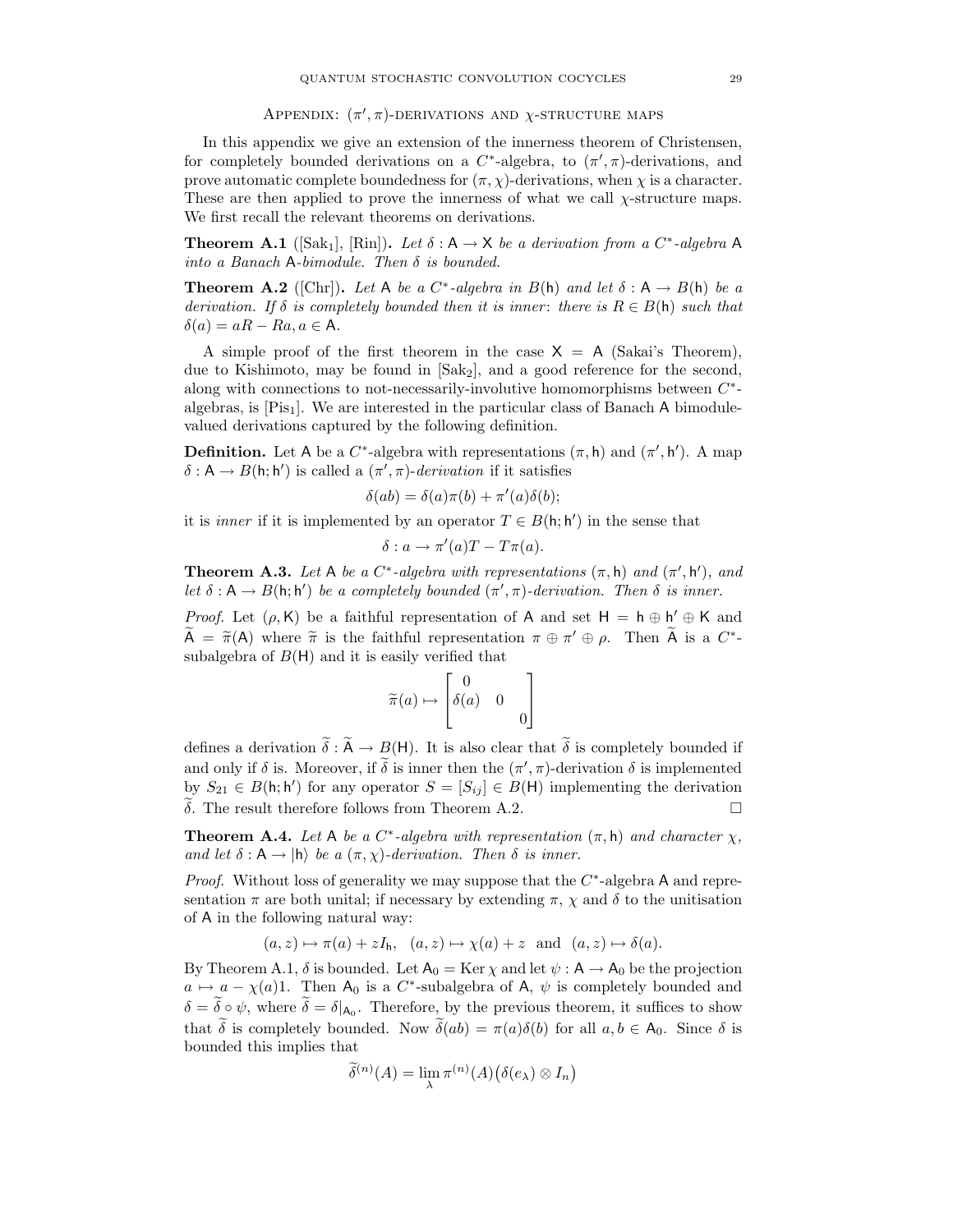$(n \in \mathbb{N}, A \in M_n(A_0)),$  for any C<sup>\*</sup>-approximate identity  $(e_{\lambda})$  for  $A_0$ , and so  $\|\tilde{\delta}^{(n)}\| \le$  $\|\delta\|$ . The result follows.

 $\Box$ 

We note two consequences; the first is used in [S].

Corollary A.5. Let A be a  $C^*$ -algebra with characters (i.e. nonzero multiplicative linear functionals)  $\chi$  and  $\chi'$ . Then every  $(\chi', \chi)$  derivation on A vanishes.

For the second the following definitions are convenient. If A is a  $C^*$ -algebra with character  $\chi$ , then a  $\chi$ -structure map on A is a linear map  $\varphi : A \to B(\mathbb{C} \oplus \mathsf{h})$ , for some Hilbert space h, satisfying

$$
\varphi(a^*b) = \varphi(a)^* \chi(b) + \chi(a)^* \varphi(b) + \varphi(a)^* \Delta \varphi(b)
$$
 (A.7)

where  $\Delta := \begin{bmatrix} 0 & 0 \\ 0 & I_h \end{bmatrix}$ . For any C<sup>\*</sup>-representation  $(\pi, h)$  and vector  $\xi \in h$ ,

$$
a \mapsto \begin{bmatrix} \langle \xi | \\ I_{\mathsf{h}} \end{bmatrix} \left( \pi(a) - \chi(a) I_{\mathsf{h}} \right) \left[ |\xi \rangle \quad I_{\mathsf{h}} \right]
$$

defines a  $\chi$ -structure map. Such  $\chi$ -structure maps are said to be *implemented*. Thus implementation involves a pair  $(\pi, \xi)$ . Note that implemented *χ*-structure maps are completely bounded.

**Theorem A.6.** Let A be a  $C^*$ -algebra with character  $\chi$  and let  $\varphi$  be a  $\chi$ -structure map on A. Then  $\varphi$  is implemented.

Proof. Without loss of generality we may suppose that A is unital, since otherwise (invoking the reality of  $\varphi$ ) the prescriptions

$$
(a, z) \mapsto \chi(a) + z
$$
, respectively  $(a, z) \mapsto \varphi(a)$ ,

extend  $\chi$  and  $\varphi$  to the unitisation of A, maintaining the  $\chi$ -structure relation (A.7). Now the  $\chi$ -structure relation is equivalent to  $\varphi$  having block matrix form

$$
\begin{bmatrix} \lambda & \delta^{\dagger} \\ \delta & \nu \end{bmatrix}
$$
 (A.8)

where  $\nu = \pi - \iota_k \circ \chi$  for a \*-homomorphism  $\pi : A \to B(h)$ ,  $\delta$  is a  $(\pi, \chi)$ -derivation and the linear functional  $\lambda$  satisfies

$$
\lambda(a^*b) = \lambda(a)^* \chi(b) + \chi(a)^* \lambda(b) + \delta(a)^* \delta(b)
$$

 $(a, b \in A)$  — in particular,  $\lambda$  is real and satisfies

$$
\lambda(1) = -\delta(1)^*\delta(1) \text{ and } \lambda(a^*b) = \delta(a)^*\delta(b) \text{ for } a, b \in \mathsf{A}_0,
$$
 (A.9)

where  $A_0 = \text{Ker }\chi$ . By Theorem A.4, there is a vector  $\xi \in \mathsf{k}$  such that  $\delta(a) =$  $\nu(a)|\xi\rangle$ . Now define a bounded linear functional  $\tilde{\lambda}$  on A by  $\tilde{\lambda}(a) = \langle \xi, \nu(a)\xi \rangle$ . It is easily checked that  $\tilde{\lambda}$  also satisfies (A.9), thus  $\tilde{\lambda}$  agrees with  $\lambda$  on  $A_{00} + \mathbb{C}1_A$  where  $A_{00} = \text{Lin}\{a^*b : a, b \in A_0\}$ . But  $A_{00}$  is dense in  $A_0$  and  $A = A_0 \oplus \mathbb{C}1_A$ , so  $\tilde{\lambda}$  equals  $\lambda$ . The result follows.

# **REFERENCES**

- [Acc] L. Accardi, On the quantum Feynman-Kac formula, Rend. Sem. Mat. Fis. Milano 48 (1978), 135–180 (1980).
- [AFL] L. Accardi, A. Frigerio and J. Lewis, Quantum stochastic processes, Publ. Res. Inst. Math. Sci. 18 (1982) no. 1, 97-133.
- [ABKL] D. Applebaum, B.V.R. Bhat, J. Kustermans and J.M. Lindsay, "Quantum Independent Increment Processes, Vol. I: From Classical Probability to Quantum Stochastics," eds. U. Franz & M. Schürmann, Lecture Notes in Mathematics 1865, Springer, Heidelberg 2005.
- [Arv] W. Arveson, "Noncommutative dynamics and E-semigroups," Springer, New York 2003.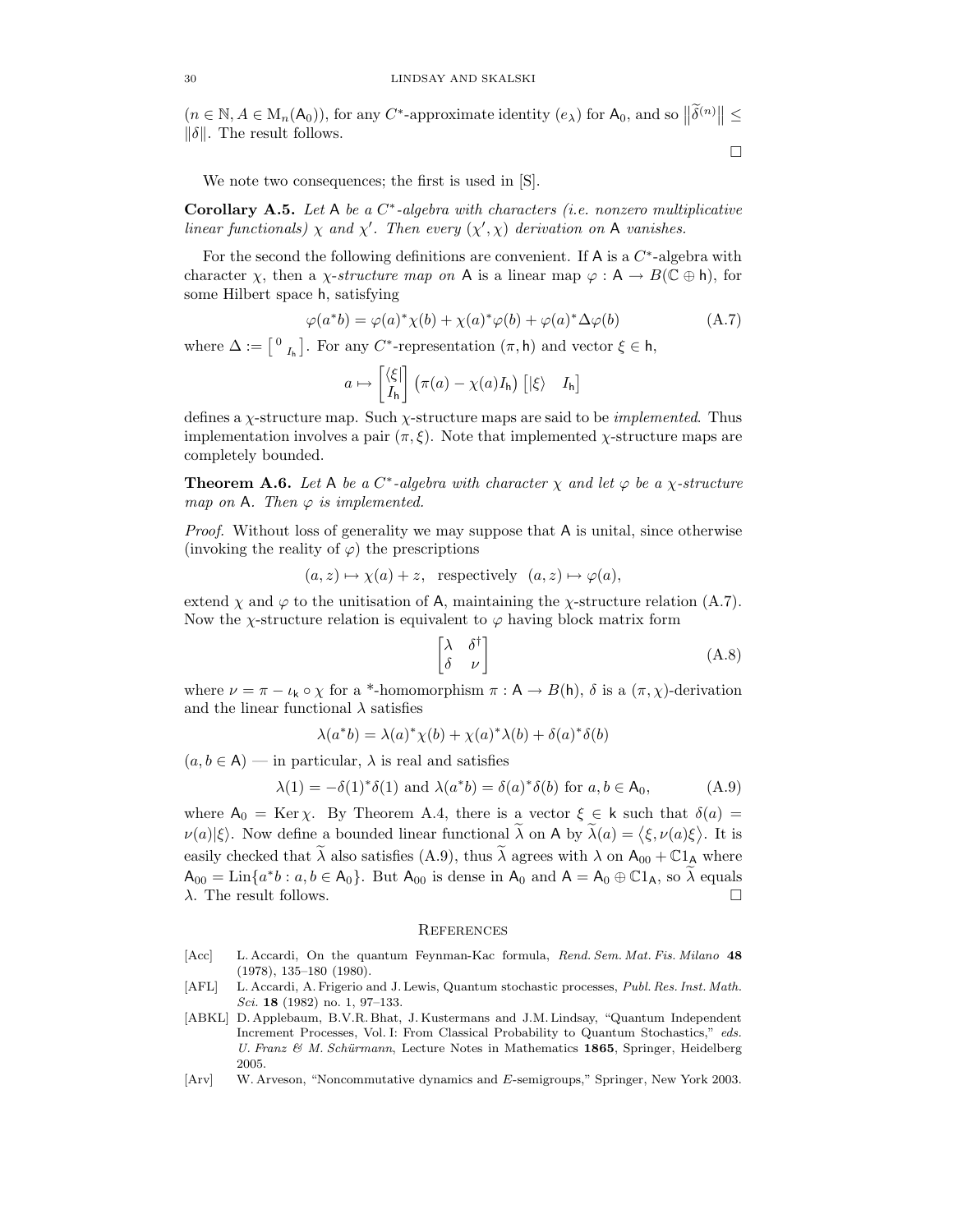- [ASW] L. Accardi, M. Schürmann and W. von Waldenfels, Quantum independent increment processes on superalgebras, Math. Z. 198 (1988) no. 4, 451–477.
- [BaS] S.Baaj and G.Skandalis, Unitaires multiplicatifs et dualité pour les produits croisés de  $C^*$ -algèbres, Ann. Sci. École Norm. Sup. 26 (1993) no. 4, 425–488.
- [BFGKT] O.E. Barndorff-Nielsen, U. Franz, R. Gohm, B. Kümmerer and S. Thorbjørnsen, "Quantum Independent Increment Processes, Vol. II: Structure of Quantum Lévy Processes, Classical Probability and Physics," eds. U. Franz  $\mathcal{C}'$  M. Schürmann, Lecture Notes in Mathematics 1866, Springer, Heidelberg 2006.
- [Bel] V.P. Belavkin, Quantum stochastic positive evolutions: characterization, construction, dilation, Comm. Math. Phys. 184 (1997) no. 3, 533–566.
- [BMT] E. Bedos, G. Murphy and L. Tuset, Co-amenability for compact quantum groups, J. Geom. Phys. 40 (2001) no. 2, 130–153.
- [ChV] Yu. Chapovsky and L. Vainerman, Compact quantum hypergroups, J. Operator Theory 41 (1999) no. 2, 261–289.
- [Chr] E. Christensen, Extensions of derivations II, Math. Scand. 50 (1982), 111-122.
- [ChE] E.Christensen and D.E.Evans, Cohomology of operator algebras and quantum dynamical semigroups, *J. London Math. Soc.* **20** (1979), 358-368.
- [Dav] E.B. Davies, "One-parameter Semigroups," Academic Press, London 1980.
- [DiK] M. Dijkhuizen and T. Koornwinder, CQG algebras a direct algebraic approach to compact quantum groups, Lett. Math. Phys. 32 (1994) no. 4, 315–330.
- [EfR] E.G. Effros and Z.-J. Ruan, "Operator Spaces," London Mathematical Society Monographs, New Series 23, Oxford University Press, 2000.
- [Fra] U. Franz, Lévy processes on quantum groups and dual groups, in [BFGKT].
- [FrScho] U. Franz and R. Schott, "Stochastic Processes and Operator Calculus on Quantum Groups," Mathematics and its Applications 490, Kluwer, Dordrecht 1999.
- [FrSch] U. Franz and M. Schürmann, Lévy processes on quantum hypergroups, in "Infinite Dimensional Harmonic Analysis," eds. H. Heyer, T. Hirai & N. Obata, Gräbner, Altendorff 2000, pp. 93–114.
- [FrS] U. Franz and A.G. Skalski, Approximation of quantum L´evy processes by quantum random walks, Proc. Ind. Acad. Sci., Math. Sci. (to appear).
- [Glo] P. Glockner, Quantum stochastic differential equations on \*-bialgebras, Math. Proc. Camb. Phil. Soc. 109 (1991) no. 3, 571–595.
- [GLW] D. Goswami, J.M. Lindsay and S.J. Wills, A stochastic Stinespring theorem, Math. Ann. 319 (2001) no. 4, 647–673.
- [GLSW] D. Goswami, J.M. Lindsay, K.B. Sinha and S.J.Wills, Dilation of Markovian cocycles on a von Neumann algebra, Pacific J. Math. 211 (2003) no. 2, 221–247.
- [Gre] U. Grenander, "Probabilities on Algebraic Structures," John Wiley & Sons, New-York-London 1963.
- [Gui] A. Guichardet, "Symmetric Hilbert Spaces and Related Topics", Lecture Notes in Mathematics 267, Springer, Heidelberg 1970.
- [HKK] J. Hellmich, C. Köstler and B. Kümmerer, Noncommutative continuous Bernoulli shifts, Preprint, Queen's University, Kingston (2004).
- [Hey] H. Heyer, "Probability Measures on Locally Compact Groups," Springer, Berlin 1977.
- [HLP] R.L. Hudson, J.M. Lindsay and K.R. Parthasarathy, Flows of quantum noise, J. Appl. Anal. 4 (1998) no. 2, 143–160.
- [HuP] R.L. Hudson and K.R. Parthasarathy, Quantum Itô's formula and stochastic evolutions, Comm. Math. Phys. 93 (1984) no. 3, 301–323.
- [KlS] A. Klimyk and K. Schm¨udgen, "Quantum Groups and their Representations," Texts and Monographs in Physics, Springer, Berlin 1997.
- [Kus<sub>1</sub>] J. Kustermans, Locally compact quantum groups, in [ABKL].
- [Kus2] J. Kustermans, Locally compact quantum groups in the universal setting, Internat. J. Math. 12 (2001) no. 3, 289–338.
- [KuV] J. Kustermans and S. Vaes, Locally compact quantum groups, Ann. Sci. École Norm. Sup.  $(4)$  33 (2000) no. 6, 837-934.
- [L] J.M. Lindsay, Quantum stochastic analysis an introduction, in [ABKL].
- [LPa] J.M. Lindsay and K.R. Parthasarathy, On the generators of quantum stochastic flows, J. Funct. Anal. 158 (1998) no. 2, 521–549.
- [LSa] J.M. Lindsay and O. Sanhan, A note on matrix spaces, in preparation.
- [LS1] J.M. Lindsay and A.G. Skalski, Quantum stochastic convolution cocycles, Ann. Inst. H.
- Poincaré, Probab. Statist. 41 (2005) no. 3 (En hommage à Paul-André Meyer), 581–604. [LS2] J.M. Lindsay and A.G. Skalski, Quantum stochastic convolution cocycles — algebraic and C<sup>∗</sup> -algebraic, Banach Center Publ., 73 (2006), 313–324.